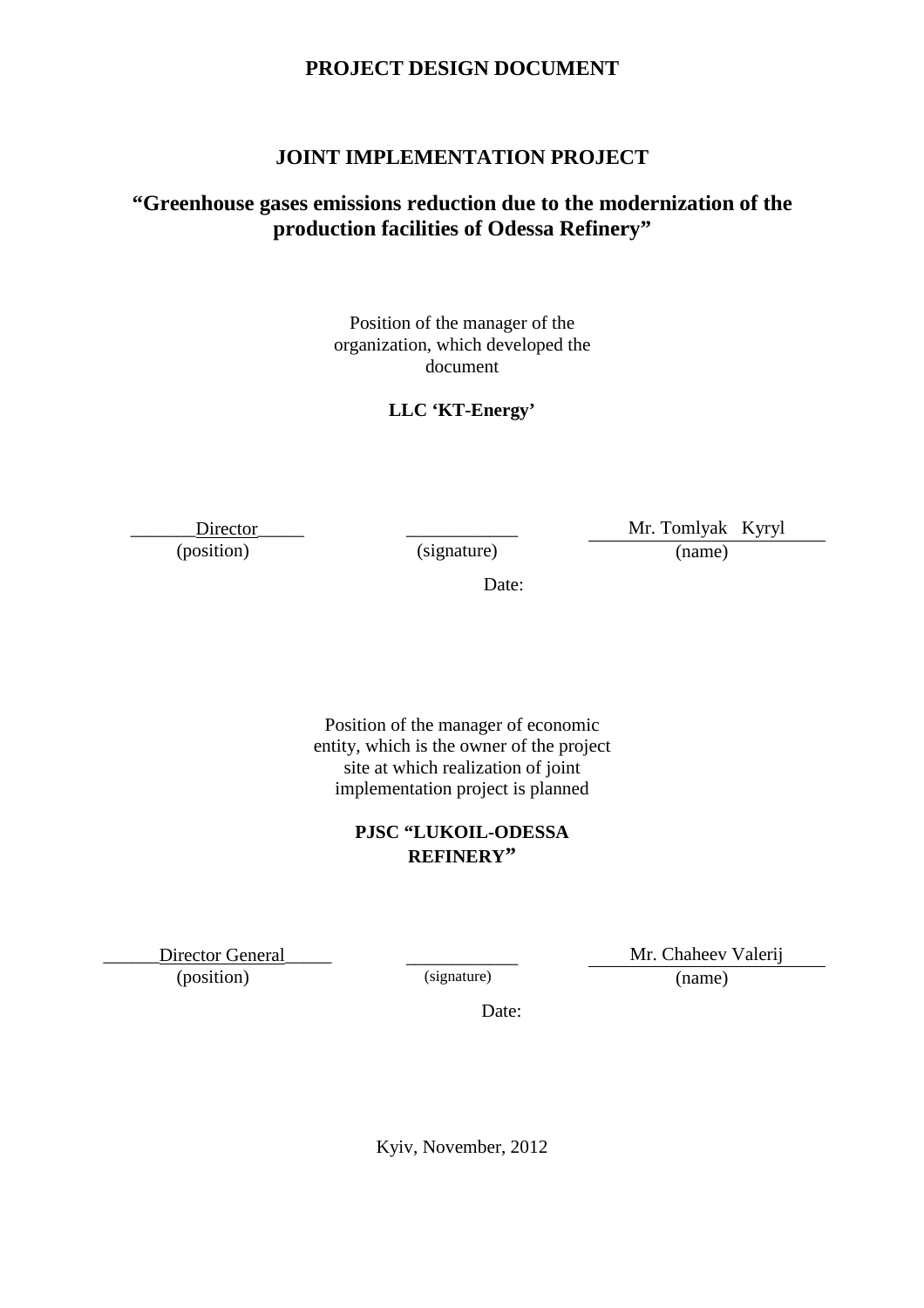

**UNFCCO** 

### **JOINT IMPLEMENTATION PROJECT DESIGN DOCUMENT FORM FOR SMALL-SCALE PROJECTS Version 01.1 - in effect as of: 27 October 2006**

# **CONTENTS**

- A. General description of the small-scale project
- B. Baseline
- C. Duration of the small-scale project / crediting period
- D. Monitoring plan
- E. Estimation of greenhouse gas emission reductions
- F. Environmental impacts
- G. Stakeholders' comments

# **Annexes**

Annex 1: Contact information on project participants

Annex 2: Financial plan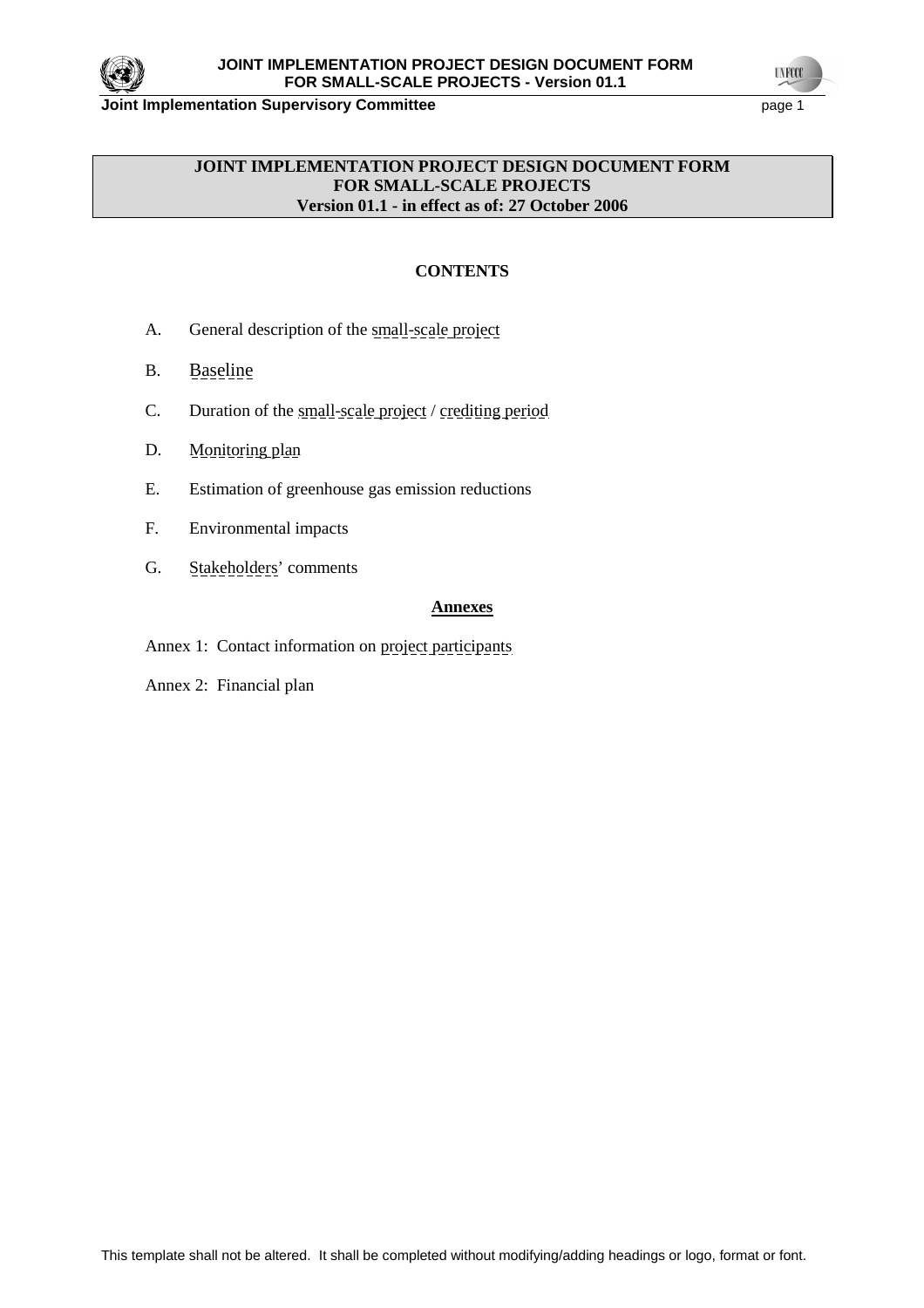

### **SECTION A. General description of the small-scale project**

### **A.1. Title of the small-scale project:**

### **Greenhouse gases emissions reduction due to the modernization of the production facilities of Odessa Refinery**

Project pertains to the sectoral scope 5. Chemical industry, Group II.

#### **JI PDD version number:** 2.0.

**Data of Completion:** 28<sup>th</sup> of November, 2012

### **A.2. Description of the small-scale project:**

#### **Situation before project implementation**

Before project implementation Odessa Refinery operated outdated primary oil refining equipment, including furnaces for fuel combustion without implementation of any significant energy efficiency measures since 1979.

#### **Baseline scenario**

The baseline scenario of the project foresees continuation of previously existing practice with the operation of primary oil refining equipment consisting of atmospheric and vacuum distillation unit (hereafter "AVD unit") without implementation of modernization activity, including furnaces replacement (see also section B for details).

#### **History of the project**

Before project implementation the Odessa refinery operated outdated equipment including primary oil refining units resulted in higher organic fuel combustion amounts. Considering the additional revenues of the ERU sales project owner decided to implement the reconstruction of the AVD unit in 2002.

#### **Project scenario**

Project foresees modernisation of the AVD unit at the Odessa refinery including reconstruction of its columns, vacuum and atmospheric parts, partial replacement of oil refining equipment and complete replacement of the furnaces where the fuel for primary oil refining is combusted.

#### **Purpose of the project**

The purpose of the project is the increased efficiency of the energy resources used accompanied by greenhouse gases emission reductions.

#### **Non technical project summary**

Within project boundaries project envisages modernization of the AVD unit at the Odessa Refinery through the implementation of energy saving measures and replacement of the furnaces, where the organic fuel is being combusted for the needs of primary oil refining. Realised activity will allow to reduce the specific fuel consumption for primary oil refining and to improve the efficiency of furnaces operation, and thus will lead to reduction of GHG emissions.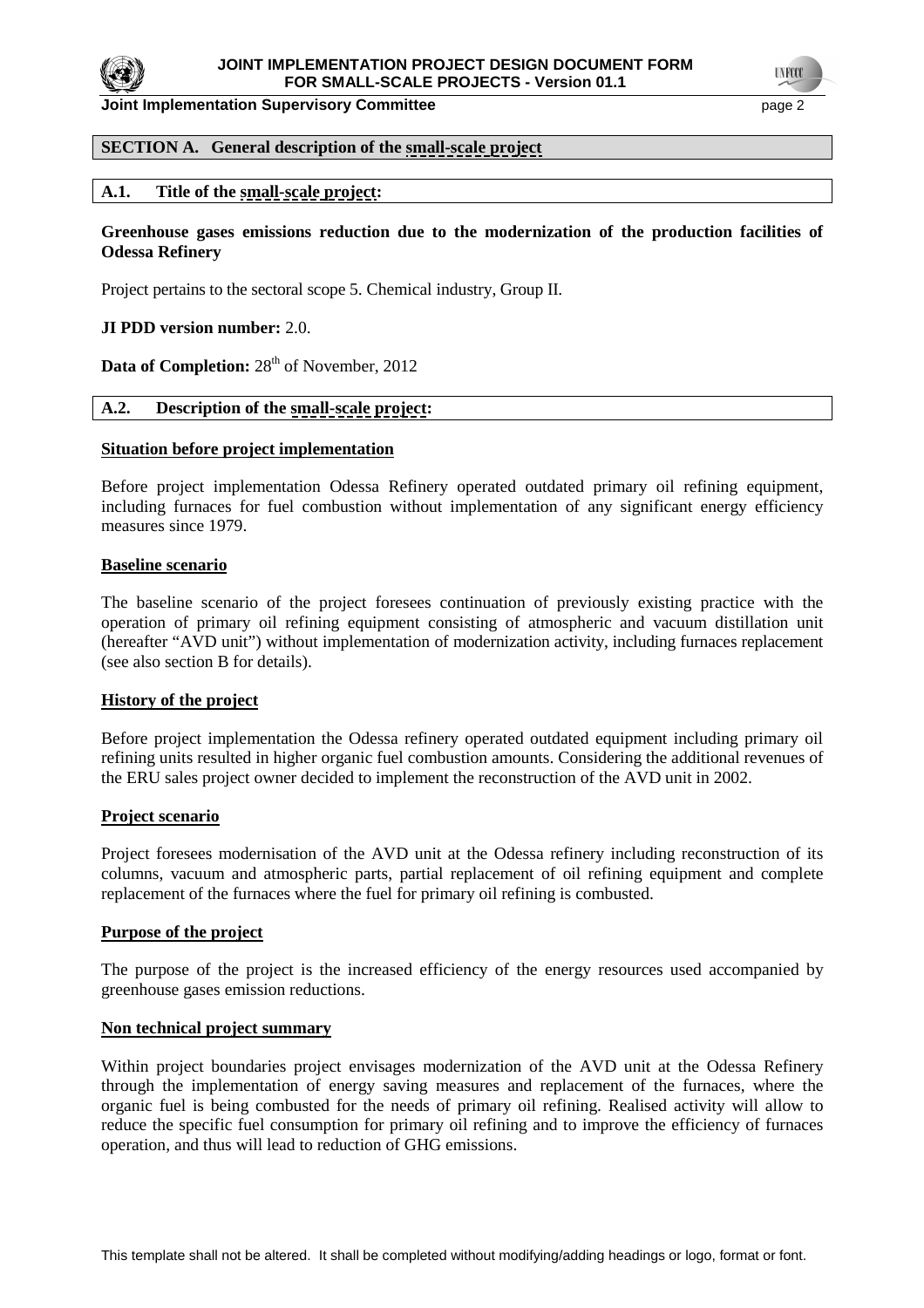

#### **Expected results of the project:**

Project activity aims to achieve the following results:

- greenhouse gases emission reductions in the amount of 114 672 tonnes of  $CO<sub>2e</sub>$  for the period of 2008-2012 and 420 464 tonnes of  $CO_{2e}$  for the period 2008-2020,
- lowering of specific fuel consumption for oil refining at the AVD unit from 0.872 GJ/tonne of refined oil (average for 2000-2003) to 0.573 GJ/tonne (average for 2008-2010).

#### **Grounds for the project implementation**

Project implementation was started on the grounds of the necessity to optimize energy resources consumption at the Enterprise with the utilisation of Kyoto Protocol flexible mechanisms. Information about energy consumption of the Enterprise is presented in the table below.

#### **Table A.2.-1. Main activity indicators of Odessa Refinery**

| Data                 | 2000    | 2001    | 2002    | 2003    |
|----------------------|---------|---------|---------|---------|
| Oil refining, tonnes | 724 981 | 084 039 | 443 759 | 556955  |
| Total fuel use, GJ   | 654 355 | 908 879 | 209 307 | 415 719 |

# **A.3. Project participants:**

| Party involved                                   | Legal entity project participant<br>(as applicable) | Please indicate if the<br>Party involved<br>wishes to be<br>considered as<br>project participant<br>(Yes/No) |
|--------------------------------------------------|-----------------------------------------------------|--------------------------------------------------------------------------------------------------------------|
| Party A:<br>Ukraine<br>(Host Party)              | Legal entity A1:<br>PISC "LUKOIL-ODESSA REFINERY"   | N <sub>0</sub>                                                                                               |
| Party B:<br>Switzerland<br>(is not a Host Party) | Legal entity B1:<br><b>LITASCO SA</b>               | N <sub>0</sub>                                                                                               |

**PJSC "LUKOIL-ODESSA REFINERY"** is a company operating a refinery plant with simple refining scheme, located in Odessa. At the moment Odessa Refinery is one of the most modern equipped and technical balanced plant among six Ukrainian refineries. The share of Odessa refinery in the internal market of Ukrainian petrol and diesel fuel is 6% and 8% respectively. Nominal capacity of primary oil refining of Odessa refinery is about 7% of total capacity of refineries in Ukraine.

Economic activity types of the Odessa Refinery according to Ukrainian Classification for Economic Activities (KVED): 23.20 Products of oil refining; 51.51Wholesale fuel trading; 50.5 Retail fuel trading.

**LITASCO SA** belongs to and heads the LITASCO Group – LUKOIL international trading and supply company. Main activity of the LITASCO SA consists in marketing production of crude oil and petroleum products in the markets outside of Russia, including sourcing and optimization the delivery of crude oil to LUKOIL refineries outside of Russia and petroleum products to other LUKOIL Companies. LITASCO SA participates in projects aimed on the reduction of greenhouse gas emissions in the Russian Federation and Ukraine as a participant of JI projects.

**UNFCO**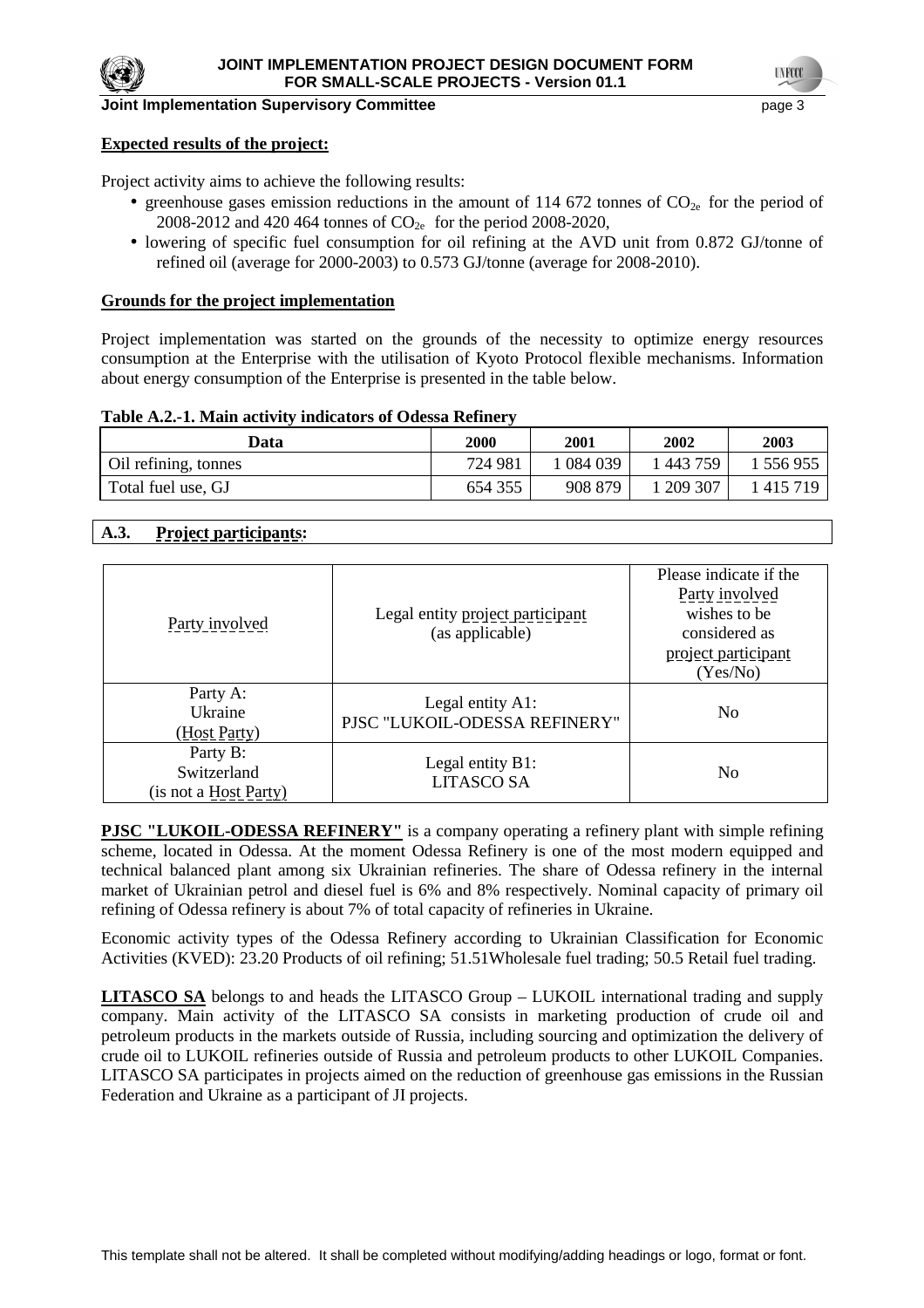

**Joint Implementation Supervisory Committee** page 4

# **A.4. Technical description of the small-scale project:**

# **A.4.1. Location of the small-scale project:**

Project area location – Ukraine, Odessa region, Odessa city, 1/1 Shkodova gora str.



**Fig. A.4.-1. Project area location, Odessa, Ukraine**

# **A.4.1.1. Host Party(ies):**

Ukraine

Article 5 of the Kyoto Protocol requires 'Annex 1 Parties to having in place, no later than 2007, national systems for the estimation of greenhouse gas emissions by sources and removal by sinks.' National Inventory System of Ukraine was created by Government Decision "Procedure of the Functioning National System of the Estimation of Anthropogenic Emissions by Sources and Removals by Sinks of GHG not Controlled by the Montreal Protocol" (21.04.06, №554).

According to Article 7 of the Kyoto Protocol Ukraine have submitted annual greenhouse gas inventories on a regular basis. First National Inventory report was submitted on  $20<sup>th</sup>$  of February, 2004. The last one was submitted on 13<sup>th</sup> of April, 2012. Ukraine has also submitted its Fifth National Communication report on 29<sup>th</sup> of December 2009.

### **A.4.1.2. Region/State/Province etc.:**

Odessa region

### **A.4.1.3. City/Town/Community etc.:**

Odessa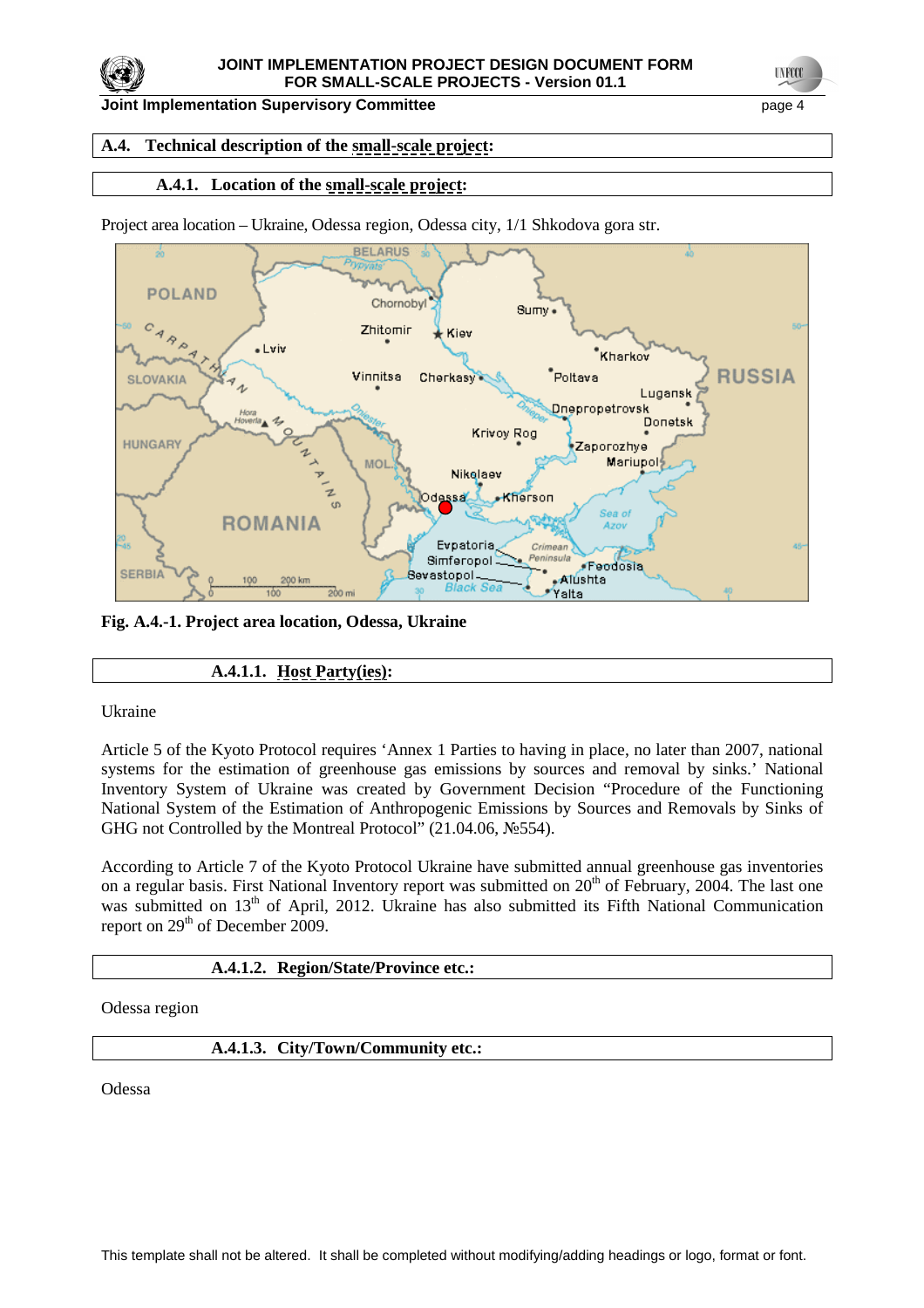

**TNFCO** 

### **A.4.1.4. Detail of physical location, including information allowing the unique identification of the small-scale project:**

The project is implemented at the project site of PJSC "LUKOIL-ODESSA REFINERY" in Odessa city, 1/1 Shkodova gora str. The geographical coordinates of the project site are the following: 46°30' N, 30°41' E.



**Fig. A.4.-2. Project site location, Odessa city, 1/1 Shkodova gora str**

# **A.4.2. Small-scale project type(s) and category(ies):**

The joint implementation project at PJSC "LUKOIL-ODESSA REFINERY" is a small scale project.

The small scale project conforms to the type (II): Energy efficiency improvement projects which reduce energy consumption, on the supply and/or demand side, by up to 60 gigawatt hours electric (GWh el.) per year (or an appropriate equivalent) (in accordance with paragraph 7 of "Provisions for joint implementation small scale projects", Version  $3<sup>1</sup>$ ).

The small scale project conforms to the category H. Energy efficiency and fuel switching measures for industrial facilities (according to the APPENDIX B of Decision  $4/CMP.1^2$ ).

The proposed JI project foresees the implementation of the energy efficiency technologies at the Odessa Refinery' units of primary oil refining that would result in lower fossil fuel consumption. Annual decrease of energy consumption is in range of  $432 - 632$  TJ (which could be considered as an appropriate equivalent of 40.0-58.5 GWh (e)), that conforms the requirements to the small scale projects provided in "Provisions for joint implementation small scale projects", Version 3 (paragraph  $7$ )<sup>3</sup>.

Modernization activity introduced within the proposed project could not be referred as a common practice technology in the refinery industry in Ukraine (see also Section B.2).

 $\overline{a}$ 

<sup>&</sup>lt;sup>1</sup> http://ji.unfccc.int/Ref/Documents/Provisions\_for\_JI\_SSC\_projects.pdf

<sup>&</sup>lt;sup>2</sup> http://unfccc.int/resource/docs/2005/cmp1/eng/08a01.pdf#page=30

<sup>&</sup>lt;sup>3</sup> http://ji.unfccc.int/Ref/Documents/Provisions\_for\_JI\_SSC\_projects.pdf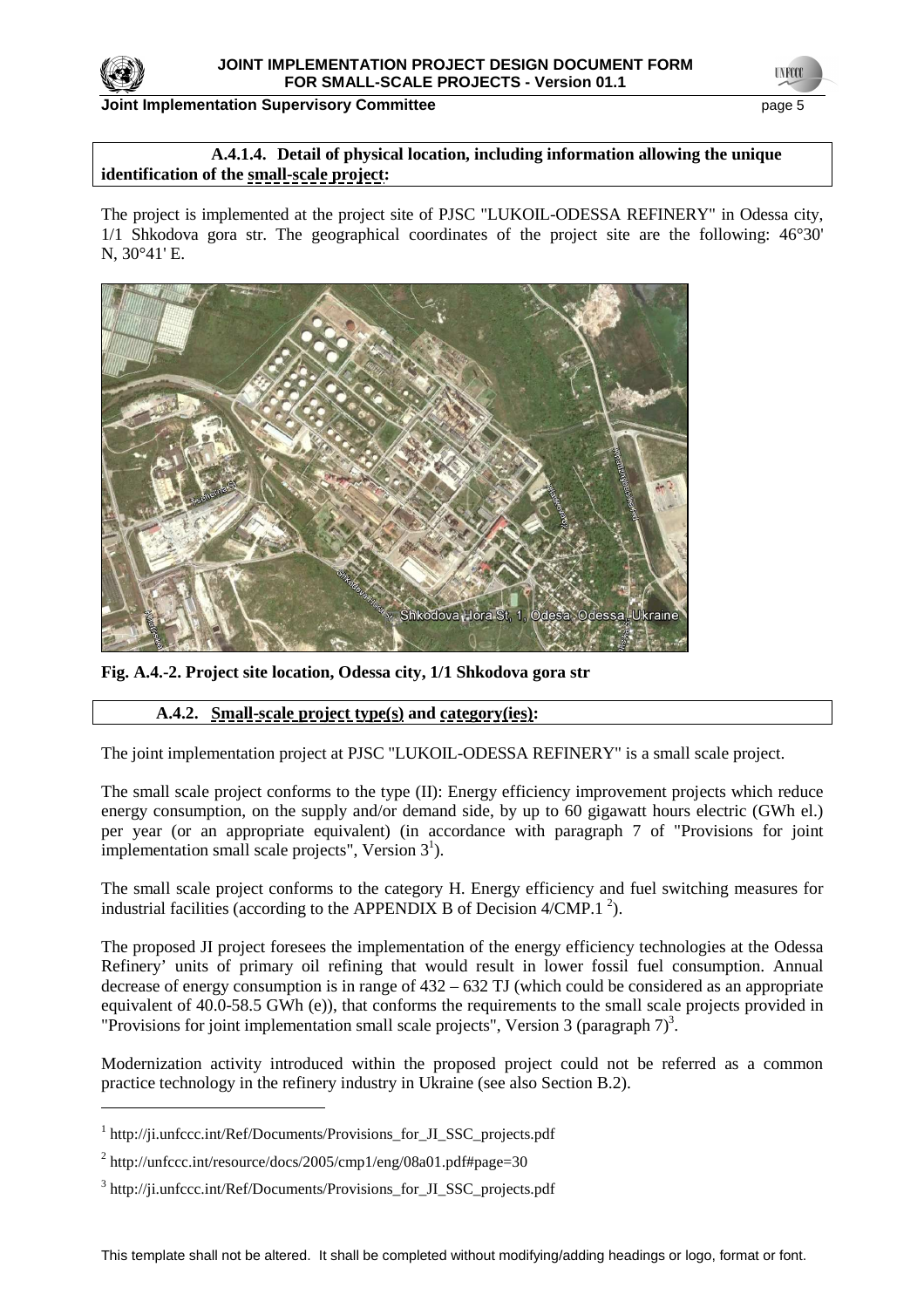

# **A.4.3. Technology(ies) to be employed, or measures, operations or actions to be implemented by the small-scale project:**

The aim of project execution is the increase of energy resources consumption efficiency and greenhouse gases emission reduction during primary oil refining.

Odessa Refinery has been built and commissioned in 1937. Design layout of the Refinery included asphalt- vacuum and bitumen units and units of the two-coil cracking.

As a result of a number of reconstructions the asphalt-vacuum unit has been reequipped to the atmospheric-and-vacuum distillation unit (AVD unit).

Atmospheric and vacuum distillation unit (electrical desalting plant (CDU) and atmospheric and vacuum distillation unit, CDU-AVD unit or AVD unit) is designed for primary crude oil refining. Main products of the unit are semi-finished products (see the table A.4.-1. below), which are proceeded to other units of the Refinery for producing of ready-to-use products.

| ме дат. причина от не другите |                       |               |
|-------------------------------|-----------------------|---------------|
| <b>Product</b>                | Type                  | Share, % mass |
| Liquefied hydrocarbon gas     | semi-finished product | $0,42-0,69$   |
| Straight-run gasoline         | semi-finished product | $13-16$       |
| Kerosene-gasoil fraction      | semi-finished product | $30 - 34,3$   |
| Residual asphalt              | semi-finished product | 25-29         |
| Vacuum gasoil                 | ready to use product  | $20 - 23$     |

# **Table A.4.-1. Products of the AVD unit**

The AVD unit includes the following equipment:

1. Unit of the electrical dehydration and desalting of the crude oil (hereafter CDU unit);

2. Block of the preliminary evaporation of gasoline (separation of the hydrocarbon gas and gasoline fraction from the desalinized oil);

3. Atmospheric distillation unit (rectification of the oil in order to receive the distillate fraction).

4. Vacuum distillation unit (vacuum distillation of residual fuel oil with the obtaining of the weighted diesel fraction, vacuum gasoil and residual asphalt);

5. Unit of the gasoline stabilization (obtaining of the stable gasoline fraction and liquefied hydrocarbon gas);

6. Unit of the amine treatment (purification of the hydrocarbon gas and liquefied hydrocarbon gas from hydrogen sulphide);

7. Unit of the alkalinity (purification of the liquefied hydrocarbon gas from mercaptans);

8. Auxiliary unit (junction of the alkali solution, junction of the corrosion inhibitor solution and neutralizer, junction of the demulsifier supply, drainage system, flare system, cooling unit of the pump's front compactions).

The crude oil is refined at the high temperature and pressure, which require significant consumption of heat energy; therefore AVD unit is equipped with furnaces. The parameters of AVD unit's furnaces before project implementation are presented below.

**UNFCO**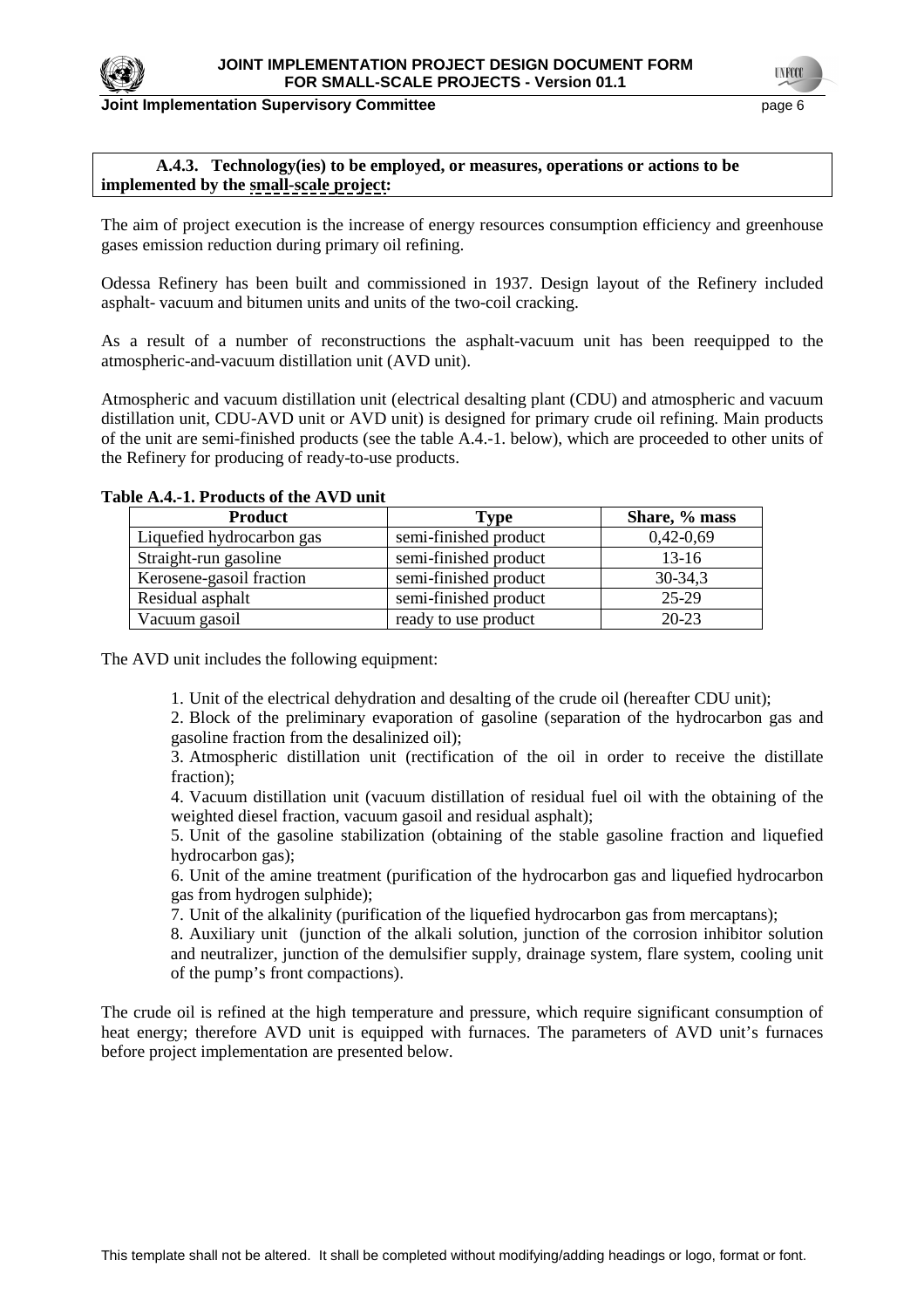

| <b>Furnace</b> | Type                                                            | <b>Functions</b>                                                                                                                            | <b>Actual</b><br>efficiency |
|----------------|-----------------------------------------------------------------|---------------------------------------------------------------------------------------------------------------------------------------------|-----------------------------|
| $P-2$          | One-cell<br>three-flow furnace                                  | radiation-convection   Heating of the crude oil before the pre-<br>evaporation and heating of the residual<br>fuel oil before vacuum column | 66.1%                       |
| $P-1$          | Two-cell dual-slope radiation-<br>convection three-flow furnace | Heating of the topped crude oil                                                                                                             | 41.5%                       |

The furnaces used refinery gas and residual fuel oil as a fuel.

Refinery gas is a mixture of hydrocarbon gases  $(C_1, C_2, C_3, i-C_4, n-C_4, i-C_5, n-C_5$  and  $H_2$ ). According to the information of the Refinery's laboratory refinery gas of the AVD unit has the following parameters (average values):

- net caloric value 12 050 kcal/kg;
- gas density (under the standard physical conditions) 1.947 kg/m<sup>3</sup>.

Refinery gas combusted at the AVD unit is delivered from plant's gas supply system and are supplied from three refinery gas flows generated at the visbreaking unit, reforming units and the AVD unit itself.

Within the project boundaries pent-roof furnace P-2 at the vacuum unit was replaced by a new vertical box-type furnace P-102; pent-roof furnace P-1 at the atmospheric unit was replaced be new vertical boxtype furnace P-101/1,2. The furnace consists of two sections P-101/1 and P101/2 that have different performance parameters.



**Fig. A.4.-3. Furnaces of the AVD unit before (on the left) and after modernization (on the right)**

The information about the parameters of new furnaces installed at the AVD unit (main used technical parameters) is presented in table A.4.-3.

| <b>Furnace</b> | Type                                                             | <b>Actual efficiency</b> |
|----------------|------------------------------------------------------------------|--------------------------|
| $P - 102$      | radiation-convection, two-flow, slab, box-type, vertical furnace | 79.1%                    |
|                | with integral air heater and superheater                         |                          |
| $P-101/1,2$ :  | radiation-convection, two-flow, slab, box-type, vertical furnace | 79.4%                    |
| section        | with integral air heater and superheater                         |                          |
| $P-101/1$      |                                                                  |                          |
| $P-101/1,2$ :  | radiation-convection, two-flow, slab, box-type, vertical furnace | 78.2%                    |
| section        | with integral air heater and superheater                         |                          |
| $P-101/2$      |                                                                  |                          |

**Table A.4-3. Furnaces of the AVD unit after modernization**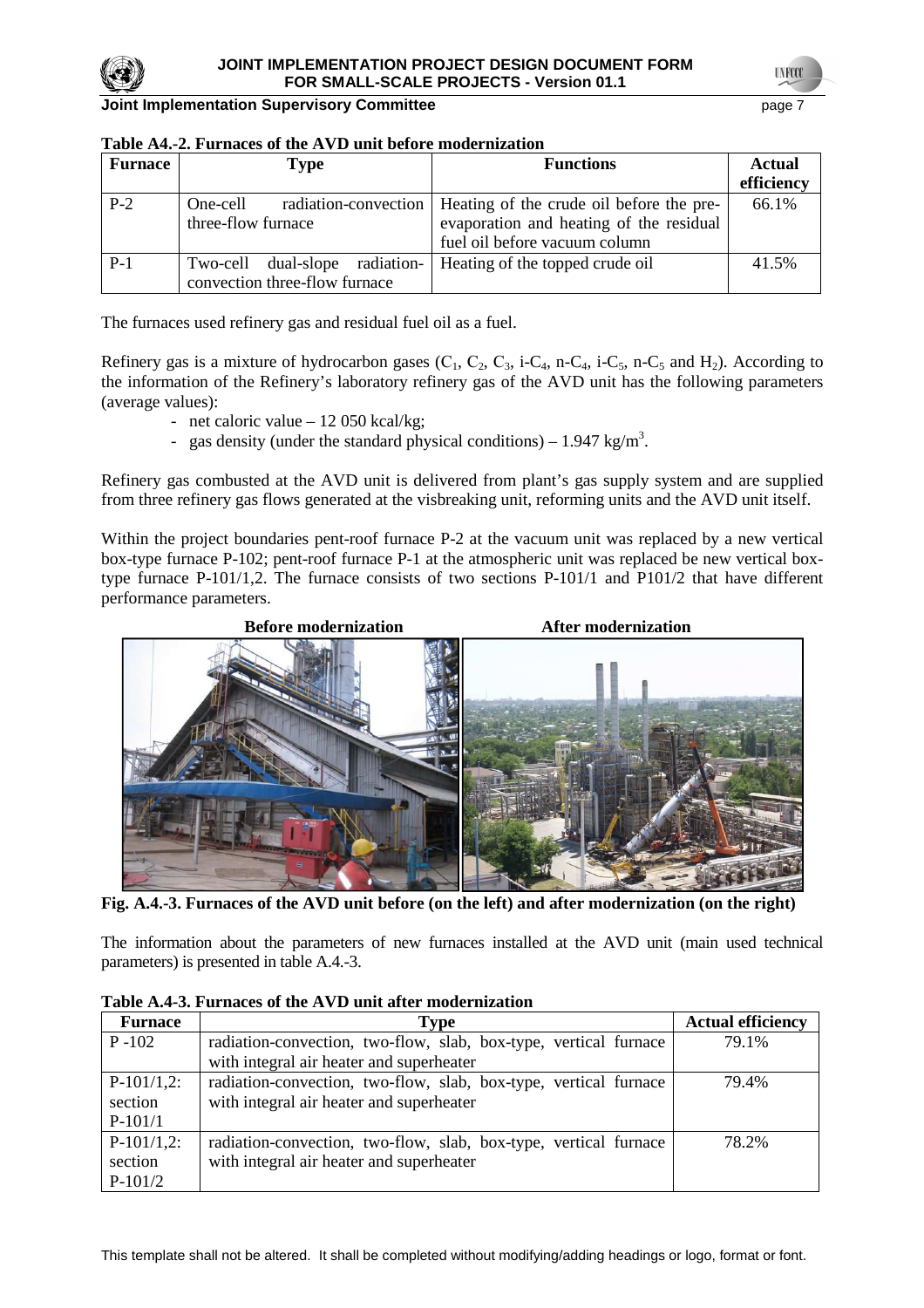

Besides the furnaces replacement the following energy saving measures were implemented at the AVD unit within the project boundaries:

1. Modernization activity at the atmospheric part of the AVD unit (atmospheric distillation unit);

Main modernization activity at the atmospheric distillation unit consists in the switching to the single two-columned scheme of the fuel flow and products separation. Simultaneously the scheme of circulating irrigation of the main atmospheric column K-2 has been changed with the purpose of increase of the heat recovery in the heat exchange unit. At the moment AVD unit is functioning by the three streaming scheme.

The existed columns K-1 and K-2 were replaced by the columns K-1 and K-2 and equipped with distillation plates of the company "KOCH GLITSCH SCHWEIZ GmbH".

Internal arrangement of the columns K-1, K-2 was replaced. 14 new valve plates with optimized active section were installed at the column of the preliminary topping K-1. Besides, 29 new plates were installed at the column K-2 in order to increase unit's efficiency via selection of the two side oil fractions (kerosene and diesel).

2. Modernization activity at the vacuum part of the AVD unit (vacuum distillation unit);

The scheme of the main vacuum column K-3 has been changed to the four section model that allowed increasing of heat recovery in the unit of the oil heating. Also in order to maximize utilization of the internal arrangement of the column section #1 was dismantled and two new sections with optimized cuts were settled.

Installation of four new plates has been conducted in the evaporating section of the column with the view of improvement of selection of the gas oil fraction from the tar oil.

3. Heat exchange unit;

One of the most important modernization activity at the AVD unit consists in installation of the new heat exchanger produced by Alfa Laval. In addition a binding scheme of heat exchangers was improved, which altogether with Alfa Laval heat exchanger installation allowed to achieve high temperature of oil in column K-2 (up to 239 °C). Installation of the heat exchanger TPG-800 was implemented at the entrance in CDU unit.

Thus heat exchange scheme was modernized for more effective utilization of heat of residual fuel oil at the column K-2 and residual asphalt at the column K-3.

4. Block of gasoline stabilization;

The construction of the gasoline stabilization unit for straight-run gasoline fraction with nominal productivity of 520 thousand tonnes was implemented within the project. Gasoline stabilization unit was equipped with the stabilization column, reboilers, heat exchangers, pumps, gas separators, column of the monoethanol amine purification, pipelines etc.

5. Modernization activity at the furnaces equipment;

New furnaces P -1/1.2 and P-2 were adjusted to the new operation modes caused by the AVD unit modernization, which included:

- Replacement of the blow fan BDN9u by one with higher capacity;
- Replacement of the six burners GP-1,7D by ones with higher capacity;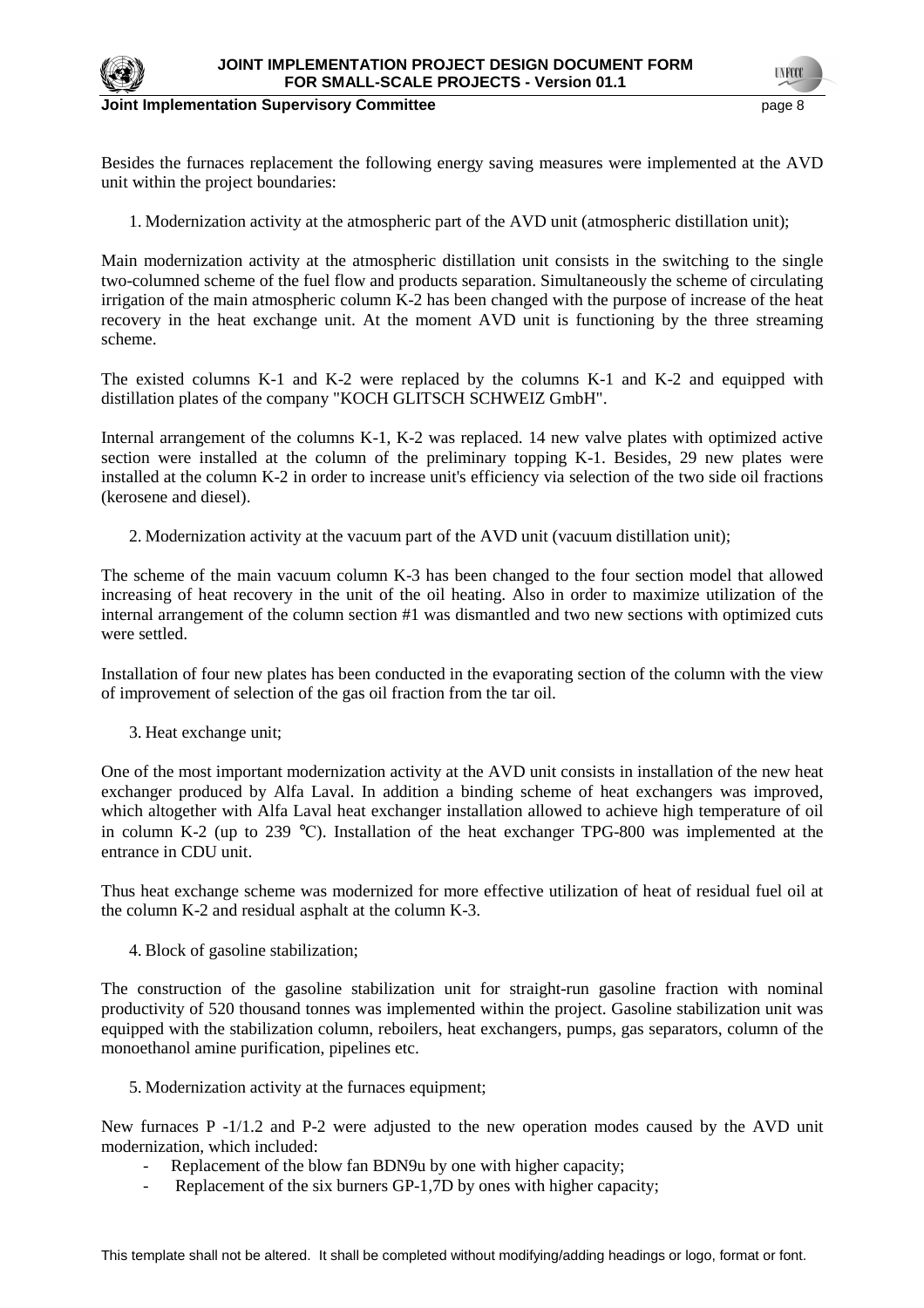

- Replacement of the adapter and increasing of the height and diameter of the towel.
- 6. Auxiliary blocks modernization.

Besides the measures described above the following modernization activity was implemented:

- Modernization of the unit of the amine treatment;
- Replacement of submerged refrigerators by air-type ones;
- Replacement of outdated and worn-out pumping equipment;
- Installation of reflux tanks on blocks of preliminary evaporation and atmospheric part.

As a result of the project realization the specific fuel consumption for primary oil refining decreased from 0.872 GJ/t (average value for 2000-2003) to 0.573 GJ/t (average value for three years after the reconstruction 2008-2010).

### **Implementation schedule and cost of the project**

The date of the beginning of the project investment phase is 17.04.2003, when the contract for purchase of furnace P-102 was signed. The contract on furnace P101/1,2 was signed on 23.09.2003.

The date of the exploitation phase beginning is 25.02.2004, when the furnace P-102 has been commissioned. The date of the beginning of the furnace P-101/1,2 exploitation is 18.03.2005.

The date of investment phase ending is 20.12.2007, when modernisation of the AVD unit was ended and it was commissioned.

The planned date of ending of exploitation phase of the project is 20.12.2027.

In the end of 2007 the AVD unit and its furnaces were already operational. Thus, the start of the crediting period is the  $1<sup>st</sup>$  of January, 2008.

Total estimated project cost is about UAH 130.223 million (VAT excluded). See also section B.2 for details. The project is financed by the credit resources.

The project uses the state-of-the-art technology, which will result in a significantly better performance than commonly used technologies in the Host country. Technologies used by the AVD reconstruction are not likely to be substituted by other or more efficient technologies within the project period. All the technological parameters of the project equipment meet environment protection normative requirements.

Due to the use of modern technology project requires initial training of the personal. The trainings on technical maintenance of the AVD unit and its furnaces were conducted for all responsible workers operating AVD unit.

 **A.4.4. Brief explanation of how the anthropogenic emissions of greenhouse gases by sources are to be reduced by the proposed small-scale project, including why the emission reductions would not occur in the absence of the proposed small-scale project, taking into account national and/or sectoral policies and circumstances:**

Anthropogenic emissions of greenhouse gases will be reduced due to decreasing of the organic fuel (refinery gas, residual fuel oil) consumption at the AVD unit of the Odessa refinery. Total amount of greenhouse gases emissions reduction over the first crediting period  $2008-2012$  is 114 672 tonnes of  $CO<sub>2</sub>$ equivalent.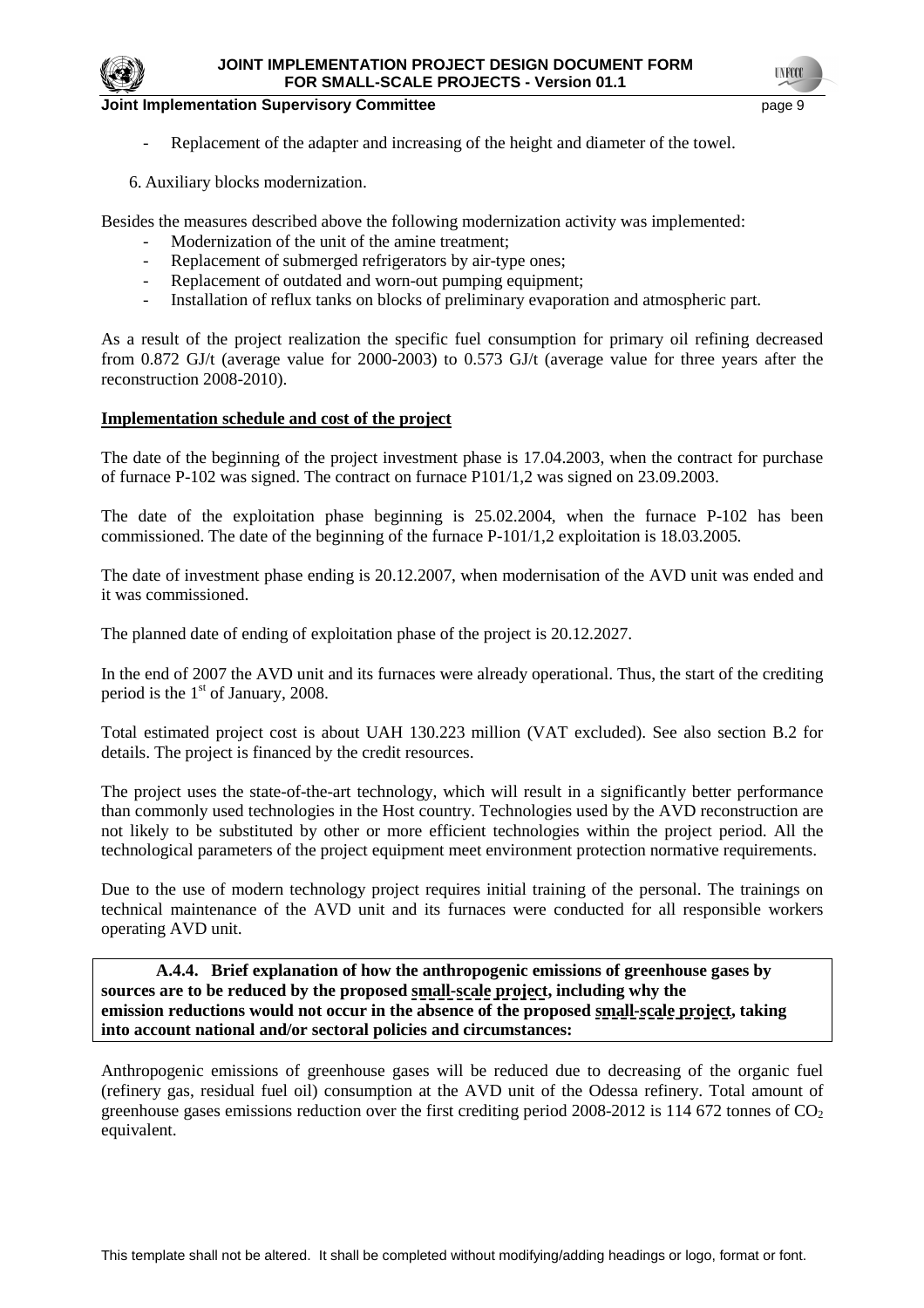

# **Joint Implementation Supervisory Committee**  page 10 and the page 10 and the page 10

Taking into account prevailing practice and financial barriers described in details in Section B, it is concluded that emission reductions would not occur in the absence of the proposed project.

Only  $CO<sub>2</sub>$  emissions concerned with fossil fuel combustions are included in the project boundary and addressed in PDD.  $CH_4$  emissions and NO<sub>x</sub> emissions were considered negligibly low and were not taken into consideration. Detailed description of project boundaries is presented in Section B.

# **A.4.4.1. Estimated amount of emission reductions over the crediting period:**

Total reduction of greenhouse gases emissions within the defined project boundaries over the first crediting period 2008-2012 is 114 672 tonnes of  $CO<sub>2</sub>$  equivalent. Total reduction of greenhouse gases emissions within the defined project boundaries over the expected second crediting period 2013-2020 is 305 792 tonnes of  $CO_2$  equivalent. The extension of the crediting period beyond 2012 is subject to Host country approval. Overall emissions reduction due to project realisation during the period 2008-2020 is 420 464 tonnes of  $CO<sub>2</sub>$  equivalent. Estimates of total as well as annual emissions reduction for the crediting period 2008-2020 are provided in the table below.

|                                                 | Years                                  |
|-------------------------------------------------|----------------------------------------|
| Length of the crediting period                  | 13                                     |
| Year                                            | Estimate of annual emission reductions |
|                                                 | in tonnes of $CO2$ equivalent          |
| 2008                                            | 41 666                                 |
| 2009                                            | 43 5 13                                |
| 2010                                            | 29 4 93                                |
| 2011                                            |                                        |
| 2012                                            |                                        |
| Subtotal estimated emission reductions over the | 114 672                                |
| period 2008-2012                                |                                        |
| (tonnes of CO <sub>2</sub> equivalent)          |                                        |
| Annual average of estimated emission reductions | 22 9 34                                |
| over the first commitment period                |                                        |
| (tonnes of $CO2$ equivalent)                    |                                        |
| 2013                                            | 38 224                                 |
| 2014                                            | 38 224                                 |
| 2015                                            | 38 224                                 |
| 2016                                            | 38 224                                 |
| 2017                                            | 38 224                                 |
| 2018                                            | 38 224                                 |
| 2019                                            | 38 224                                 |
| 2020                                            | 38 224                                 |
| Subtotal estimated emission reductions over the | 305 792                                |
| period 2013-2020                                |                                        |
| (tonnes of $CO2$ equivalent)                    |                                        |
| Total estimated emission reductions over the    | 420 464                                |
| crediting period                                |                                        |
| (tonnes of $CO2$ equivalent)                    |                                        |
| Annual average of estimated emission reductions | 32 343                                 |
| over the crediting period                       |                                        |
| (tonnes of CO <sub>2</sub> equivalent)          |                                        |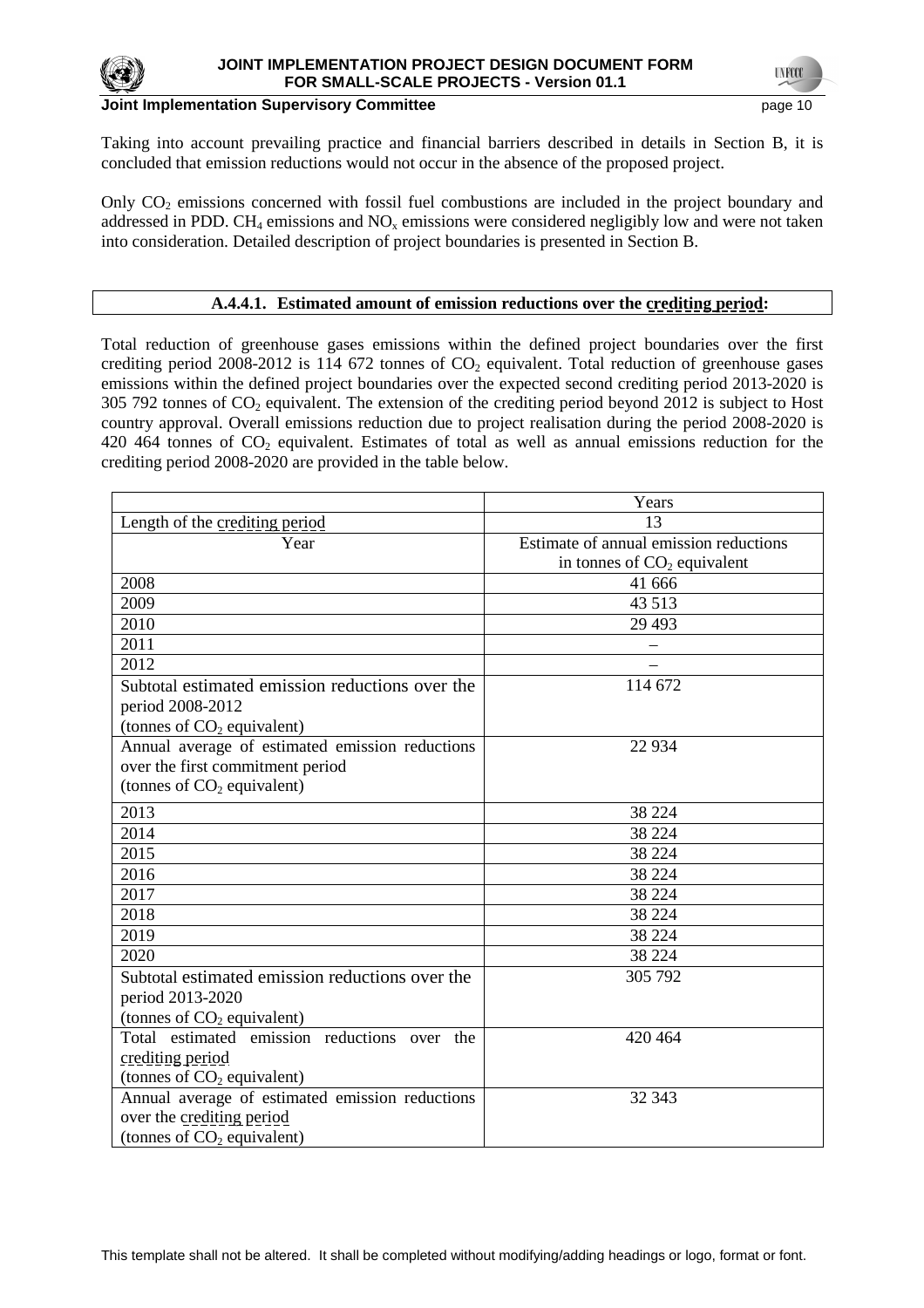

**Joint Implementation Supervisory Committee Committee** *page 11***</u>** 

**INFCC** 

# **A.4.5. Confirmation that the proposed small-scale project is not a debundled component of a larger project:**

The proposed project is not a debundled component of a larger project. PJSC "LUKOIL-ODESSA REFINERY" is not a project participant to any joint implementation or small-scale joint implementation project with a publicly available determination in accordance with paragraph 34 of the JI guidelines.

The proposed project doesn't meet the requirements defining debundled project in accordance with paragraph 15 of "Provisions for joint implementation small scale projects", Version 3<sup>4</sup>. Thus the project participants aren't involved in the JI project which apply the same technology/measure and pertains to the same project category, whose determination has been made publicly available within the previous 2 years and has project boundary within 1 km of the proposed project's boundary.

# **A.5. Project approval by the Parties involved:**

The substantiating materials for obtaining the Letter of Endorsement for the JI project have been submitted to the State Environmental Investment Agency of Ukraine. The Letter of Endorsement for the project providing its support for further development of proposed joint implementation project #3410/23/7 has been issued on 13.11.2012.

In accordance with the "Requirements for the Joint Implementation Projects preparation" approved by National Environmental Investment Agency of Ukraine (Order #33 from 25<sup>th</sup> of June, 2008) to receive a Letter of Approval for the JI project the project proponent should provide to the National Environmental Investment Agency of Ukraine the final determination report of the proposed project along with project design documentation and the copy of Letter of Endorsement.

Therefore the final PDD will be sent along with the final determination report to the State Environmental Investment Agency of Ukraine for the Letter of Approval, which usually is expected within 30 days after PDD submission.

The Letter of Approval from Switzerland was issued by the designated focal point in Switzerland (The Federal Office for the Environment (FOEN)) on 23.11.2012.

 $\overline{a}$ 

<sup>4</sup> http://ji.unfccc.int/Ref/Documents/Provisions\_for\_JI\_SSC\_projects.pdf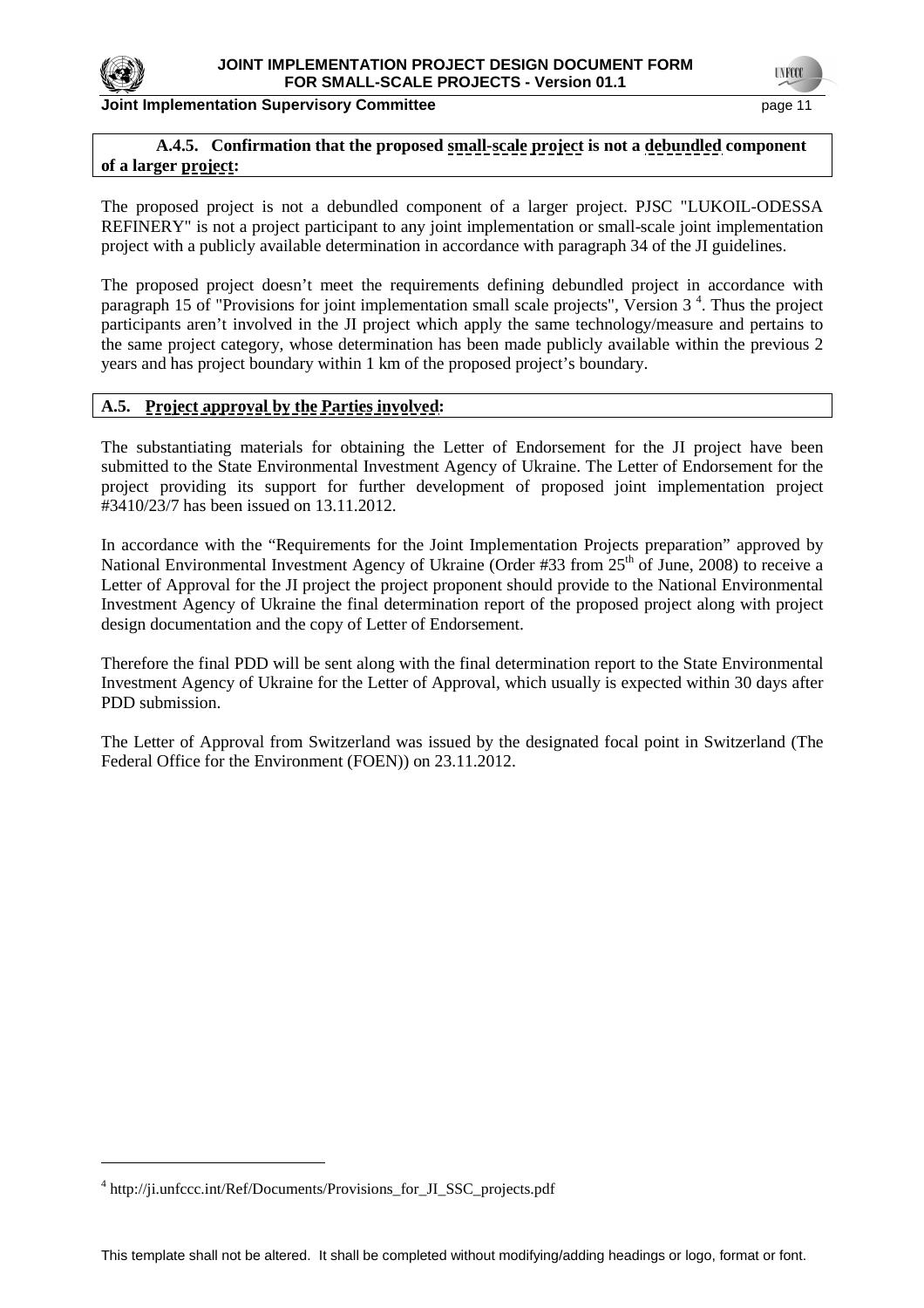

## **SECTION B. Baseline**

#### **B.1. Description and justification of the baseline chosen:**

The baseline scenario has been established in accordance with Appendix B of the JI Guidelines and in accordance with the Guidance on Criteria for Baseline Setting and Monitoring by the JISC.

The Guidance on Criteria for Baseline Setting and Monitoring established by the JISC states: *'The baseline for a JI project is the scenario that reasonably represents the anthropogenic emissions by sources or anthropogenic removals by sinks of GHGs that would occur in the absence of the proposed project.'* 

Taking into account guidelines mentioned above project participants established the baseline using JI specific approach by identifying and listing possible alternatives on the basis of conservative assumptions and identifying the most plausible one.

The indicative simplified baseline and monitoring methodology for small-scale CDM project activities "AMS-II.D.: Energy efficiency and fuel switching measures for industrial facilities - Version 12.0 categories<sup>"</sup> was analysed and some elements were used where appropriate. Namely, the approach for the defining of project boundaries (the physical, geographical site of the industrial production facility, processes or equipment that are affected by the project activity), emission calculations (calculations based on fuel combustion volumes), approach of baseline establishment based on the baseline energy consumption (historical average energy consumption levels) of the equipment and technological processes within the project boundaries was partly applied.

#### **Analysis of alternatives for the project activity**

Plausible alternatives for the joint implementation project were examined based on the existing practice analysis, national and sectoral policies and project specific circumstances.

The following two alternative scenarios to the project activity consistent with mandatory laws and regulations were assumed:

- continuation of previously existing practice without implementation of modernization activity at the AVD unit and its furnaces replacement (Alternative 1);
- introduction of modernization activity at the AVD unit and its furnaces replacement without being registered as joint implementation project (Alternative 2).

#### *Alternative 1*

 $\overline{a}$ 

Alternative 1 foreseeing continuation of previously existing practice without implementation of modernization activity at the AVD unit and its furnaces replacement corresponds to national and sectoral policies and circumstances, such as national reform initiatives and local fuel availability and thus assumed as a plausible and realistic scenario.

Continuation of the outdated equipment operation is common practice for the Ukrainian refineries as it is described in common practice analysis (see section B2).

Unsatisfactory condition of equipment operated at the AVD unit predermined low efficiency and productivity indicators. Inadequate technological scheme of the primary oil refining has envisaged

<sup>&</sup>lt;sup>5</sup> http://cdm.unfccc.int/methodologies/DB/U8L8P68DK81OUF5X0KOR212O09NXYC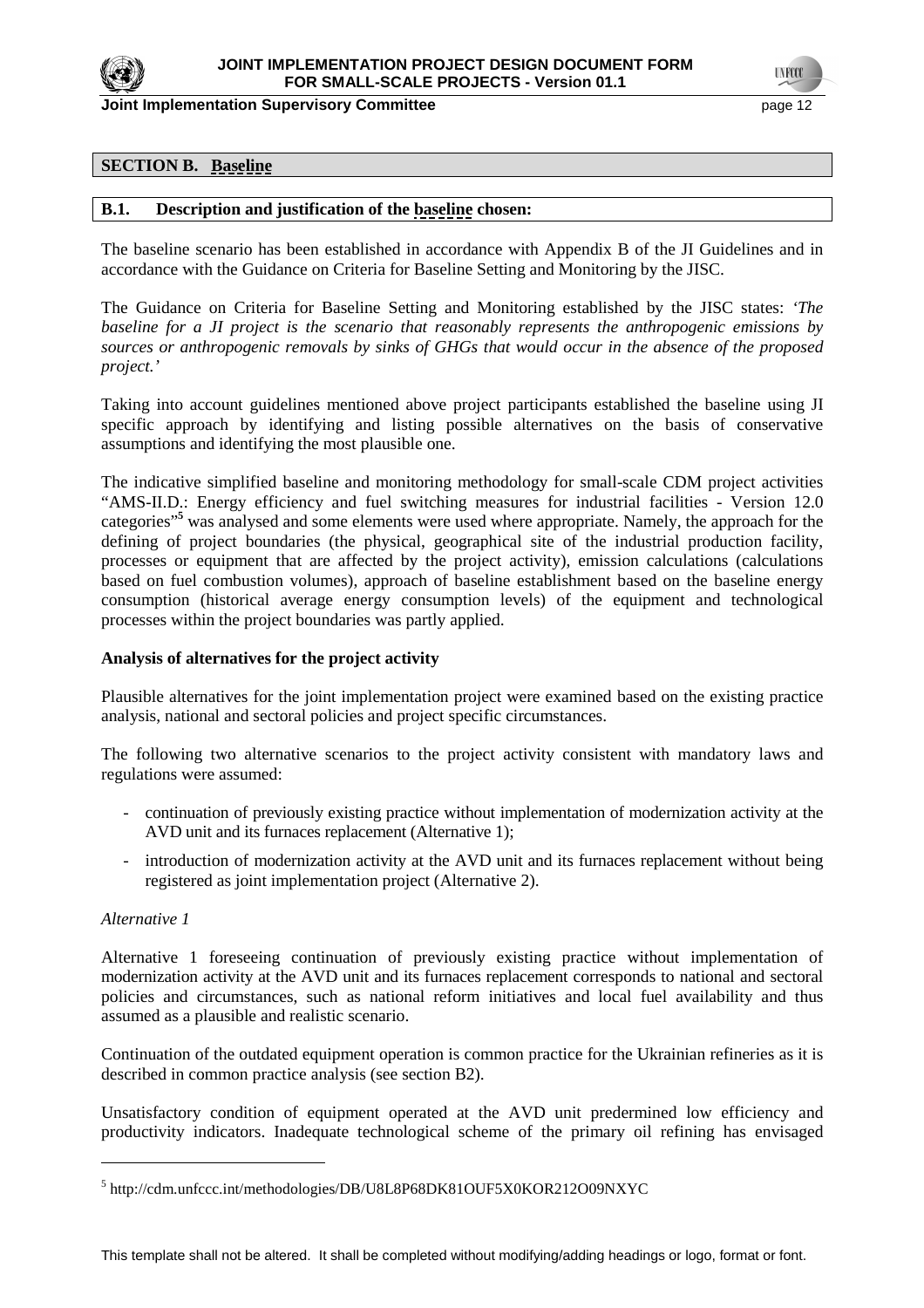

#### **Joint Implementation Supervisory Committee** *page 13* **and the page 13 and the page 13 and the page 13 and the page 13 and the page 13 and the page 13 and the page 13 and the page 13 and the page 13 and the page 13 and the**

operation on two independent technological flows entailing a double set of equipment (pumps, heat exchangers, instrumentation, columns equipment etc.). However mentioned defects of the AVD didn't hinder the operation of the unit, evidenced by data of oil refining during some years before modernization activity (6.3 million of the refined oil during 2000-2004).

It should be also mentioned that primary oil refining doesn't affect the expansion of the final product assortment of the Refinery. And thus AVD modernization could not be caused in the absence of project activity by changes in legislation on standards for petroleum products.

Therefore, in the absence of measures foreseen by the proposed project AVD unit would have been operated without requiring any substantial reconstruction activity except for current maintenance. Thus, the continuation of previously existing practice is the most plausible baseline scenario.

#### *Alternative 2*

Alternative 2 foresees introduction of modernization activity at the AVD unit and its furnaces replacement without being registered as joint implementation project. This alternative foresees implementation of all measures of the project scenario but without being registered as a joint implementation project and thus without additional revenues from ERUs sale. This alternative is a plausible scenario but it is not the most financially attractive for the project owner as shown in Section B.2 and thus cannot be considered as a baseline scenario.

Therefore, Alternative 1 – continuation of previously existing practice without implementation of modernization activity at the AVD unit and its furnaces replacement – is the most plausible and realistic scenario without execution of joint implementation project and is considered as a baseline scenario.

Emission reductions will be defined based on monitoring data regarding actual organic fuel consumption volumes (refinery gas, residual fuel oil), its net caloric value and oil refining volumes, and thus cannot be earned for decreases in activity levels outside the project activity or due to force majeure.

The basic assumptions of the baseline methodology in the context of the project activity could be summarized as following:

- oil refining volumes are assumed based on the historical and forecasted data from the enterprise; oil refining volumes are conservatively assumed equal both in the baseline and project scenarios;
- specific fuel consumption for primary oil refining was assumed based on historical data on organic fuel (refinery gas, residual fuel oil) consumption and oil refining volumes;
- shares of fuel types (refinery gas, residual fuel oil) in the total fuel consumption by the furnaces of the AVD unit were conservatively assumed equal both in the baseline and project scenarios;
- emission factors for organic fuels combustion (refinery gas, residual fuel oil) were assumed based on values provided by the National inventory of anthropogenic emissions by sources and removals by sinks of greenhouse gases in Ukraine in 1990-2010 including oxidation factors for different fuel types ;
- net calorific values of the organic fuels (refinery gas, residual fuel oil) were assumed based on the historical and forecasted data from the enterprise and National inventory of anthropogenic emissions by sources and removals by sinks of greenhouse gases in Ukraine.

Detailed information about the parameters used to estimate baseline scenario greenhouse gases emissions within the project boundaries as well as key factors and data sources are clearly described in the tables below.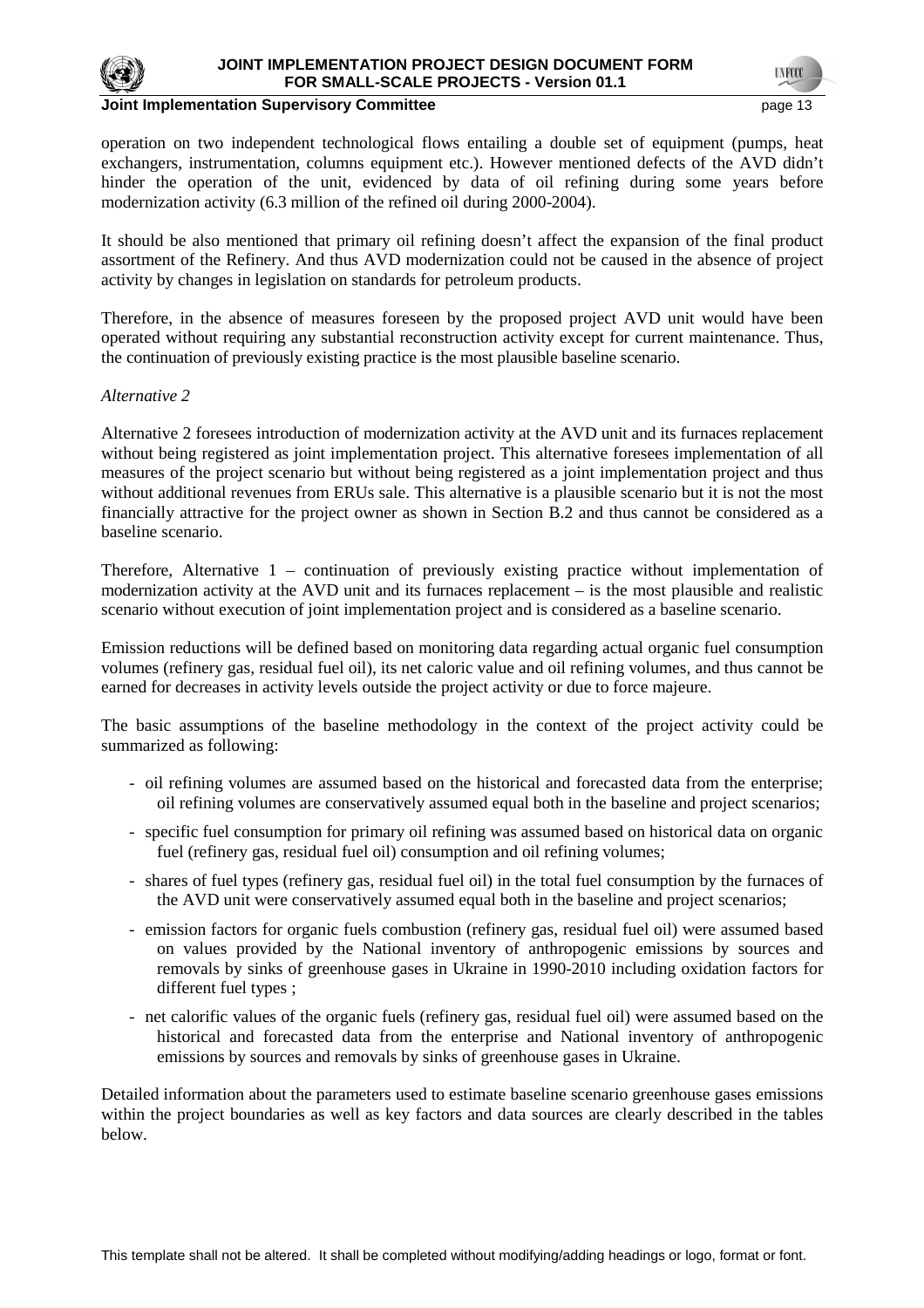

# **Joint Implementation Supervisory Committee** page 14

| Data / Parameter               | $P_{v}$                                                          |
|--------------------------------|------------------------------------------------------------------|
| Data unit                      | tonne                                                            |
| Description                    | Oil refining at the AVD unit in year y                           |
| Time of                        | Parameter is monitored during the crediting period.              |
| determination / monitoring     |                                                                  |
| Source of data (to be) used    | Report on consumption of the coal equivalent and natural fuel    |
| Value of data applied          | See Section E.                                                   |
| (for ex ante                   |                                                                  |
| calculations / determinations) |                                                                  |
| Justification of the choice of | The source of information has been chosen according to the       |
| data or description of         | procedures established at the enterprise and existing accounting |
| measurement methods and        | practices at the enterprise. Measurement methods and procedures  |
| procedures (to be) applied     | are described in details in Section D.                           |
| QA / QC procedures (to be)     | $QA / QC$ is assured by regular calibration of measurement       |
| Applied                        | accordance with the recommendations<br>equipment in<br>of        |
|                                | manufacturer and high accuracy level of measurement equipment.   |
|                                | See Section D for details.                                       |
| Any comment                    |                                                                  |

| Data / Parameter               | $SFC_{BSL}$                                                         |
|--------------------------------|---------------------------------------------------------------------|
| Data unit                      | GJ/tonne                                                            |
| Description                    | Baseline specific indicator of fuel consumption for oil refining at |
|                                | the AVD unit                                                        |
| Time of                        | Parameter is not monitored during the crediting period but          |
| determination / monitoring     | estimated ex ante based on historical data.                         |
| Source of data (to be) used    | Average value for the last four years of AVD unit operation before  |
|                                | modernization activity (2000-2003) based on the historical data of  |
|                                | the enterprise was assumed.                                         |
| Value of data applied          | 0.872                                                               |
| (for ex ante                   |                                                                     |
| calculations / determinations) |                                                                     |
| Justification of the choice of | Conservative. In line with the small scale methodology II.D. Energy |
| data or description of         | efficiency and fuel switching measures for industrial facilities    |
| measurement methods and        | (Version 12).                                                       |
| procedures (to be) applied     |                                                                     |
| $QA / QC$ procedures (to be)   | For conservative purposes data for the last 4 years before          |
| Applied                        | reconstruction have been used for the calculation of baseline       |
|                                | specific indicator of fuel consumption for oil refining, while the  |
|                                | small scale methodology II.D. Energy efficiency and fuel switching  |
|                                | measures for industrial facilities (Version 12) recommends using    |
|                                | data for 3 years only.                                              |
| Any comment                    |                                                                     |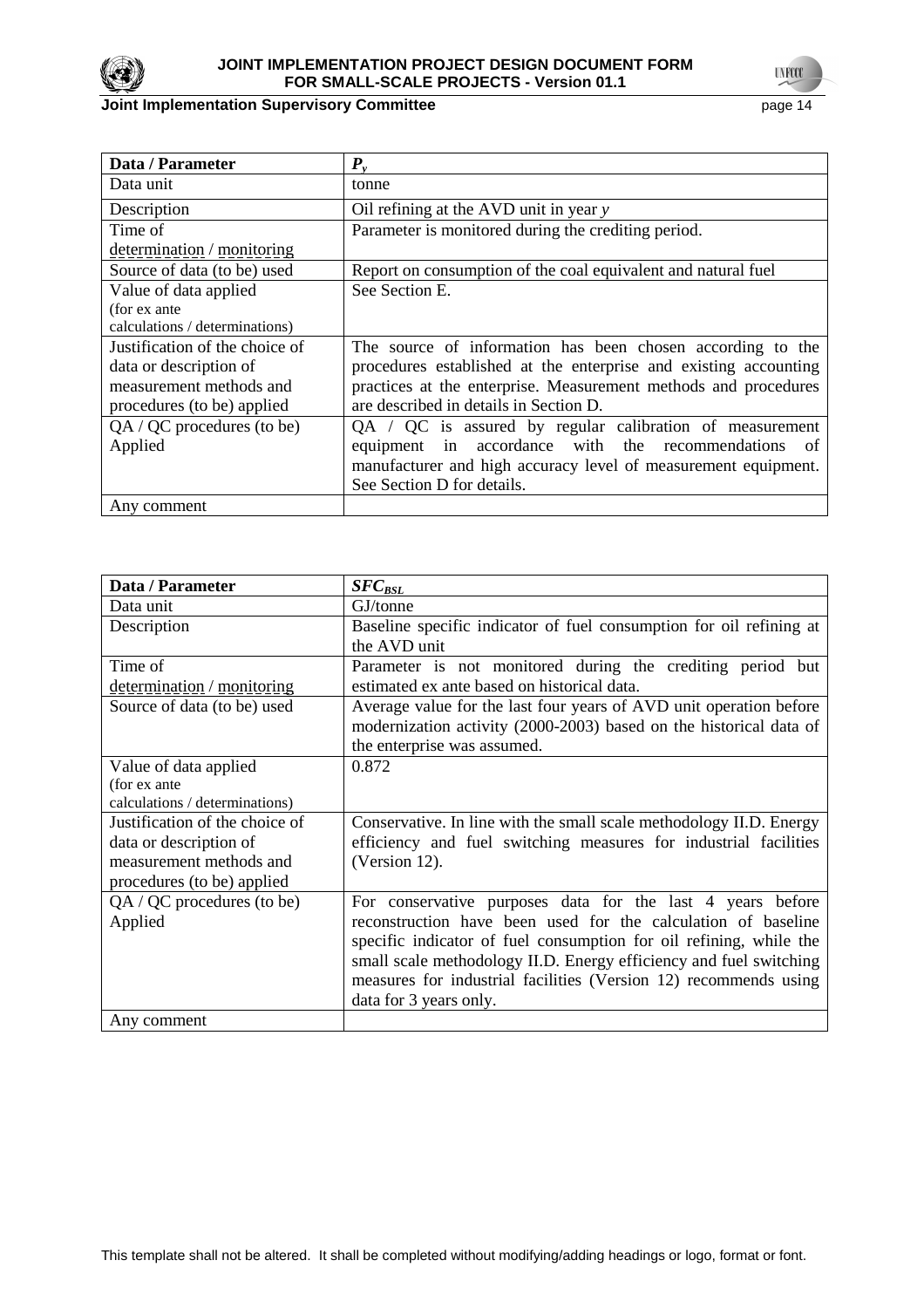

# **Joint Implementation Supervisory Committee** page 15

| Data / Parameter               | $Sh_{RG,y}$                                                         |
|--------------------------------|---------------------------------------------------------------------|
| Data unit                      | $\%$                                                                |
| Description                    | Share of refinery gas in the total fuel consumption by the furnaces |
|                                | of the AVD unit in the year y                                       |
| Time of                        | Parameter is monitored during the crediting period.                 |
| determination / monitoring     |                                                                     |
| Source of data (to be) used    | Calculations are based on data of fuel consumption and its net      |
|                                | caloric values according to the Report on consumption of the coal   |
|                                | equivalent and natural fuel                                         |
| Value of data applied          | See Section E.                                                      |
| (for ex ante                   |                                                                     |
| calculations / determinations) |                                                                     |
| Justification of the choice of | The source of information has been chosen according to the          |
| data or description of         | procedures established at the enterprise and existing accounting    |
| measurement methods and        | practices at the enterprise. Measurement and calculations methods   |
| procedures (to be) applied     | and procedures are described in details in Section D.               |
| $QA / QC$ procedures (to be)   | QA / QC is assured by regular calibration of measurement            |
| Applied                        | equipment of fuel consumption and its net caloric value in          |
|                                | accordance with the recommendations of manufacturer and high        |
|                                | accuracy level of measurement equipment. See Section D for          |
|                                | details.                                                            |
| Any comment                    |                                                                     |

| Data / Parameter               | $Sh_{RFO,y}$                                                      |
|--------------------------------|-------------------------------------------------------------------|
| Data unit                      | $\%$                                                              |
| Description                    | Share of residual fuel oil in the total fuel consumption by the   |
|                                | furnaces of the AVD unit in the year y                            |
| Time of                        | Parameter is monitored during the crediting period.               |
| determination / monitoring     |                                                                   |
| Source of data (to be) used    | Calculations based on data of fuel consumption an its net caloric |
|                                | values according to the Report on consumption of the coal         |
|                                | equivalent and natural fuel                                       |
| Value of data applied          | See Section E.                                                    |
| (for ex ante                   |                                                                   |
| calculations / determinations) |                                                                   |
| Justification of the choice of | The source of information has been chosen according to the        |
| data or description of         | procedures established at the enterprise and existing accounting  |
| measurement methods and        | practices at the enterprise. Measurement and calculations methods |
| procedures (to be) applied     | and procedures are described in details in Section D.             |
| $QA / QC$ procedures (to be)   | QA / QC is assured by regular calibration of measurement          |
| Applied                        | equipment of fuel consumption and its net caloric value in        |
|                                | accordance with the recommendations of manufacturer and high      |
|                                | accuracy level of measurement equipment. See Section D for        |
|                                | details.                                                          |
| Any comment                    |                                                                   |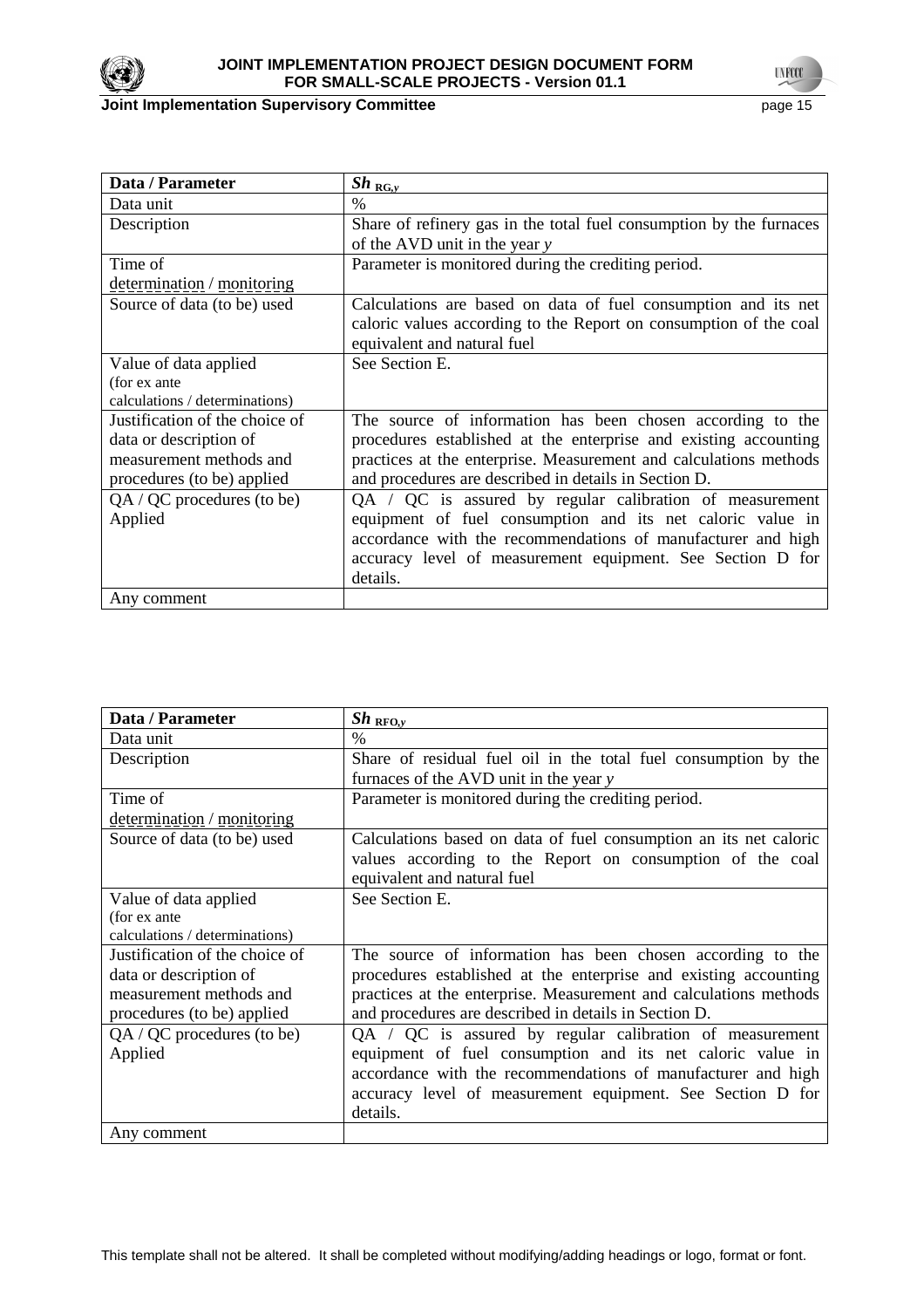

**UNFCCC** 

| Data / Parameter               | $EF_{CO2, RG, y}$                                                   |
|--------------------------------|---------------------------------------------------------------------|
| Data unit                      | tonne $CO2e/GJ$                                                     |
| Description                    | Greenhouse gases emission factor for combustion of refinery gas in  |
|                                | the year y                                                          |
| Time of                        | Parameter is monitored during the crediting period                  |
| determination / monitoring     |                                                                     |
| Source of data (to be) used    | National inventory of anthropogenic emissions by sources and        |
|                                | removals by sinks of greenhouse gases in Ukraine                    |
| Value of data applied          | For ex-ante calculations carbon content factor for ethylene,        |
| (for ex ante                   | propylene, butylene, butadiene and other petroleum gases or         |
| calculations / determinations) | hydrocarbon gases, except natural gas for refinery industry         |
|                                | according to the National inventory of anthropogenic emissions by   |
|                                | sources and removals by sinks of greenhouse gases in Ukraine in     |
|                                | 1990-2010 was used. See Section E.                                  |
| Justification of the choice of | The choice of data is based on the standardised and approved values |
| data or description of         | and thus assumed as conservative.                                   |
| measurement methods and        |                                                                     |
| procedures (to be) applied     |                                                                     |
| QA / QC procedures (to be)     |                                                                     |
| Applied                        |                                                                     |
| Any comment                    | Carbon emission factor for refinery gas (kg of C per GJ) was        |
|                                | converted to greenhouse gases emission factor (tonnes of $CO2$ per  |
|                                | GJ) based on the ratio of carbon dioxide and carbon molar masses    |
|                                | (according to step 6 on Page 1.8 of the Work book, Module           |
|                                | "Energy" of the Revised 1996 IPCC Guidelines for National           |
|                                | Greenhouse Gas Inventories) by multiplying by 44/12 and dividing    |
|                                | on 1000.                                                            |

| Data / Parameter               | $EF_{CO2, RFO, y}$                                                                                               |
|--------------------------------|------------------------------------------------------------------------------------------------------------------|
| Data unit                      | tonne $CO2e/GJ$                                                                                                  |
| Description                    | Greenhouse gases emissions factor for combustion of residual fuel                                                |
|                                | oil in the year $y$                                                                                              |
| Time of                        | Parameter is monitored during the crediting period                                                               |
| determination / monitoring     |                                                                                                                  |
| Source of data (to be) used    | National inventory of anthropogenic emissions by sources and<br>removals by sinks of greenhouse gases in Ukraine |
| Value of data applied          | For ex-ante calculations carbon content factor for heavy residual                                                |
| (for ex ante                   | fuel oils for refinery industry according to the National inventory of                                           |
| calculations / determinations) | anthropogenic emissions by sources and removals by sinks of                                                      |
|                                | greenhouse gases in Ukraine in 1990-2010 was used. See Section E.                                                |
| Justification of the choice of | The choice of data is based on the standardised and approved value                                               |
| data or description of         | and thus assumed as conservative.                                                                                |
| measurement methods and        |                                                                                                                  |
| procedures (to be) applied     |                                                                                                                  |
| QA / QC procedures (to be)     |                                                                                                                  |
| Applied                        |                                                                                                                  |
| Any comment                    | Carbon emission factor for residual fuel oil (kg of C per GJ) was                                                |
|                                | converted to greenhouse gases emission factor (tonnes of CO2 per                                                 |
|                                | GJ) based on the ratio of carbon dioxide and carbon molar masses                                                 |
|                                | (according to step 6 on Page 1.8 of the Work book, Module                                                        |
|                                | "Energy" of the Revised 1996 IPCC Guidelines for National                                                        |
|                                | Greenhouse Gas Inventories) by multiplying by 44/12 and dividing                                                 |
|                                | on 1000.                                                                                                         |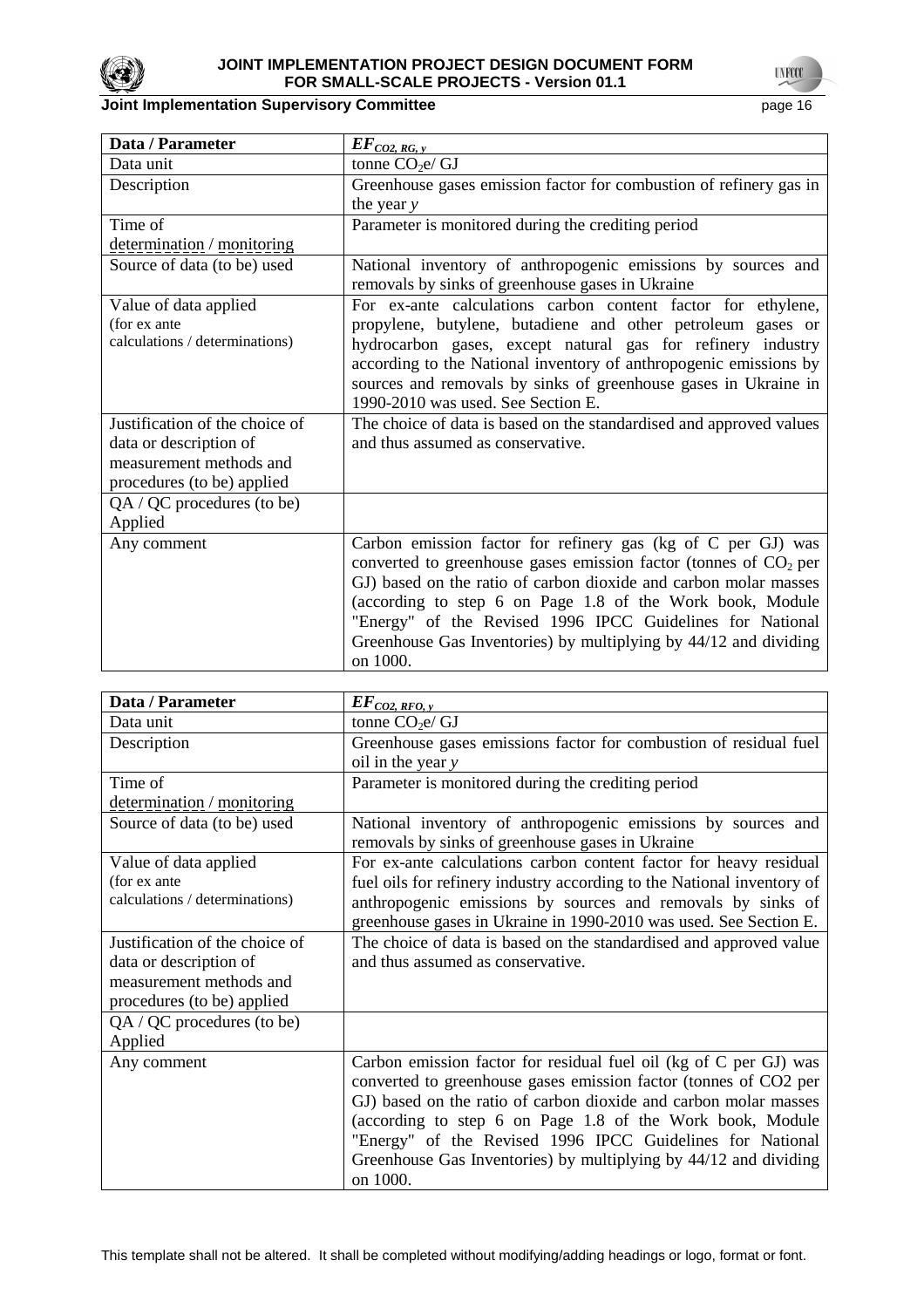

| Data / Parameter               | $OXID_{RG,y}$                                                                                                    |
|--------------------------------|------------------------------------------------------------------------------------------------------------------|
| Data unit                      | $\%$                                                                                                             |
| Description                    | Carbon oxidation factor for combustion of refinery gas in year y                                                 |
| Time of                        | Parameter is monitored during the crediting period                                                               |
| determination / monitoring     |                                                                                                                  |
| Source of data (to be) used    | National inventory of anthropogenic emissions by sources and<br>removals by sinks of greenhouse gases in Ukraine |
| Value of data applied          | For ex ante calculations the values according to National inventory                                              |
| (for ex ante)                  | of anthropogenic emissions by sources and removals by sinks of                                                   |
| calculations / determinations) | greenhouse gases in Ukraine in 1990-2010 were used. See Section<br>Е.                                            |
| Justification of the choice of | The choice of data is based on the standardised and approved value                                               |
| data or description of         | and thus assumed as conservative.                                                                                |
| measurement methods and        |                                                                                                                  |
| procedures (to be) applied     |                                                                                                                  |
| $QA / QC$ procedures (to be)   |                                                                                                                  |
| Applied                        |                                                                                                                  |
| Any comment                    |                                                                                                                  |

| Data / Parameter                                                                                                  | $OXID_{RFQ,y}$                                                                                                                                                                                                 |
|-------------------------------------------------------------------------------------------------------------------|----------------------------------------------------------------------------------------------------------------------------------------------------------------------------------------------------------------|
| Data unit                                                                                                         | $\%$                                                                                                                                                                                                           |
| Description                                                                                                       | Carbon oxidation factor for combustion of residual fuel oil in year y                                                                                                                                          |
| Time of                                                                                                           | Parameter is monitored during the crediting period                                                                                                                                                             |
| determination / monitoring                                                                                        |                                                                                                                                                                                                                |
| Source of data (to be) used                                                                                       | National inventory of anthropogenic emissions by sources and<br>removals by sinks of greenhouse gases in Ukraine.                                                                                              |
| Value of data applied<br>(for ex ante)<br>calculations / determinations)                                          | For ex ante calculations the values according to National inventory<br>of anthropogenic emissions by sources and removals by sinks of<br>greenhouse gases in Ukraine in 1990-2010 were used. See Section<br>Е. |
| Justification of the choice of<br>data or description of<br>measurement methods and<br>procedures (to be) applied | The choice of data is based on the standardised and approved value<br>and thus assumed as conservative.                                                                                                        |
| QA / QC procedures (to be)<br>Applied                                                                             |                                                                                                                                                                                                                |
| Any comment                                                                                                       |                                                                                                                                                                                                                |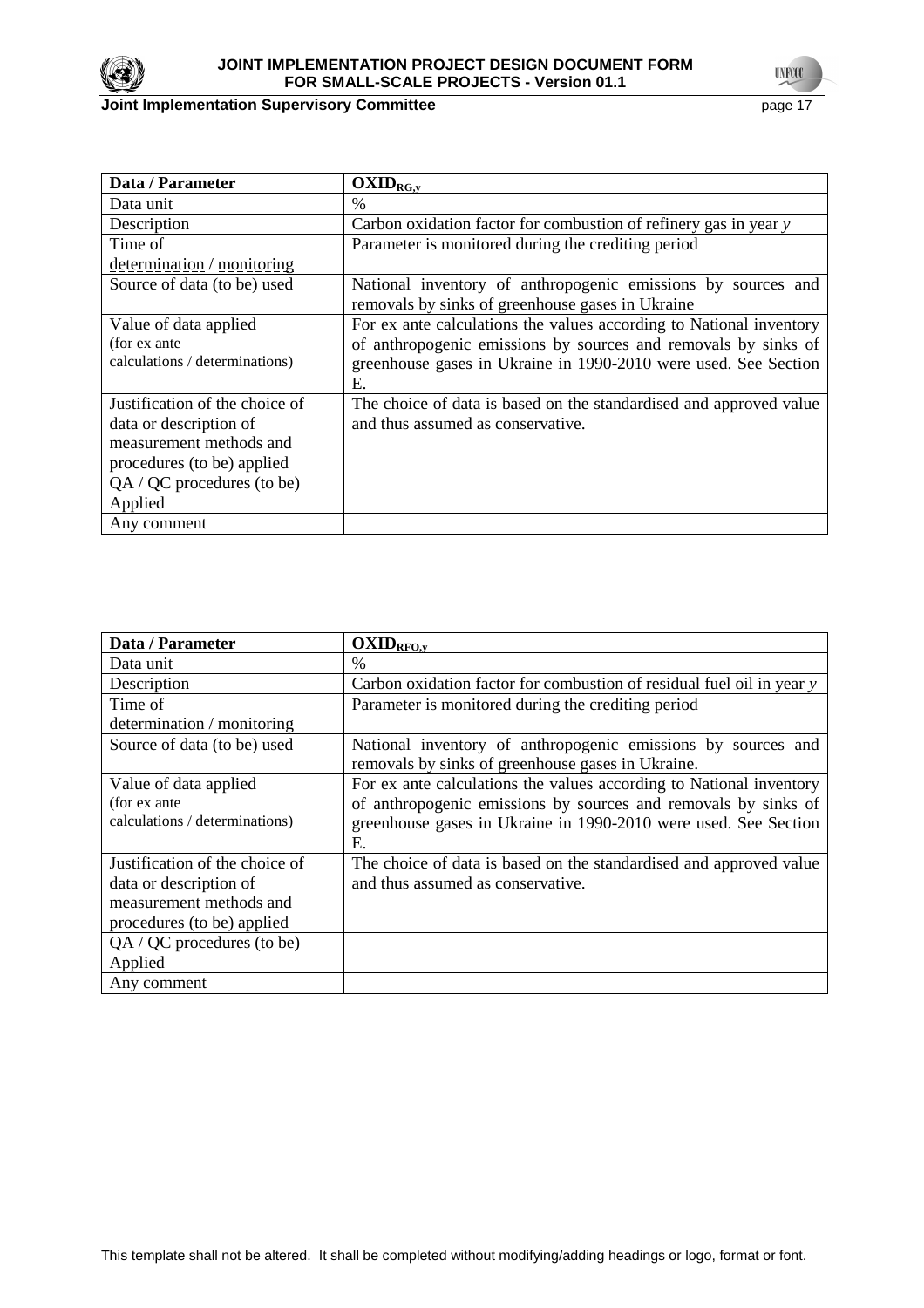

#### **Joint Implementation Supervisory Committee and Committee and Committee and Committee and Committee and Committee and Committee and Committee and Committee and Committee and Committee and Committee and Committee and Commit**

#### **B.2. Description of how the anthropogenic emissions of greenhouse gases by sources are reduced below those that would have occurred in the absence of the small-scale project:**

In accordance with Article 6 of the Kyoto Protocol a joint implementation project has to provide a reduction in emissions by sources, or an enhancement of net removals by sinks, which is additional to any that would otherwise occur. This supposes that the project scenario is not part of the identified baseline scenario and that the project will lead to reductions of anthropogenic emissions by sources of GHGs.

JI specific approach has been used to demonstrate that anthropogenic emissions of greenhouse gases will be reduced below those that would have occurred in the absence of project activity. Financial analysis and common practice analysis were used to demonstrate project additionality.

Realistic and credible alternatives available to the project owner (see Section B.1), that provide outputs comparable with the proposed joint implementation project activity are the following:

- continuation of previously existing practice without implementation of modernization activity at the AVD unit and its furnaces (Alternative 1);
- introduction of modernization activity at the AVD unit and its furnaces replacement without being registered as joint implementation project (Alternative 2).

All alternatives are compliant with national law and regulations.

#### **Financial Analysis**

Financial analysis was used to demonstrate that proposed project activity is not the most financially attractive. The benchmark analysis based on IRR indicator was used to perform the analysis. The average interest rate for the loans in national currency as of the January 2003 was used as benchmark.

The following data on the investments schedule were used during the investment analysis. Investments were financed by the credit funds.

| <b>Year</b> | 2003      | 2004 | <b>2005</b> | 2006 | 2007                                              | 2008    | Total       |
|-------------|-----------|------|-------------|------|---------------------------------------------------|---------|-------------|
| Total       | 5 886 363 |      |             |      | 18 873 230   17 635 577   21 773 123   65 706 316 | 348 649 | 130 223 257 |
| investment  |           |      |             |      |                                                   |         |             |

Financial analysis was performed assuming data available for the project owners at the time of making a decision about project realization, and also taking into consideration conservative assumptions about price increase rates.

Provided calculations represent incomes and outlays connected to the project realization (additional fuel savings), and don't include any activity of the Enterprise except primary oil refining at the AVD unit.

Information about the price of the fuel for the Enterprise as for the time of making a decision about project realization as well as information about other key data, which were used in the financial analysis, is presented in Table B 2-2 below. All prices are indicated with VAT excluded.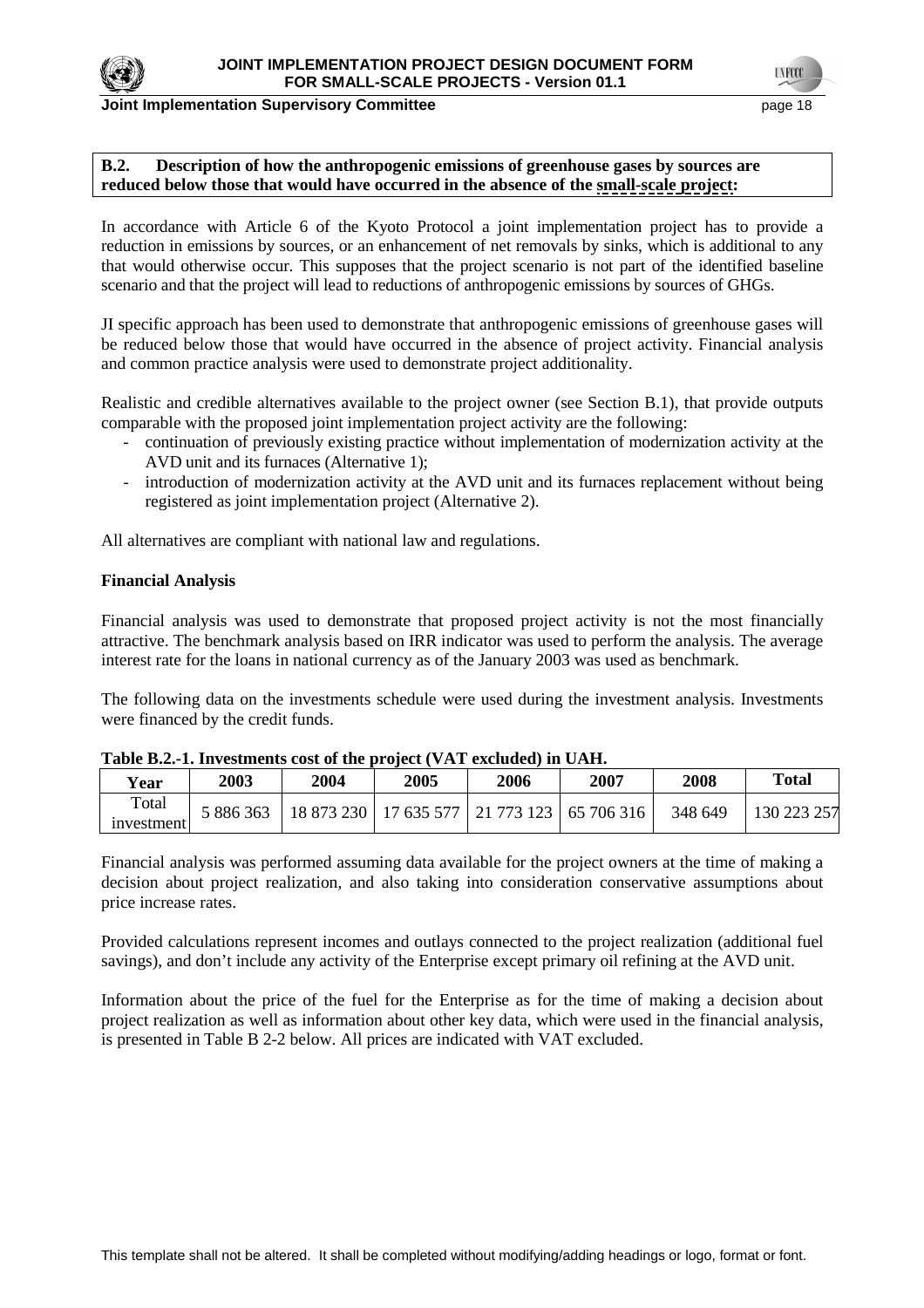

**Joint Implementation Supervisory Committee** *page 19* **and the page 19 and the page 19 and the page 19 and the page 19 and the page 19 and the page 19 and the page 19 and the page 19 and the page 19 and the page 19 and the** 

| Residual fuel oil, UAH/tonne | 614.18 | Price for the Enterprise as for 2003. Data provided by the<br>Enterprise                                                                                            |
|------------------------------|--------|---------------------------------------------------------------------------------------------------------------------------------------------------------------------|
| IRR benchmark, %             | 21.4   | Average interest rate for the loans in national currency as of<br>01/2003 (including overdraft)                                                                     |
| ERU price, UAH               | 100    | Market data                                                                                                                                                         |
| Assumed inflation rate, %    | 9.4%   | Average inflation rate for the four years period before<br>project implementation (2000-2003) according to the date of<br>the State statistics Committee of Ukraine |
| Lifespan of equipment, years | 20     | Defined according to the equipment specification                                                                                                                    |

### **Table B 2-2. Assumptions used in the financial analysis**

The results of the financial analysis are the following.

# **Table B 2-3. Results of the financial analysis**

| Scenario                        | 0<br>IR R |
|---------------------------------|-----------|
| Benchmark                       |           |
| Project scenario                |           |
| Project scenario with ERU sales |           |

The results of the financial analysis demonstrate that the project scenario is not the most financially attractive for the project owners.

Sensitivity analysis was used to demonstrate the robustness of the conclusion about project scenario economic attractiveness. Fluctuations of the following main input parameters were assumed during sensitivity analysis: residual fuel oil price, investment, ERU price. The results of the sensitivity analysis are provided below.

|  |  |  |  | Table B 2-4. Results of the sensitivity analysis |  |
|--|--|--|--|--------------------------------------------------|--|
|--|--|--|--|--------------------------------------------------|--|

| <b>Residual fuel oil price</b><br>change | $-10%$ | $-5\%$ | No change | 5%   | 10%  |  |
|------------------------------------------|--------|--------|-----------|------|------|--|
| <b>Benchmark</b>                         | 21.4   |        |           |      |      |  |
| <b>IRR</b> Project                       | 11.0   | 11.3   | 11.7      | 12.1 | 12.4 |  |
| IRR Project with ERU sales               | 12.5   | 12.8   | 13.2      | 13.6 | 13.9 |  |
| <b>Investment change</b>                 | $-10%$ | $-5\%$ | No change | 5%   | 10%  |  |
| <b>IRR</b> Project                       | 12.5   | 12.1   | 11.7      | 11.4 | 11.0 |  |
| IRR Project with ERU sales               | 14.2   | 13.7   | 13.2      | 12.8 | 12.4 |  |
| <b>ERU</b> price change                  | $-10%$ | $-5\%$ | No change | 5%   | 10%  |  |
| <b>IRR</b> Project                       | 11.7   | 11.7   | 11.7      | 11.7 | 11.7 |  |
| IRR Project with ERU sales               | 13.1   | 13.1   | 13.2      | 13.3 | 13.4 |  |

Overall, sensitivity analysis confirms the conclusion of the financial analysis. IRR fluctuations (depending on investment, fuel and ERU prices changes) show the insensibility of projects' attractiveness comparing to the benchmark. Therefore, it is demonstrated that the project scenario is not the most financially attractive for the project owner.

Thus besides the financial barrier the project faced a number of technical barriers and operation risks. As it was stated above, only 6 refineries function in Ukraine. Their equipment and technological schemes are comparatively unique and experience of the modernization hardly could be applied at any other refinery.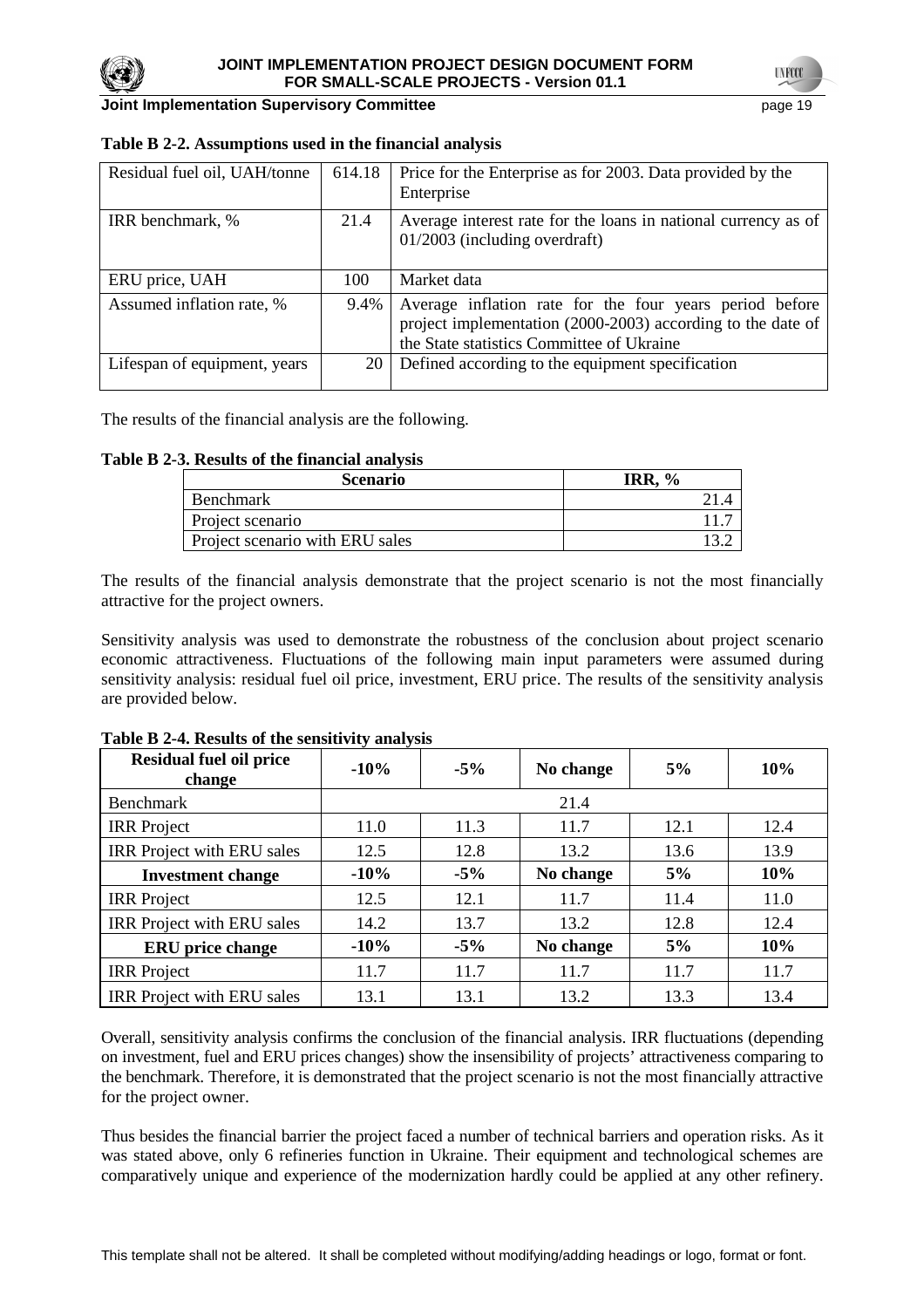

#### **Joint Implementation Supervisory Committee** *page 20* **and the page 20 and 20 and 20 and 20 and 20 and 20 and 20 and 20 and 20 and 20 and 20 and 20 and 20 and 20 and 20 and 20 and 20 and 20 and 20 and 20 and 20 and 20 and 2**

Besides the modernization of the AVD unit performed at the Odessa refinery is the only such case in Ukrainian refinery industry. Thus Enterprise faces technological barriers and technological risks of proper equipment operation (decrease of efficiency over time, need of additional technological improvements etc.). The proposed project improves energy efficiency of oil refining processes and the returns on investment depend on the oil refining volume. Thus, lower oil refining volumes will cause less attractive economic performance and using of Kyoto protocol flexible mechanisms allows minimizing this barrier.

Among other barriers that prevent the project realization are unstable oil prices. Odessa Refinery operates by tolling scheme and raw material – oil – is supplied from Russia. Ukraine refinery sector depends heavily on importing Russian crude oil, which covers some three quarters of Ukrainian demand<sup>6</sup>. Such factors as the rise in the excise taxes, transportation costs, quotas introduction and other market changes significantly influence the profitability and feasibility of the development program implementation.

One more important barrier for the project implementation is market conditions consisting of the following:

- oil prices fluctuation caused by the world market conditions, fluctuation of the dollar exchange rate, changes in Russia export custom duties and political situations;
- changes in duties and other import charges by the oil purchase;
- availability of the crude oil for refining connected with transportation aspects;
- changes of the legislation concerning petroleum products standardisation etc.

### **Common practice analysis**

The GHG emissions reduction as a result of modernization of the production facilities of the Odessa Refinery within the project implementation requires significant capital investment and could not be implemented without additional incentives such as, in particular, income from the sale of emission reduction units.

Analysis of current practice demonstrates that the continuation of the exploitation of morally and physically obsolete equipment is a common practice for the oil refining industry.

There are six oil refineries plants in Ukraine. All refineries were constructed decades ago and generally operate with obsolescent equipment at low refining margins and short of European standards for product quality. Main reason of a crisis in the oil-refining sector among others is the absence of modern oil refining capacities for output of products of improved standards<sup>7</sup>.

According to the study of the Oleksandr Rasumkov Ukrainian centre of the economic and political researches $8$  the following activities were performed at the Ukrainian refineries:

- **Drohobych Refinery** was stopped in 2005 for reconstruction of the primary oil refining units. Modernization activity was delayed in 2008 due to the lack of financial resources.
- **Kremenchuk Refinery's** approved plans of modernization include activity aimed at the adapting the quality of gasoline and diesel fuels to European standards (reduction of the sulphur content in light petroleum and increase of the production of high-octane gasoline). Full-scale reconstruction of the refinery was postponed due to lack of financial resources.
- **Lysychansk Refinery** realized in 2005 modernization of the gasoline isomerisation unit and partial rehabilitation of the regulation system of the AVD unit. Plan of the modernization doesn't

 $\overline{a}$ 

<sup>&</sup>lt;sup>6</sup> Viachaslau Herasimovich. Ukrainian Oil Refinery Sector Review. Center for Social and Economic Research. http://www.case-ukraine.com.ua/u/publications/e9c7feea5be204cd8cc69fc00904b15f.pdf

<sup>7</sup> Same as above

<sup>8</sup>Oil refining industry of the Ukraine: condition, problems and prospects. Analytical report. – National security and defense magazine – #3 (75). – 2006. – P. 3-35.

http://www.razumkov.org.ua/files/category\_journal/NSD75\_ukr.pdf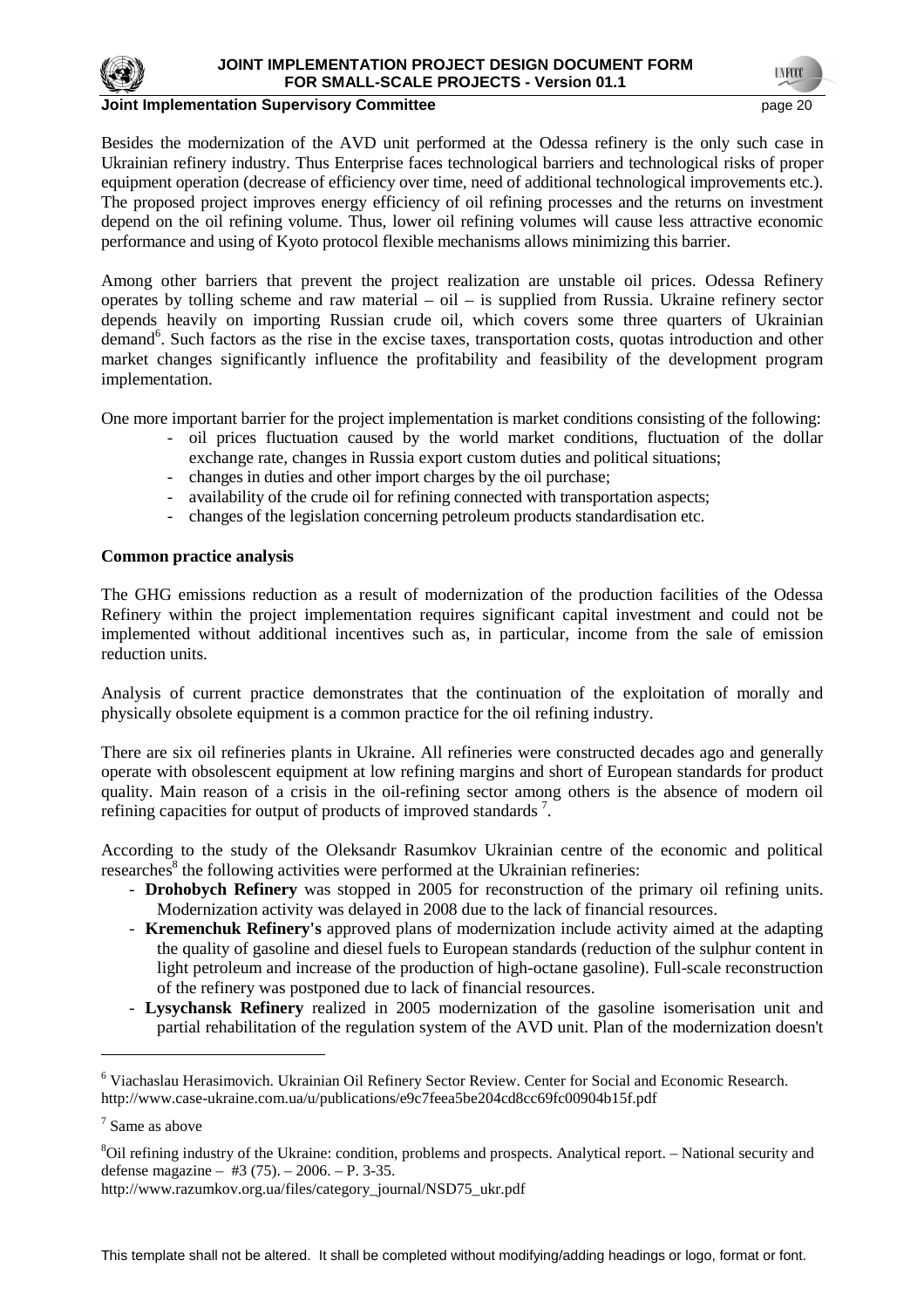### **Institute Implementation Supervisory Committee According to the Committee of the Committee Committee According to the Committee According to the Committee According to the Committee of the Committee According to the Commi**

foresee any modernization activity at the AVD unit and are aimed at the release of diesel fuel according to Euro-4 standard.

- **Nadvirna Refinery** requires (according to the conclusion of the disponent of state share of the Enterprise – Ministry of Energy and Coal Industry of Ukraine) modernization of the primary oil refining system amidst other activities. However, since modernization of the basic technological equipment requires significant financial resources, scheduled reconstruction is still at the stage of design and construction works for a durable period of time;
- **Kherson Refinery** stopped operation in 2005 in order to modernise technology unit AVD-2 and thenceforth is not operational. Some modernization activity was performed in 2001-2003 on the purpose of expansion of oil refining products. At the moment the refinery does not function as its' products doesn't comply with the approved standards.

Summing up, continuation of the outdated equipment operation at the Ukrainian refineries is caused by the following reasons:

- modernization of the basic technological equipment of the refineries requires significant financial resources, which are often unavailable;
- modernization measures at the refineries mainly foresee the measures allowing the release of a new type of fuels or improving the quality of existing products to comply with the relevant standards. In case of not compliance with the enforced standards refineries often stop functioning due to lack of resources for reconstruction.

Energy strategy of Ukraine foresees development of the refinery industry through increasing of the depth of oil refining via construction of the new refining units (catalytic cracking, hydrocracking and visbreaking etc). Modernization of the existing facilities of the primary oil refining is not considered in the Energy strategy of Ukraine<sup>9</sup>.

Generally the continuation of the outdated equipment operation is a common practice for Ukrainian industry due to lack of financial resources and high cost of credit financing as well as high investment risks in the country. Most of the modernisation projects are being implemented with the additional economic incentives such as low cost international financing or using flexible mechanisms of Kyoto protocol and involving additional investments due to sale of emission reduction units. Namely, there are a number of joint implementation projects, which are being realized in Ukraine at the moment, having been triggered by carbon financing (the baseline scenario is the continuation of the previously existed practice of using outdated equipment) in different sectors of the economy (thermal power stations reconstruction, energy efficiency improvements in sugar industry, energy efficiency improvements in metallurgical industry etc.).

Summing up, it could be concluded that it is common practice for Ukraine to continue exploitation of low efficient and energy intensive equipment.

Thus, based on financial analysis and common practice analysis it could be concluded that the project is additional and greenhouse emission reductions would not have been occurred in the absence of joint implementation activity.

Therefore, the most plausible and realistic scenario without realization of proposed joint implementation project (baseline scenario) is the continuation of previously existing practice without implementation of modernization activity at the AVD unit and its furnaces replacement. The amount of oil refining at the AVD, as well as fuel shares are assumed equal under the baseline and project scenarios. GHG emissions due to AVD operation in the baseline scenario in the period of the modernization activity are not considered by the ERU calculation since they are not included in the crediting period. Project scenario

<sup>9</sup> Energy strategy of Ukraine till 2030

http://eneco.com.ua/data/Ukrainian%20Energy%20Strategy%20up%20to%202030.pdf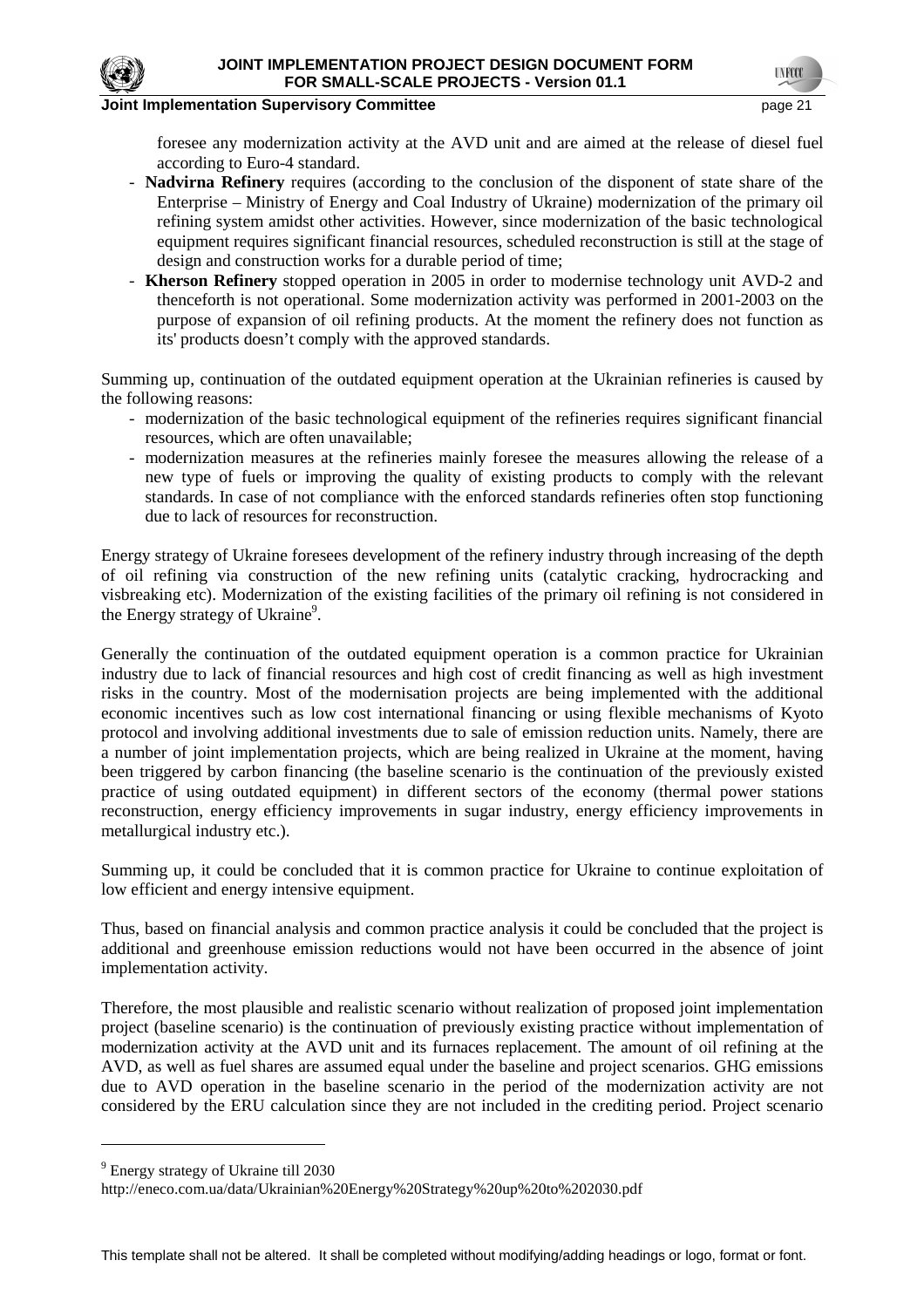

#### **Joint Implementation Supervisory Committee and Committee and Committee and Committee and Committee and Committee and Committee and Committee and Committee and Committee and Committee and Committee and Committee and Commit**

foresees implementation of the modernization activity at the AVD unit and replacement of its furnaces (P-2 and P-1).

### **B.3. Description of how the definition of the project boundary is applied to the small-scale project:**

Project boundaries embrace equipment and technological processes of the AVD unit, including fuel consumption (refinery gas, residual fuel oil) for primary oil refining.

Project boundaries include the sources of all significant greenhouse gases emissions that are under control of the project participants and connected with project activity, namely fossil fuels consumption for primary oil refining at the AVD unit.

The project boundaries include AVD unit of the Odessa Refinery and its furnaces (P-101/1,2 and P-102), where the primary oil refining takes place.

Only  $CO<sub>2</sub>$  emissions concerned with organic fuel combustions are included in the project boundary and addressed in PDD. CH<sub>4</sub> emissions and  $NO<sub>x</sub>$  emissions were considered negligibly low and were not taken into consideration.

|                 | <b>Source</b>                                                                                                                | Gas                                                                                        | Incl./Excl.                            | Justification/Explanation              |
|-----------------|------------------------------------------------------------------------------------------------------------------------------|--------------------------------------------------------------------------------------------|----------------------------------------|----------------------------------------|
|                 | Emissions due to organic fuel<br>(refinery gas, residual fuel oil)                                                           | CO <sub>2</sub>                                                                            | Incl.                                  | <b>Main source of emissions</b>        |
| <b>Baseline</b> |                                                                                                                              | CH <sub>4</sub>                                                                            | Excl.                                  | Considered negligible.<br>Conservative |
|                 | combustion for primary oil refining<br>at the AVD unit                                                                       | Excl.<br>$N_2O$<br>CO <sub>2</sub><br>Incl.<br>CH <sub>4</sub><br>Excl.<br>$N_2O$<br>Excl. | Considered negligible.<br>Conservative |                                        |
|                 |                                                                                                                              |                                                                                            |                                        | <b>Main source of emissions</b>        |
| <b>Project</b>  | Emissions due to organic fuel<br>(refinery gas, residual fuel oil)<br>combustion for primary oil refining<br>at the AVD unit |                                                                                            |                                        | Considered negligible.<br>Conservative |
|                 |                                                                                                                              |                                                                                            |                                        | Considered negligible.<br>Conservative |

# **Table B 3-1. Sources of emissions included in consideration or excluded of it**



### **Fig. B-3.1 The scheme of project boundaries under the project and baseline scenarios.**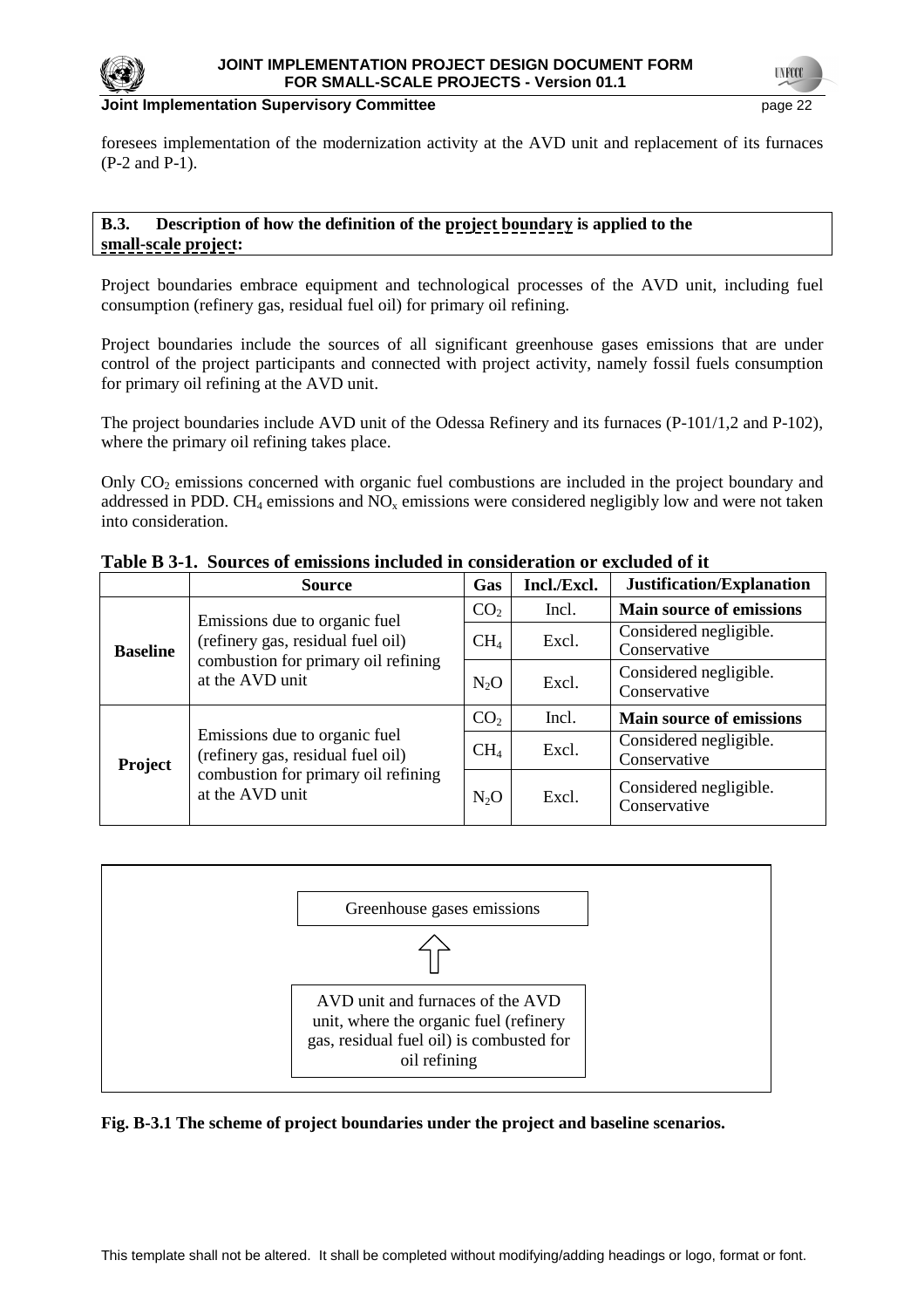

**B.4. Further baseline information, including the date of baseline setting and the name(s) of the person(s)/entity(ies) setting the baseline:** 

Date: 17/07/2012

The information about the organization, which is responsible for setting the baseline and developed project design documentation, is presented below.

LLC 'KT-Energy' (registered in Ukraine) 15 B/22 Biloruska st., Kiev, 04119, Ukraine Tel/Fax. + (38 044) 493 83 32, info@kt-energy.com.ua

Kyryl Tomlyak, Director ktomlyak@kt-energy.com.ua+38 (044) 493 83 32

LLC 'KT-Energy' is not a project participant listed in annex 1.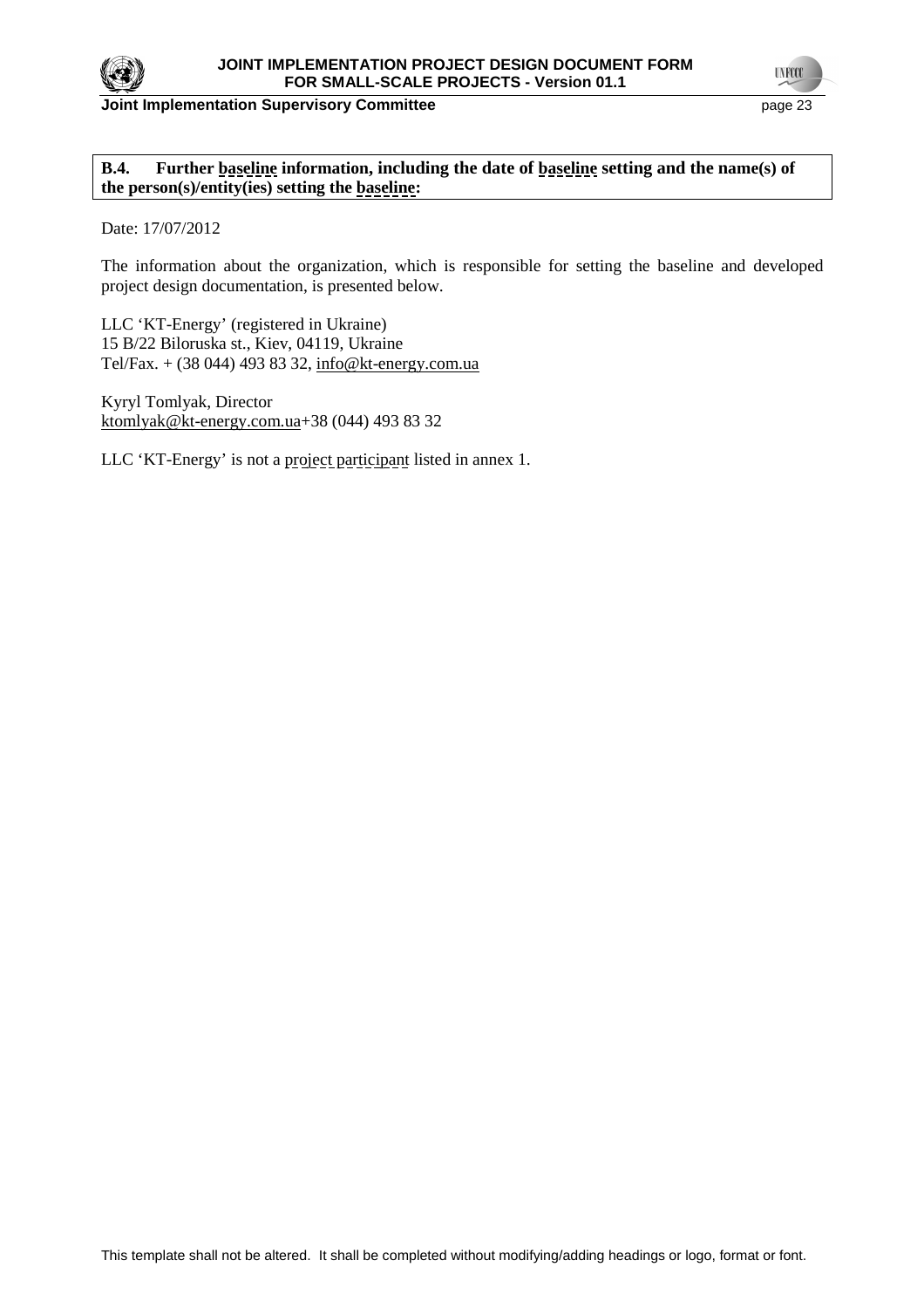

**TNFCC** 

# **SECTION C. Duration of the small-scale project / crediting period**

### **C.1. Starting date of the small-scale project:**

Project realization start date is the  $17<sup>th</sup>$  of April, 2003.

### **C.2. Expected operational lifetime of the small-scale project:**

Expected operational lifetime of the project is 20 years (or 240 months).

### **C.3. Length of the crediting period:**

According to Glossary of Joint Implementation Terms ('Glossary of Joint Implementation Terms', Version 3), approved at 22<sup>nd</sup> meeting of Joint Implementation Supervisory Committee, crediting period is the period for which reductions in anthropogenic emissions by sources or enhancements of anthropogenic removals by sinks may be determined by an Accredited independent entity. Projects starting as of 2000 may be eligible as JI projects if they meet the requirements of the JI guidelines, but ERUs shall only be issued for a crediting period starting after the beginning of 2008. The project participants shall choose the starting date of the crediting period to be on or after the date the first emission reductions are generated by the JI project and the crediting period shall not extend beyond the operational lifetime of the project.

Start of the crediting period for proposed project activity is  $1<sup>st</sup>$  of January, 2008.

End of the first crediting period is December  $31<sup>st</sup>$ , 2012.

Thus, the length of the first commitment period is 5 years (60 months).

The start date of the second commitment period is expected to be January  $1<sup>st</sup>$ , 2013 and the end date of the second commitment period is expected to be December  $31<sup>st</sup>$ , 2020. The length of the second commitment period is expected to be 8 years or 96 months. The second commitment period does not extend beyond the operational lifetime of the project and is a subject to the Host Party approval. The length of the expected second commitment period could be changed based on adopted international or national regulations. The estimates of emission reductions are presented separately for the first and second commitment periods in section E below.

Thus, the length of the crediting period is 13 years (156 months).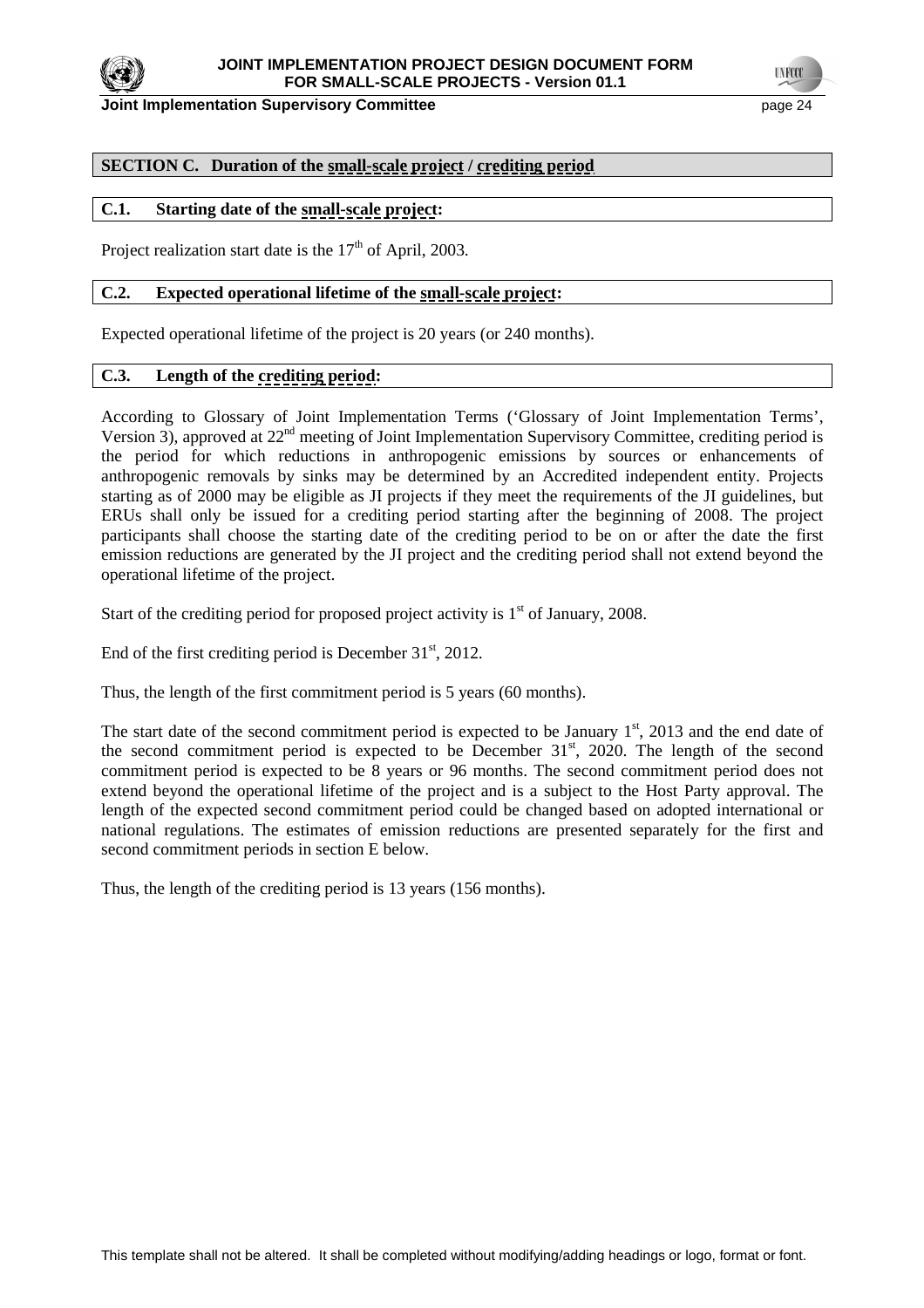

**Joint Implementation Supervisory Committee** *page 25* **and** *page 25* **and** *page 25* 

**TNFCO** 

# **SECTION D. Monitoring plan**

### **D.1. Description of monitoring plan chosen:**

JI specific approach was chosen for monitoring of greenhouse emission reductions in accordance with paragraph 9 (a) of the 'Guidance on criteria for baseline setting and monitoring'. Detailed theoretical description, assumptions, formulae, data sources and key factors used in the monitoring plan is described below.

Monitoring plan ensures the collection and archiving of all relevant data necessary for measuring anthropogenic emissions and calculation of GHGs emission reductions occurring within the project boundary during the crediting period. Monitoring plan provides also quality assurance and control procedures for the monitoring process and procedures for the periodic calculation of the reductions of anthropogenic emissions by sources by the proposed JI project.

Monitoring plan is established in accordance with Host Party regulations, namely in accordance with Decree of Cabinet of Ministers of Ukraine #206 dated 22.02.2006 'On Approval of the Procedure of Drafting, Review, Approval and Implementation of Projects Aimed at Reduction of Anthropogenic Emissions of Greenhouse Gases' and "Requirements for the Joint Implementation Projects preparation" approved by National Environmental Investment Agency of Ukraine (Order #33 from  $25<sup>th</sup>$  of June, 2008).

The monitoring plan will serve to trace Project Emissions, Baseline Emissions and to calculate Emission Reductions in accordance with the gathered data fixed by direct measurement of specific related parameters through the application of technical devices and calculations.

Project owner has developed and enforced the system of monitoring of parameters used for calculation of GHG emission reductions at the Enterprise, which defines the procedure of gathering and storing of necessary data and responsibility and is integrated in the correspondent applied standard of the Enterprise $10,11$ .

Data on oil refining and fuel consumption will be gathered and submitted to the monthly monitoring reports by the AVD unit accounting group based on the data from the relevant reports (production and technical report on raw material processing) and automatic control systems. Data on fuel's net caloric value will be obtained from the Central Plant's Laboratory and National inventory of anthropogenic emissions by sources and removals by sinks of greenhouse gases in Ukraine*.* 

Data on oil refining and fuel consumption is being collected every three hours by the accounting operator of the AVD unit and documented in the Journal (regime sheet). Regime sheets are archived for three years at the plant.

Production information concerning oil refining and fuel consumption is analysed by Department of the expenditure's planning and production economy according to the following reporting forms:

- "Production and technical report on the processing of raw materials", including the information of the oil refining and fuel consumption, is prepared by the specialists of the AVD unit and Production and Dispatch Department on the daily and monthly basis.
- "Balance of the refinery gas" is prepared by the Chief power engineering specialist department.
- "Cumulative sheet on the movement of the liquid fuels" including data on residual fuel oil combustion is prepared by the Chief power engineering specialist department.

<sup>&</sup>lt;sup>10</sup> Standard of the Enterprise: Management of the energy sources. СТП ИСМ-14-2012

<sup>&</sup>lt;sup>11</sup> Standard of the Enterprise: Technical and economic Planning. CTII CMK-7.1-28-2012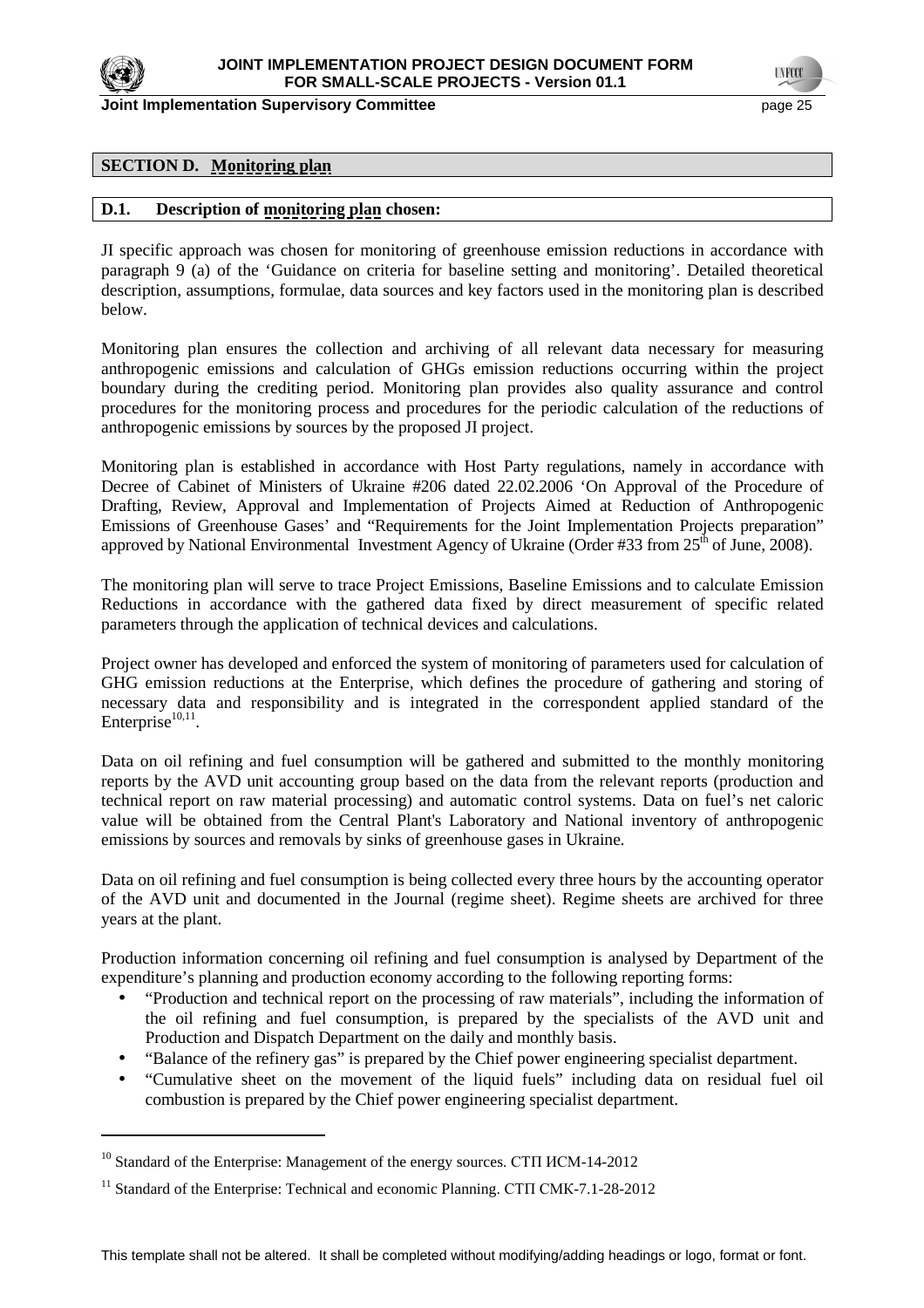

**Joint Implementation Supervisory Committee** *page 26* **and** *page 26* **and** *page 26* **and** *page 26* 

Central plant's laboratory two times per month determines caloric value of refinery gas and provides data in the form of "Reference on definition of the density, calorific value and component composition of the refinery gases" to the Chief power engineering specialist department and other technical departments.

Net caloric value of the refinery gas and residual fuel oil is defined based on data of the chromatographic system and calorimeter respectively, according to the procedures approved by the State standard "GOST 21261-91 – Oil refining products. Method of the determination of the higher and calculation of the lower caloric value". Carbon content of the refinery gas is recalculated according to the approved State standard "GOST 10679-76 – Liquefied hydrocarbon gases. Method of the determination of the hydrocarbon composition".

Based on data of fuel consumption and its caloric value the Chief power engineering specialist department prepares on monthly, quarterly and yearly basis the "Report on consumption of the coal equivalent and natural fuel" that is saved in the department for 10 years.

All information on fuel consumption, oil refining and fuels net caloric value is being gathered and fixed in the electronic accounting system of the AVD unit, integrated in to the plants technological processes control system – automatic management system (AMS) introduced at the enterprise in 2003. Automatic management system serves as well as a reserve data storage system. Interactive system of the technological processes management (IRS system) functions at the refinery since 2007. It optimises production processes including fuel consumption based on data archived from AMS.

Based on the collected data the annual monitoring reports on actual GHG emission reductions due to implementation of JI project will be prepared. The monitoring reports must be delivered by the contractual party to an accrediting independent entity (AIE) at regular intervals. This entity examines the reports. Monitoring data will be kept for at least 2 years after the end of the last transfer of ERUs.

Detailed information relating to the collection and archiving of all relevant data necessary for estimating or measuring project emissions, determining baseline emissions, and assessing leakage effects provided below.

### **Formulae used to calculate Emission reductions**

Emission reductions for the project are estimated as the difference between baseline and project emissions:

$$
ER_{y} = BE_{y} - PE_{y} \quad (1.0)
$$

### **Formulae used to calculate Project emissions**

Project greenhouse gases emissions are connected with organic fuel consumption for primary oil refining at the AVD unit.

$$
PE_y = \sum_i (FC_{i,y} \times NCV_{i,y} \times EF_{CO2,i,y} \times OXID_{i,y})
$$
 (2.0)

where,

*PE<sup>y</sup>* – project greenhouse gases emissions in year *y* due to organic fuel combustion at the AVD unit, tonne  $CO<sub>2</sub>e$ .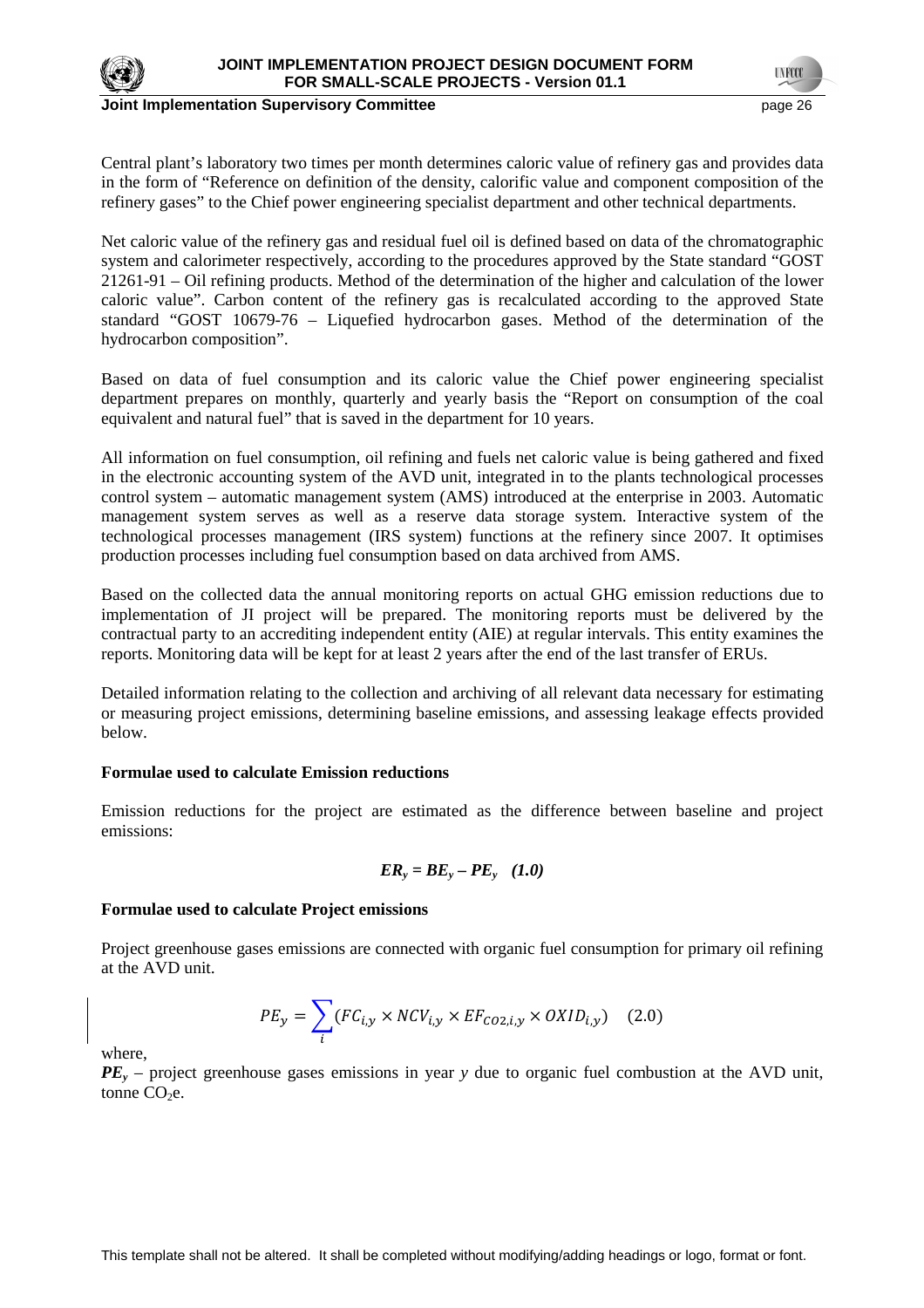

 $FC_{iv}$  – amount of the organic fuel of the type *i* (refinery gas<sup>12</sup>, residual fuel oil) that was combusted during year *y* in the furnaces of the AVD unit, tonnes, and namely:

 $FC_{RG,y}$  – amount of refinery gas that was combusted during year *y* in the furnaces of the AVD unit, tonnes.

*FCRFO,y* – amount of residual fuel oil that was combusted during year *y* in the furnaces of the AVD unit, tonnes.

**NCV**<sub>*i,y*</sub> – net caloric value of the fuel of the type *i* (refinery gas<sup>13</sup>, residual fuel oil) that was combusted during year *y* in the furnaces of the AVD unit, GJ/tonne, and namely:

**NCV***RG,y* – net caloric value of refinery gas combusted during year *y* in the furnaces of the AVD unit, GJ/ tonne.

**NCV**<sub>*RFO,y*</sub> – net caloric value of residual fuel oil combusted during year *y* in the furnaces of the AVD unit, GJ/ tonne.

 $EF_{CO2,iy}$  – greenhouse gases emission factors for combustion of fuel type *i* (refinery gas, residual fuel oil), that was combusted in the furnaces of the AVD unit in the year *y*, tonnes  $CO<sub>2</sub>e/$  GJ. The following emission factors were used:

 $EF_{CO2RG_v}$  – greenhouse gases emission factor for refinery gas combustion in year *y*, tonnes  $CO_2e/GJ$ .

*EFCO2,RFO,y* – greenhouse gases emission factor for residual fuel oil combustion in year *y*, tonnes  $CO<sub>2</sub>e/GJ.$ 

**OXID**<sub>ix</sub> – carbon oxidation factor for combustion of fuel type *i* (refinery gas, residual fuel oil) in year *y*, namely:

**OXIDRG,y** – carbon oxidation factor for combustion of refinery gas in year *y.* 

 $\text{OXID}_{\text{RFO},y}$  – carbon oxidation factor for combustion of residual fuel oil in year *y*.

#### **Formulae used to calculate Baseline scenario emissions**

Baseline greenhouse gases emissions are connected with organic fuel consumption for primary oil refining at the AVD unit.

$$
BE_y = SFC_{BSL} \times P_y \times \sum_{i} (Sh_{i,y} \times EF_{CO2,i,y} \times OXID_{i,y})
$$
 (3.0)

where,

 $\overline{a}$ 

*BE<sup>y</sup>* – baseline greenhouse gases emissions in year *y* due to organic fuel combustion at the AVD unit, tonnes  $CO<sub>2</sub>e$ .

*SFC*<sub>*BSL*</sub> – baseline specific indicator of fuel consumption for oil refining at the AVD unit, GJ/tonne. The parameter was estimated ex-ante according to the formula below based on the data of the fuel consumption and oil refining during four years before the implementation of the modernization measures at AVD unit.

 $Sh_{iv}$  – share of fuel type *i* (refinery gas, residual fuel oil) in the total fuel consumption by the furnaces of the AVD unit in the year *y*. Shares of fuel are considered equal in the project and baseline scenarios and are to be monitored during the crediting period to calculate emission reduction units. Activities

This template shall not be altered. It shall be completed without modifying/adding headings or logo, format or font.

 $P_y$  – oil refining at the AVD unit in year *y*, tonnes. Oil refining volumes are considered to be equal in project and baseline scenarios and will be monitored during the crediting period to calculate emission reduction units.

 $12$  The data on consumption of refinery gas in the AVD furnaces at the Odessa Refinery is being reported in tonnes according to the form "Balance of the refinery gas" approved by the Standards of the Enterprise Energy resources management and doesn't contradict to the units of measurement indicated in the National inventory of anthropogenic emissions by sources and removals by sinks of greenhouse gases in Ukraine in 1990-2010.

<sup>&</sup>lt;sup>13</sup> The data on net caloric value of refinery gas is being reported in tonnes according to the form "Reference on definition of the density, calorific value and component composition of the refinery gases" approved by the Standards of the Enterprise Energy resources management and doesn't contradict to the units of measurement indicated in the National inventory of anthropogenic emissions by sources and removals by sinks of greenhouse gases in Ukraine in 1990-2010.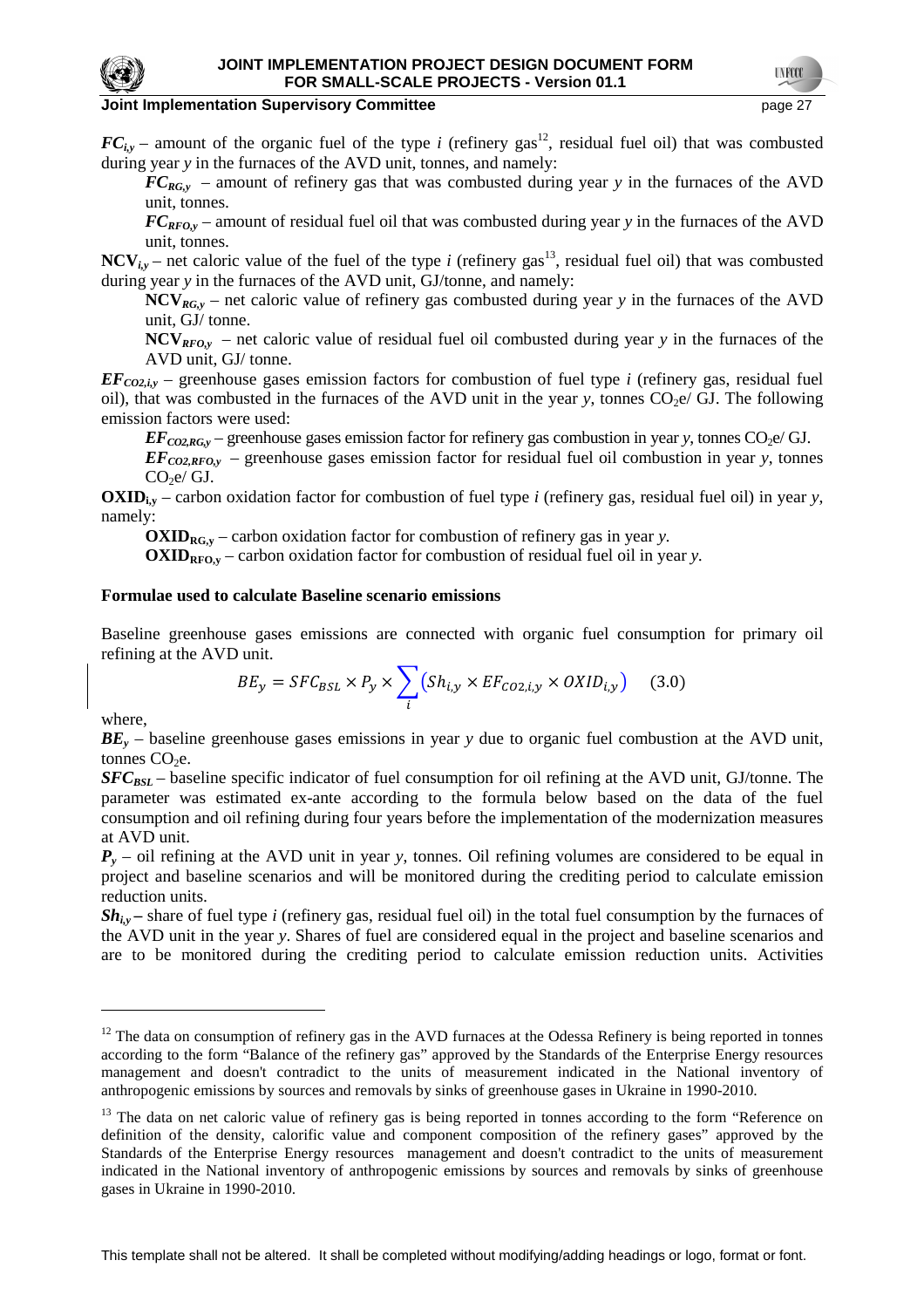

#### **Joint Implementation Supervisory Committee and Committee and Committee and Committee and Committee and Committee and Committee and Committee and Committee and Committee and Committee and Committee and Committee and Commit**

concerning AVD unit modernization do not affect the ratio of different fuels combustion. Applied shares of the fuel:

 $Sh_{RG,y}$  – share of refinery gas in the total fuel consumption by the furnaces of the AVD unit in the year *y.* 

 $Sh_{RFO,y}$  – share of residual fuel oil in the total fuel consumption by the furnaces of the AVD unit in the year *y.* 

 $EF_{CO2,iy}$  – greenhouse gases emission factors for combustion of fuel type *i* (refinery gas, residual fuel oil), that was combusted in the furnaces of the AVD unit in the year  $\gamma$ , tonnes CO<sub>2</sub>e/ GJ. The following emission factors were used:

 $EF_{CO2,RG,y}$  – greenhouse gases emission factor for refinery gas combustion in year *y*, tonnes  $CO_2e/GJ$ .

 $EF_{CO2,RFO,y}$  – greenhouse gases emission factor for residual fuel oil combustion in year *y*, tonnes  $CO<sub>2</sub>e/GJ.$ 

**OXID**<sub>ix</sub> – carbon oxidation factor for combustion of fuel type *i* (refinery gas, residual fuel oil) in year *y*, namely:

**OXID**<sub>RG,y</sub> – carbon oxidation factor for combustion of refinery gas in year *y*.

 $OXID_{RFO,y}$  – carbon oxidation factor for combustion of residual fuel oil in year *y*.

Baseline specific indicator of fuel consumption for oil refining at the AVD unit was estimated on the basis of the actual data on the combustion of all types of fuel in the furnaces of the AVD unit during 4 years (2000-2003) before the project implementation. Baseline specific indicator of fuel consumption for oil refining was estimated according to the following formula:

$$
SFC_{BSL} = \left(\sum_{y} \frac{(FC_{RG,y} \times NCV_{RG,y} + FC_{RFO,y} \times NCV_{RFO,y})}{P_y}\right) / 4 \tag{4.0}
$$

where:

 $FC_{RG,y}$  *FC*<sub>*RFO,y*</sub> – amount of the organic fuel (refinery gas, residual fuel oil, respectively), that was combusted during year *y* in the furnaces of the AVD unit, tonnes.

*Py***–** oil refined at the AVD unit during year *y*, tonnes.

 $NCV_{RG,y}$  NCV<sub>RFO,y</sub> – net caloric value of the fuel – refinery gas, residual fuel oil, respectively – that was combusted during year *y* in the furnaces of the AVD unit, GJ/tonne.

| Table D 1-1. Data to be collected in order to monitor baseline and project emissions |  |
|--------------------------------------------------------------------------------------|--|
|--------------------------------------------------------------------------------------|--|

| Data variable              | Source of data  | Data   | Measured   | Recording | Proportion | How will     |
|----------------------------|-----------------|--------|------------|-----------|------------|--------------|
|                            |                 | unit   | $(m)$ ,    | frequency | of data to | the data be  |
|                            |                 |        | calculated |           | be         | archived?    |
|                            |                 |        | (c),       |           | monitored  | (electronic/ |
|                            |                 |        | estimated  |           |            | paper)       |
|                            |                 |        | (e)        |           |            |              |
| $FC_{RG,v}$ Refinery gas   | Diaphragm       | tonnes | m          | Daily     | 100%       | Electronic / |
| that was combusted         |                 |        |            |           |            | Paper        |
| during year y in the       |                 |        |            |           |            |              |
| furnaces of the AVD        |                 |        |            |           |            |              |
| unit                       |                 |        |            |           |            |              |
| $FC_{RFO,v}$ Residual fuel | Basis weight    | tonnes | m          | Daily     | 100%       | Electronic / |
| oil that was combusted     | gauges          |        |            |           |            | Paper        |
| during year $y$ in the     |                 |        |            |           |            |              |
| furnaces of the AVD        |                 |        |            |           |            |              |
| unit                       |                 |        |            |           |            |              |
| $NCV_{RG,y}$ Net caloric   | Chromatographic | GJ /   | m          | Once per  | 100%       | Electronic / |
| value of refinery gas      | system          | tonne  |            | two       |            | Paper        |
| combusted during year      |                 |        |            | weeks     |            |              |
| y in the furnaces of the   |                 |        |            |           |            |              |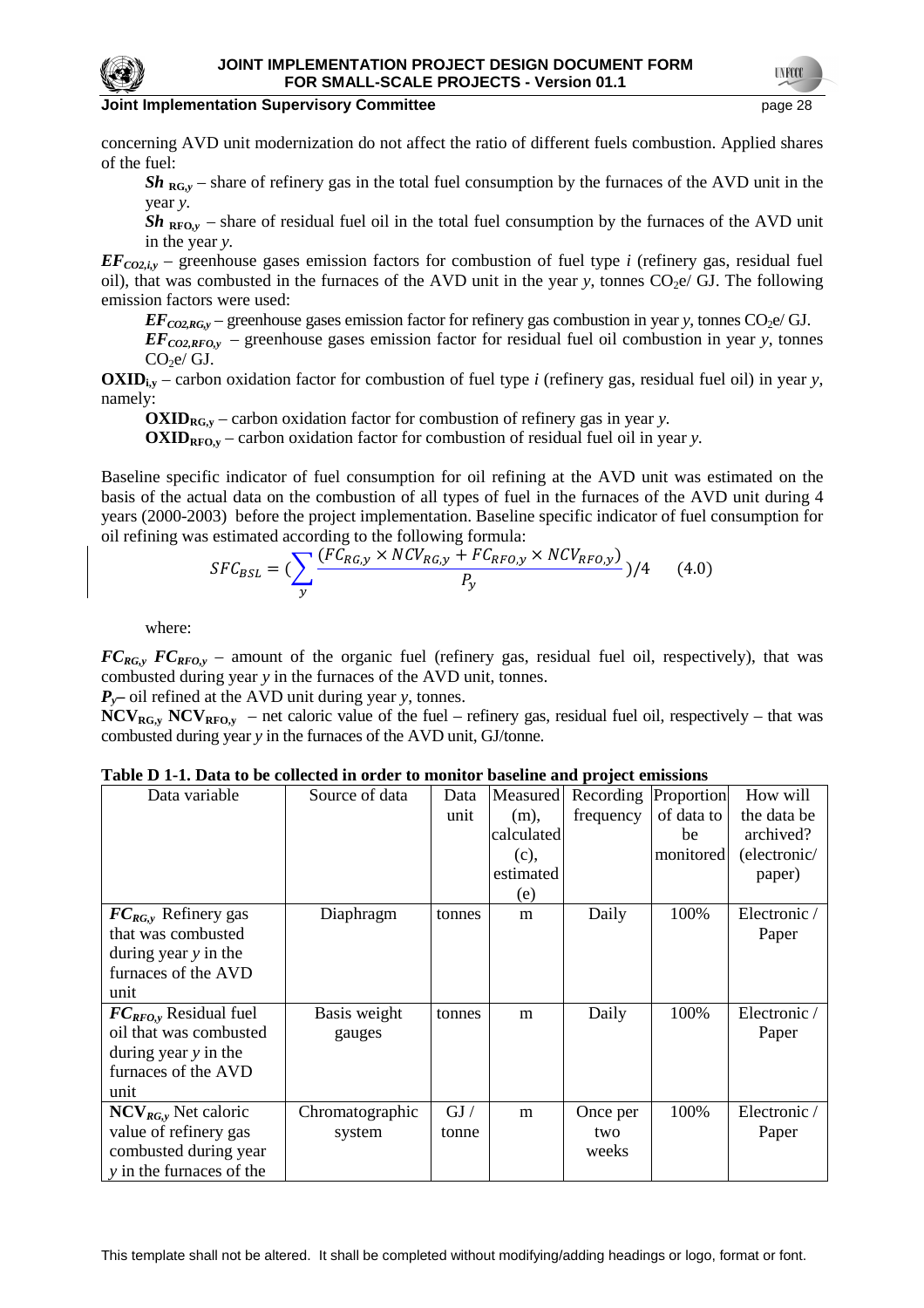

# **Joint Implementation Supervisory Committee Accord Physics 20 and Physics 29 page 29**

| <b>AVD</b> unit               |                    |                     |              |          |      |              |
|-------------------------------|--------------------|---------------------|--------------|----------|------|--------------|
| $NCVRFO,y$ Net caloric        | Calorimeter        | GJ /                | m            | On       | 100% | Electronic / |
| value of residual fuel oil    |                    | tonne               |              | request  |      | Paper        |
| combusted during year         |                    |                     |              |          |      |              |
| y in the furnaces of the      |                    |                     |              |          |      |              |
| AVD unit                      |                    |                     |              |          |      |              |
| $EF_{CO2, RG,y}$ Greenhouse   | Data on chemical   | tonnes              | $\mathbf{C}$ | Once per | 100% | Electronic   |
| gases emission factor         | composition are    | CO <sub>2</sub> /GI |              | two      |      |              |
| for combustion of             | defined by the     |                     |              | weeks    |      |              |
| refinery gas in the year      | chromatographic    |                     |              |          |      |              |
| у                             | system             |                     |              |          |      |              |
| $EF_{CO2,RFO,y}$ Greenhouse   | National inventory | tonnes              | e            | Yearly   | 100% | Electronic   |
| gases emission factor         | of anthropogenic   | CO <sub>2</sub> /GI |              |          |      |              |
| for combustion of             | emissions by       |                     |              |          |      |              |
| residual fuel oil in the      | sources and        |                     |              |          |      |              |
| year y                        | removals by sinks  |                     |              |          |      |              |
|                               | of greenhouse      |                     |              |          |      |              |
|                               | gases in Ukraine   |                     |              |          |      |              |
| $OXID_{RG,y}$ Carbon          | National inventory | fraction            | e            | Yearly   | 100% | Electronic   |
| oxidation factor for          | of anthropogenic   | of unit             |              |          |      |              |
| combustion of refinery        | emissions by       |                     |              |          |      |              |
| gas in year y                 | sources and        |                     |              |          |      |              |
|                               | removals by sinks  |                     |              |          |      |              |
|                               | of greenhouse      |                     |              |          |      |              |
|                               | gases in Ukraine   |                     |              |          |      |              |
| $OXID_{RFO,y}$ Carbon         | National inventory | fraction            | e            | Yearly   | 100% | Electronic   |
| oxidation factor for          | of anthropogenic   | of unit             |              |          |      |              |
| combustion of residual        | emissions by       |                     |              |          |      |              |
| fuel oil in year y            | sources and        |                     |              |          |      |              |
|                               | removals by sinks  |                     |              |          |      |              |
|                               | of greenhouse      |                     |              |          |      |              |
|                               | gases in Ukraine   |                     |              |          |      |              |
| $P_{v}$ Oil refining at the   | Diaphragm          | tonne               | m            | Daily    | 100% | Electronic / |
| AVD unit in year y            |                    |                     |              |          |      | Paper        |
| $Sh_{RG,y}$ Share of refinery | Data on fuel       | $\%$                | $\mathbf{C}$ | Monthly  | 100% | Electronic   |
| gas in the total fuel         | consumption and    |                     |              |          |      |              |
| consumption by the            | its NCV            |                     |              |          |      |              |
| furnaces of the AVD           |                    |                     |              |          |      |              |
| unit in the year y            |                    |                     |              |          |      |              |
| $Sh_{\text{RFO},v}$ Share of  | Data on fuel       | $\%$                | $\mathbf{C}$ | Monthly  | 100% | Electronic   |
| residual fuel oil in the      | consumption and    |                     |              |          |      |              |
| total fuel consumption        | its NCV            |                     |              |          |      |              |
| by the furnaces of the        |                    |                     |              |          |      |              |
| AVD unit in the year $y$      |                    |                     |              |          |      |              |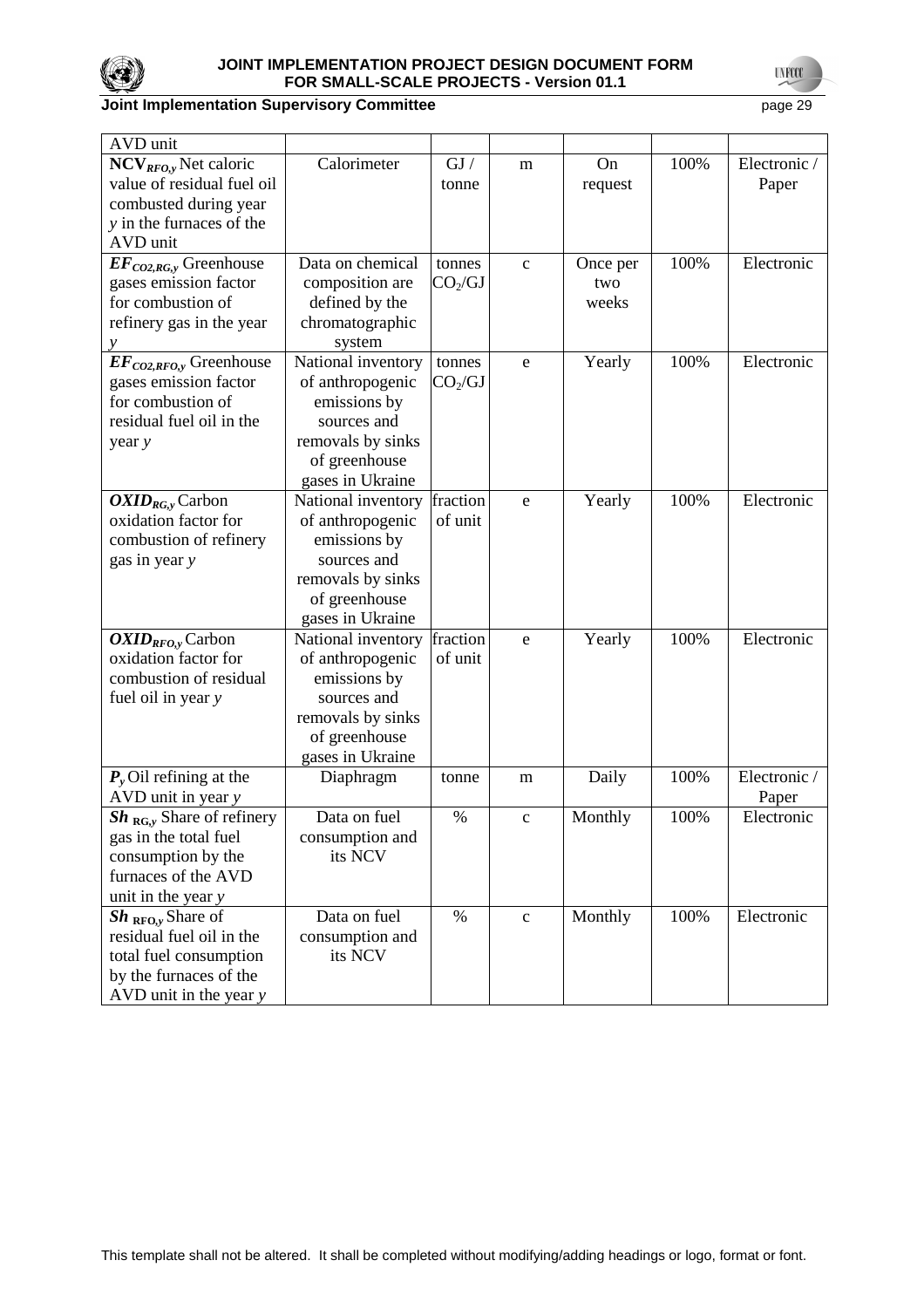

# **D.2. Data to be monitored:**

Data to be monitored and parameters used in the calculations are described in the tables below.

| Data / Parameter               | $\bm{P}_{\cdot \text{v}}$                                        |
|--------------------------------|------------------------------------------------------------------|
| Data unit                      | tonne                                                            |
| Description                    | Oil refining at the AVD unit in year y                           |
| Time of                        | Parameter is monitored during the crediting period.              |
| determination / monitoring     |                                                                  |
| Source of data (to be) used    | Report on consumption of the coal equivalent and natural fuel.   |
| Value of data applied          | See Section E.                                                   |
| (for ex ante                   |                                                                  |
| calculations / determinations) |                                                                  |
| Justification of the choice of | The source of information has been chosen according to the       |
| data or description of         | procedures established at the enterprise and existing accounting |
| measurement methods and        | practices at the enterprise.                                     |
| procedures (to be) applied     |                                                                  |
| QA / QC procedures (to be)     | $QA / QC$ is assured by regular calibration of measurement       |
| applied                        | accordance with the recommendations<br>equipment in<br>of        |
|                                | manufacturer and high accuracy level of measurement equipment.   |
| Any comment                    |                                                                  |

| Data / Parameter               | $Sh_{\overline{RG,y}}$                                              |
|--------------------------------|---------------------------------------------------------------------|
| Data unit                      | $\frac{0}{0}$                                                       |
| Description                    | Share of refinery gas in the total fuel consumption by the furnaces |
|                                | of the AVD unit in the year $y$                                     |
| Time of                        | Parameter is monitored during the crediting period.                 |
| determination / monitoring     |                                                                     |
| Source of data (to be) used    | Calculations based on data of fuel consumption an its net caloric   |
|                                | values according to the Report on consumption of the coal           |
|                                | equivalent and natural fuel                                         |
| Value of data applied          | See Section E.                                                      |
| (for ex ante                   |                                                                     |
| calculations / determinations) |                                                                     |
| Justification of the choice of | The source of information has been chosen according to the          |
| data or description of         | procedures established at the enterprise and existing accounting    |
| measurement methods and        | practices at the enterprise.                                        |
| procedures (to be) applied     |                                                                     |
| $QA / QC$ procedures (to be)   | QA / QC is assured by regular calibration of measurement            |
| applied                        | accordance with the recommendations<br>in<br>equipment<br>of        |
|                                | manufacturer and high accuracy level of measurement equipment.      |
| Any comment                    |                                                                     |

| Data / Parameter            | $Sh_{\;RFO,v}$                                                    |
|-----------------------------|-------------------------------------------------------------------|
| Data unit                   | $\%$                                                              |
| Description                 | Share of residual fuel oil in the total fuel consumption by the   |
|                             | furnaces of the AVD unit in the year y                            |
| Time of                     | Parameter is monitored during the crediting period.               |
| determination / monitoring  |                                                                   |
| Source of data (to be) used | Calculations based on data of fuel consumption an its net caloric |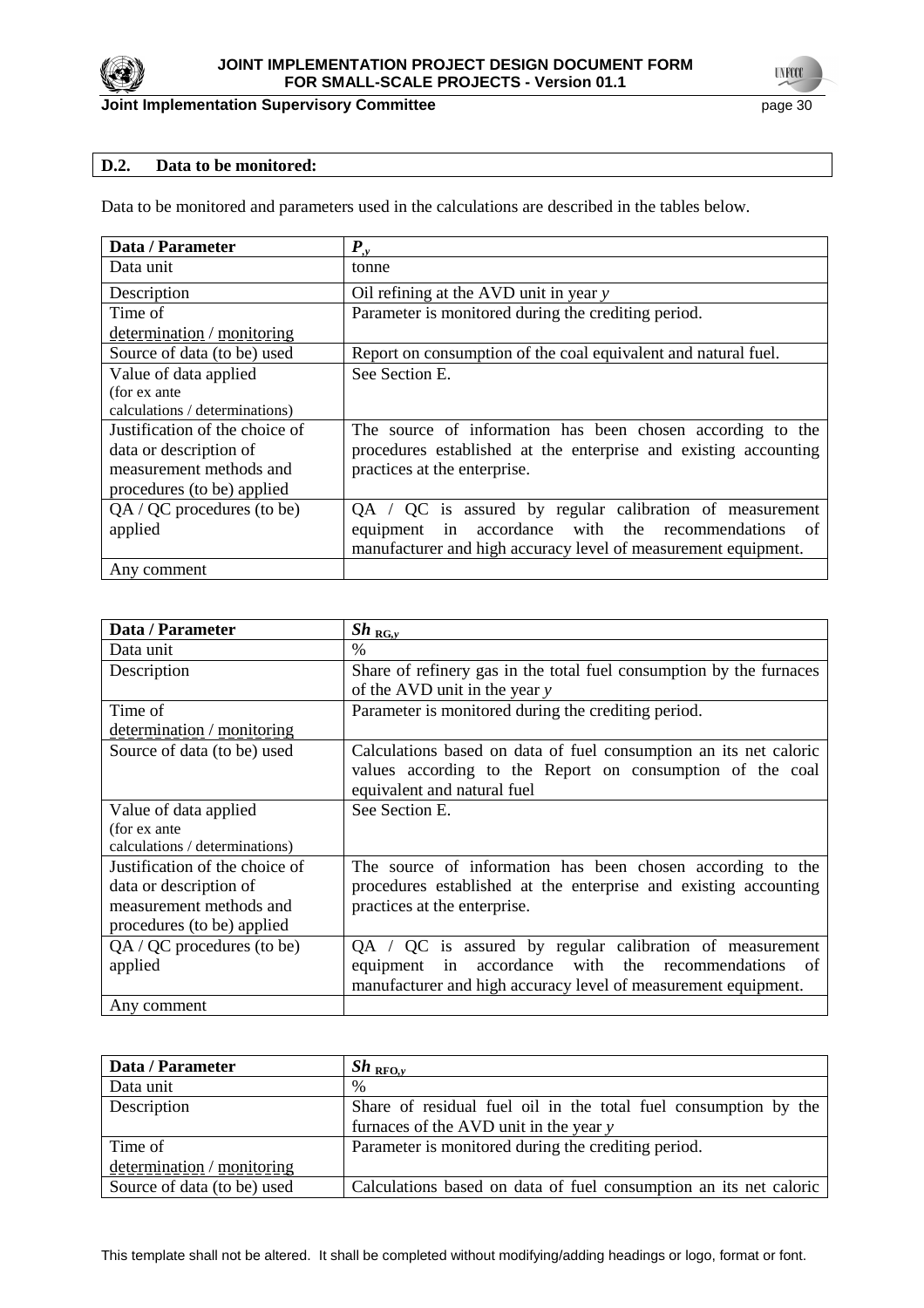

# **Joint Implementation Supervisory Committee Accord Page 31 page 31**

|                                | values according to the Report on consumption of the coal        |
|--------------------------------|------------------------------------------------------------------|
|                                | equivalent and natural fuel                                      |
| Value of data applied          | See Section E.                                                   |
| (for ex ante                   |                                                                  |
| calculations / determinations) |                                                                  |
| Justification of the choice of | The source of information has been chosen according to the       |
| data or description of         | procedures established at the enterprise and existing accounting |
| measurement methods and        | practices at the enterprise.                                     |
| procedures (to be) applied     |                                                                  |
| QA / QC procedures (to be)     | $QA / QC$ is assured by regular calibration of measurement       |
| applied                        | equipment of fuel consumption and its net caloric value in       |
|                                | accordance with the recommendations of manufacturer and high     |
|                                | accuracy level of measurement equipment.                         |
| Any comment                    |                                                                  |

| Data / Parameter                                                                                                  | $EF_{CO2, RG, y}$                                                                                                                                                                                                                                                                                                                                                                                                                                                                                                                                                |
|-------------------------------------------------------------------------------------------------------------------|------------------------------------------------------------------------------------------------------------------------------------------------------------------------------------------------------------------------------------------------------------------------------------------------------------------------------------------------------------------------------------------------------------------------------------------------------------------------------------------------------------------------------------------------------------------|
| Data unit                                                                                                         | tonne $CO2e/GJ$                                                                                                                                                                                                                                                                                                                                                                                                                                                                                                                                                  |
| Description                                                                                                       | Greenhouse gases emission factor for combustion of refinery gas in                                                                                                                                                                                                                                                                                                                                                                                                                                                                                               |
|                                                                                                                   | the year $y$                                                                                                                                                                                                                                                                                                                                                                                                                                                                                                                                                     |
| Time of                                                                                                           | Parameter is monitored during the crediting period                                                                                                                                                                                                                                                                                                                                                                                                                                                                                                               |
| determination / monitoring                                                                                        |                                                                                                                                                                                                                                                                                                                                                                                                                                                                                                                                                                  |
| Source of data (to be) used                                                                                       | Calculated based on the data on chemical composition defined by<br>the chromatographic system                                                                                                                                                                                                                                                                                                                                                                                                                                                                    |
| Value of data applied<br>(for ex ante<br>calculations / determinations)                                           | For ex-ante calculations carbon content factor for ethylene,<br>propylene, butylene, butadiene and other petroleum gases or<br>hydrocarbon gases, except natural gas for refinery industry<br>according to the National inventory of anthropogenic emissions by<br>sources and removals by sinks of greenhouse gases in Ukraine in<br>1990-2010 was used. See Section E.                                                                                                                                                                                         |
| Justification of the choice of<br>data or description of<br>measurement methods and<br>procedures (to be) applied | The choice of data is based on the standardised and approved value<br>and thus assumed as conservative.                                                                                                                                                                                                                                                                                                                                                                                                                                                          |
| $QA / QC$ procedures (to be)<br>applied                                                                           |                                                                                                                                                                                                                                                                                                                                                                                                                                                                                                                                                                  |
| Any comment                                                                                                       | Carbon emission factor for ethylene, propylene, butylene, butadiene<br>and other petroleum gases or hydrocarbon gases, except natural gas<br>for refinery industry (refinery gas) (in kg of C per GJ) was<br>converted to greenhouse gases emission factor (in tonnes of $CO2$ per<br>GJ) based on the ratio of carbon dioxide and carbon molar masses<br>(according to step 6 on Page 1.8 of the Work book, Module<br>"Energy" of the Revised 1996 IPCC Guidelines for National<br>Greenhouse Gas Inventories) by multiplying by 44/12 and dividing<br>on 1000. |

| Data / Parameter           | $EF_{CO2, RFO, y}$                                                   |
|----------------------------|----------------------------------------------------------------------|
| Data unit                  | tonne $CO2e/GJ$                                                      |
| Description                | Greenhouse gases emission factor for combustion of residual fuel oil |
|                            | in the year $y$                                                      |
| Time of                    | Parameter is monitored during the crediting period                   |
| determination / monitoring |                                                                      |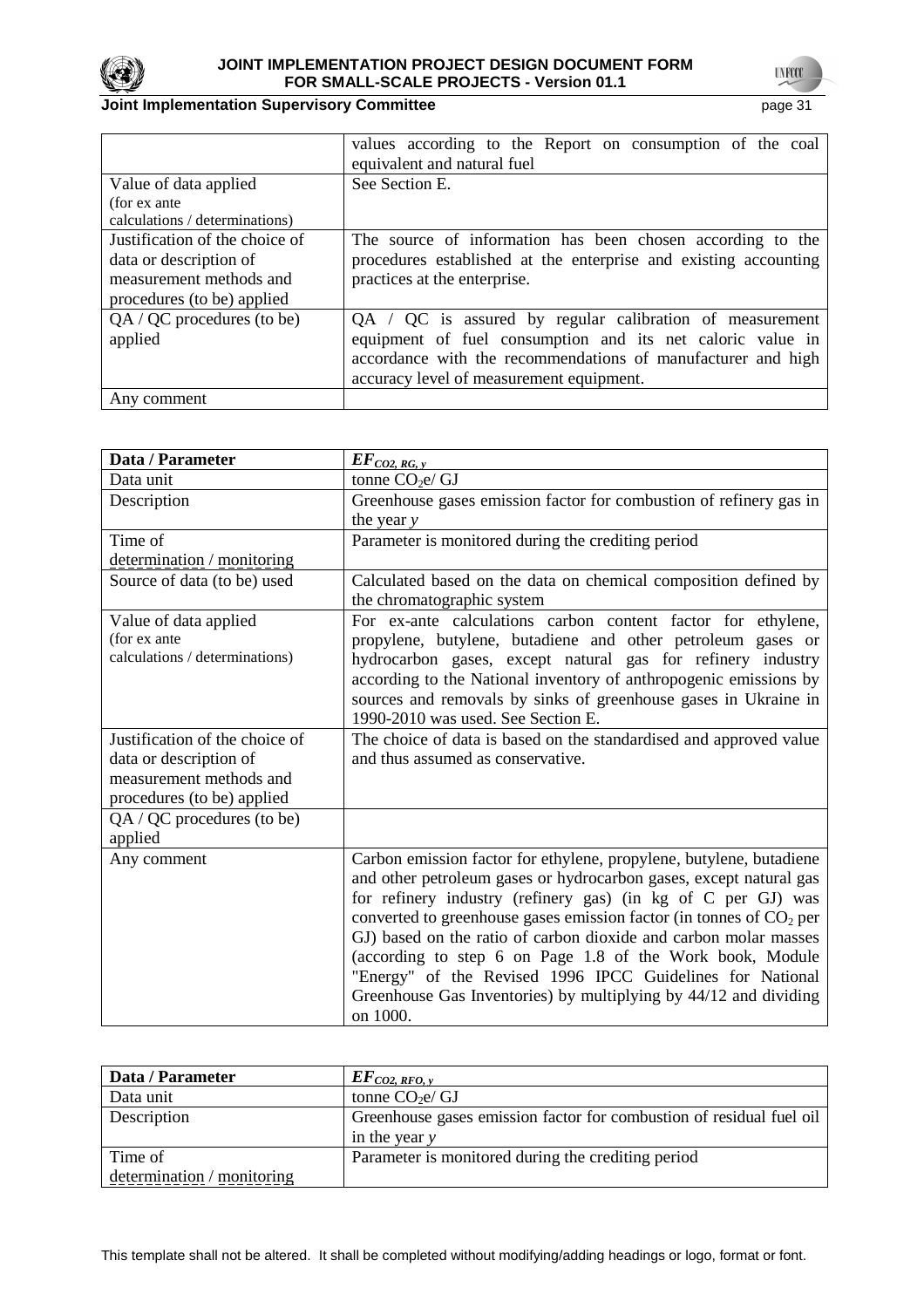

**UNFCCC** 

| Source of data (to be) used                                                                                       | National inventory of anthropogenic emissions by sources and<br>removals by sinks of greenhouse gases in Ukraine                                                                                                                                                                                                                                                                                                                      |
|-------------------------------------------------------------------------------------------------------------------|---------------------------------------------------------------------------------------------------------------------------------------------------------------------------------------------------------------------------------------------------------------------------------------------------------------------------------------------------------------------------------------------------------------------------------------|
| Value of data applied<br>(for ex ante)<br>calculations / determinations)                                          | For ex-ante calculations carbon content factor for heavy residual<br>fuel oils for refinery industry according to the National inventory of<br>anthropogenic emissions by sources and removals by sinks of<br>greenhouse gases in Ukraine in 1990-2010 was used. See Section E.                                                                                                                                                       |
| Justification of the choice of<br>data or description of<br>measurement methods and<br>procedures (to be) applied | The choice of data is based on the standardised and approved value<br>and thus assumed as conservative.                                                                                                                                                                                                                                                                                                                               |
| QA / QC procedures (to be)<br>applied                                                                             |                                                                                                                                                                                                                                                                                                                                                                                                                                       |
| Any comment                                                                                                       | Carbon emission factor for residual fuel oil (in kg of C per GJ) was<br>converted to greenhouse gases emission factor (in tonnes of CO <sub>2</sub> per<br>GJ) based on the ratio of carbon dioxide and carbon molar masses<br>(according to step 6 on Page 1.8 of the Work book, Module<br>"Energy" of the Revised 1996 IPCC Guidelines for National<br>Greenhouse Gas Inventories) by multiplying by 44/12 and dividing<br>on 1000. |

| Data / Parameter               | $OXID_{RG,y}$                                                      |
|--------------------------------|--------------------------------------------------------------------|
| Data unit                      | $\%$                                                               |
| Description                    | Carbon oxidation factor for combustion of refinery gas in year y   |
| Time of                        | Parameter is monitored during the crediting period                 |
| determination / monitoring     |                                                                    |
| Source of data (to be) used    | National inventory of anthropogenic emissions by sources and       |
|                                | removals by sinks of greenhouse gases in Ukraine.                  |
| Value of data applied          | See Section E.                                                     |
| (for ex ante                   |                                                                    |
| calculations / determinations) |                                                                    |
| Justification of the choice of | The choice of data is based on the standardised and approved value |
| data or description of         | and thus assumed as conservative.                                  |
| measurement methods and        |                                                                    |
| procedures (to be) applied     |                                                                    |
| QA / QC procedures (to be)     |                                                                    |
| applied                        |                                                                    |
| Any comment                    |                                                                    |

| Data / Parameter               | $OXID_{RFO,y}$                                                        |
|--------------------------------|-----------------------------------------------------------------------|
| Data unit                      | $\%$                                                                  |
| Description                    | Carbon oxidation factor for combustion of residual fuel oil in year y |
| Time of                        | Parameter is monitored during the crediting period                    |
| determination / monitoring     |                                                                       |
| Source of data (to be) used    | National inventory of anthropogenic emissions by sources and          |
|                                | removals by sinks of greenhouse gases in Ukraine.                     |
| Value of data applied          | See Section E.                                                        |
| (for ex ante                   |                                                                       |
| calculations / determinations) |                                                                       |
| Justification of the choice of | The choice of data is based on the standardised and approved value    |
| data or description of         | and thus assumed as conservative.                                     |
| measurement methods and        |                                                                       |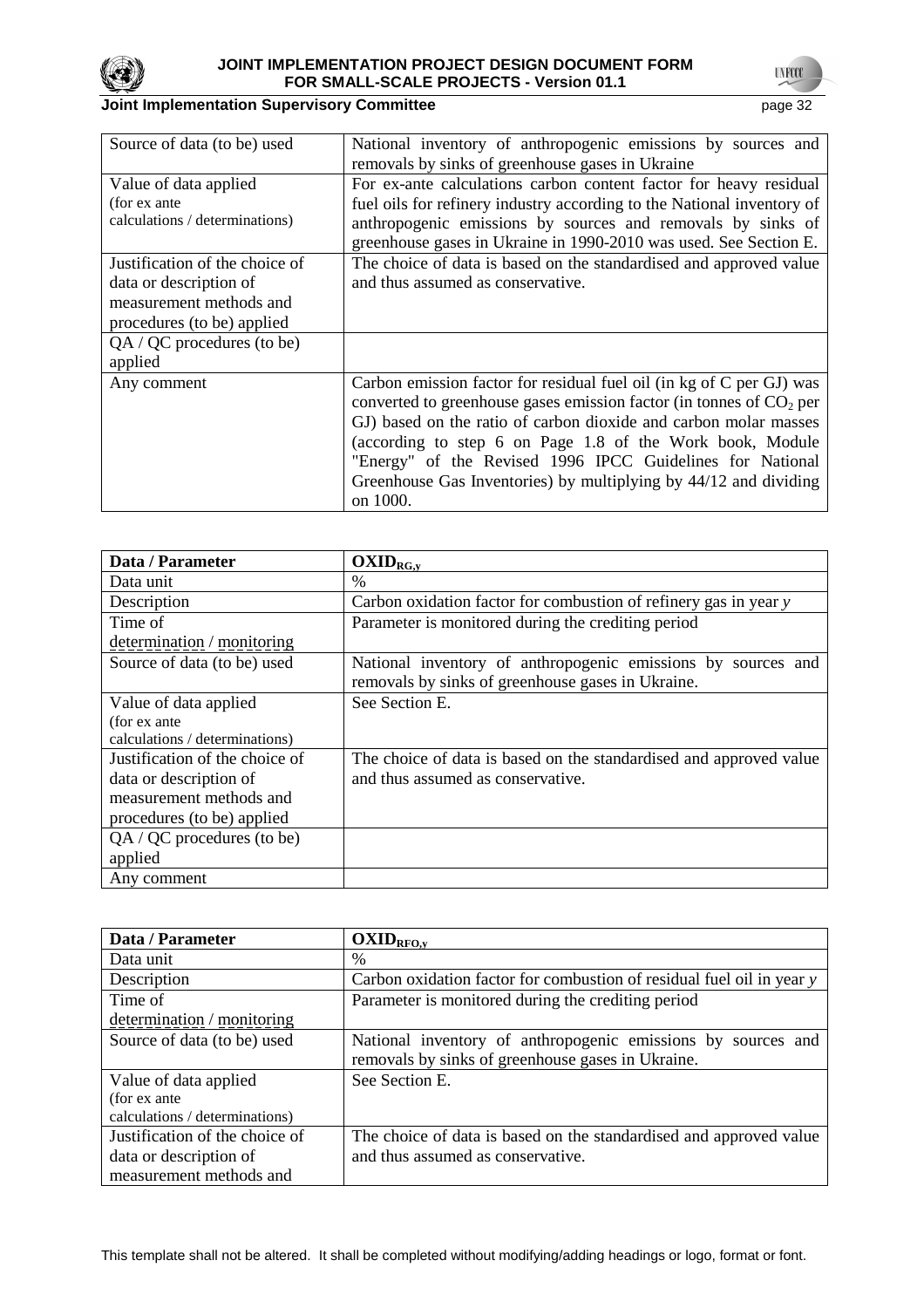

# **Joint Implementation Supervisory Committee** page 33

| procedures (to be) applied          |  |
|-------------------------------------|--|
| $\sqrt{QA}$ / QC procedures (to be) |  |
| applied                             |  |
| Any comment                         |  |
|                                     |  |

| Data / Parameter               | $FC_{RG,y}$                                                      |
|--------------------------------|------------------------------------------------------------------|
| Data unit                      | tonnes                                                           |
| Description                    | Amount of refinery gas that was combusted during year y in the   |
|                                | furnaces of the AVD unit                                         |
| Time of                        | Parameter is monitored during the crediting period.              |
| determination / monitoring     |                                                                  |
| Source of data (to be) used    | Report on consumption of the coal equivalent and natural fuel    |
|                                | prepared based on diaphragm data.                                |
| Value of data applied          | See Section E.                                                   |
| (for ex ante                   |                                                                  |
| calculations / determinations) |                                                                  |
| Justification of the choice of | The source of information has been chosen according to the       |
| data or description of         | procedures established at the enterprise and existing accounting |
| measurement methods and        | practices at the enterprise.                                     |
| procedures (to be) applied     |                                                                  |
| $QA / QC$ procedures (to be)   | Refinery gas consumption metering equipment will be calibrated   |
| applied                        | regularly in accordance with producer requirements and national  |
|                                | regulations.                                                     |
| Any comment                    |                                                                  |

| Data / Parameter               | $FC_{RFO,y}$                                                         |
|--------------------------------|----------------------------------------------------------------------|
| Data unit                      | tonnes                                                               |
| Description                    | Amount of residual fuel oil that was combusted during year y in the  |
|                                | furnaces of the AVD unit                                             |
| Time of                        | Parameter is monitored during the crediting period.                  |
| determination / monitoring     |                                                                      |
| Source of data (to be) used    | Report on consumption of the coal equivalent and natural fuel        |
|                                | prepared based on data of basis weight gauges.                       |
| Value of data applied          | See Section E.                                                       |
| (for ex ante                   |                                                                      |
| calculations / determinations) |                                                                      |
| Justification of the choice of | The source of information has been chosen according to the           |
| data or description of         | procedures established at the enterprise and existing accounting     |
| measurement methods and        | practices at the enterprise.                                         |
| procedures (to be) applied     |                                                                      |
| QA / QC procedures (to be)     | Residual fuel oil metering equipment will be calibrated regularly in |
| applied                        | accordance with producer requirements and national regulations.      |
| Any comment                    |                                                                      |

| Data / Parameter | $NCV_{RG,v}$                                                     |
|------------------|------------------------------------------------------------------|
| Data unit        | GJ/tonne                                                         |
| Description      | Net caloric value of refinery gas combusted during year y in the |
|                  | furnaces of the AVD unit                                         |
| Time of          | Parameter is monitored during the crediting period               |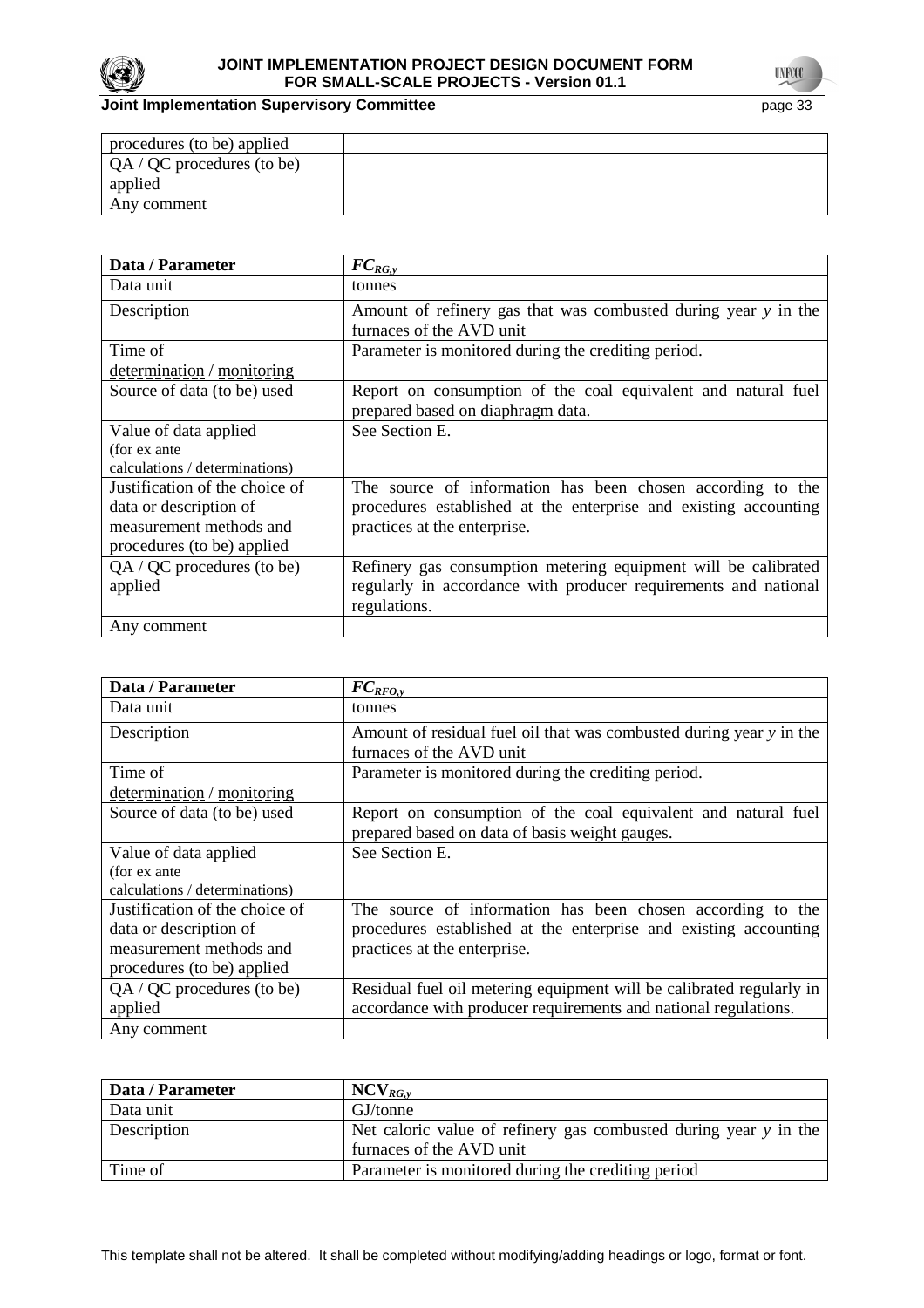

#### **Joint Implementation Supervisory Committee Committee** *page 34*

| determination / monitoring                      |                                                                                                             |
|-------------------------------------------------|-------------------------------------------------------------------------------------------------------------|
| Source of data (to be) used                     | Data provided by the Central Plant's Laboratory in the Form of                                              |
|                                                 | Reference on definition of the density, calorific value and<br>component composition of the refinery gases. |
| Value of data applied                           | See Section E.                                                                                              |
| (for ex ante)<br>calculations / determinations) |                                                                                                             |
| Justification of the choice of                  | Conservative. Data will obtained from the measurements at                                                   |
| data or description of                          | accredited laboratory of the Odessa refinery. The source of                                                 |
| measurement methods and                         | information has been chosen according to the procedures                                                     |
| procedures (to be) applied                      | established at the enterprise and existing accounting practices at the                                      |
|                                                 | enterprise.                                                                                                 |
| $QA / QC$ procedures (to be)                    | QA / QC is assured by regular calibration of measurement                                                    |
| applied                                         | accordance with the recommendations<br>equipment in<br>-of                                                  |
|                                                 | manufacturer and high accuracy level of measurement equipment.                                              |
| Any comment                                     |                                                                                                             |

| Data / Parameter               | NCV <sub>RFO,y</sub>                                                   |
|--------------------------------|------------------------------------------------------------------------|
| Data unit                      | GJ/tonne                                                               |
| Description                    | Net caloric value of residual fuel oil combusted during year y in the  |
|                                | furnaces of the AVD unit                                               |
| Time of                        | Parameter is monitored during the crediting period                     |
| determination / monitoring     |                                                                        |
| Source of data (to be) used    | Data provided by the Central Plant's Laboratory and aggregated in      |
|                                | Report on consumption of the coal equivalent and natural fuel.         |
| Value of data applied          | See Section E.                                                         |
| (for ex ante                   |                                                                        |
| calculations / determinations) |                                                                        |
| Justification of the choice of | Conservative. Data will be obtained from the measurements at           |
| data or description of         | accredited laboratory of the Odessa refinery. The source of            |
| measurement methods and        | information has been chosen according to the procedures                |
| procedures (to be) applied     | established at the enterprise and existing accounting practices at the |
|                                | enterprise.                                                            |
| $QA / QC$ procedures (to be)   | QA / QC is assured by regular calibration of measurement               |
| applied                        | accordance with the recommendations<br>in<br>equipment<br>of           |
|                                | manufacturer and high accuracy level of measurement equipment.         |
| Any comment                    |                                                                        |

There are also established procedures of monitoring, collecting, and archiving of data on the environmental impacts of the project, namely emissions of pollutants into the atmospheric air. The control on the compliance with the maximum permissible emission of the polluting substances into the atmospheric air is carried out by the certified laboratory of environmental protection.

Besides, the enterprise files reports by the following official statistical forms:

- · 2-tp (air) *Data on protection of atmospheric air*, which contains information on amounts of trapped and neutralized atmospheric pollutants, itemized emissions of specific pollutants, number of emission sources, measures on reduction of emissions into the atmosphere, emissions from particular groups of pollution sources;
- · 2-tp (water resources) *Data on water use*, which presents information on consumption of water from natural sources, discharge of waste water, and content of pollutants in it, capacity of treatment facilities, etc.;

This template shall not be altered. It shall be completed without modifying/adding headings or logo, format or font.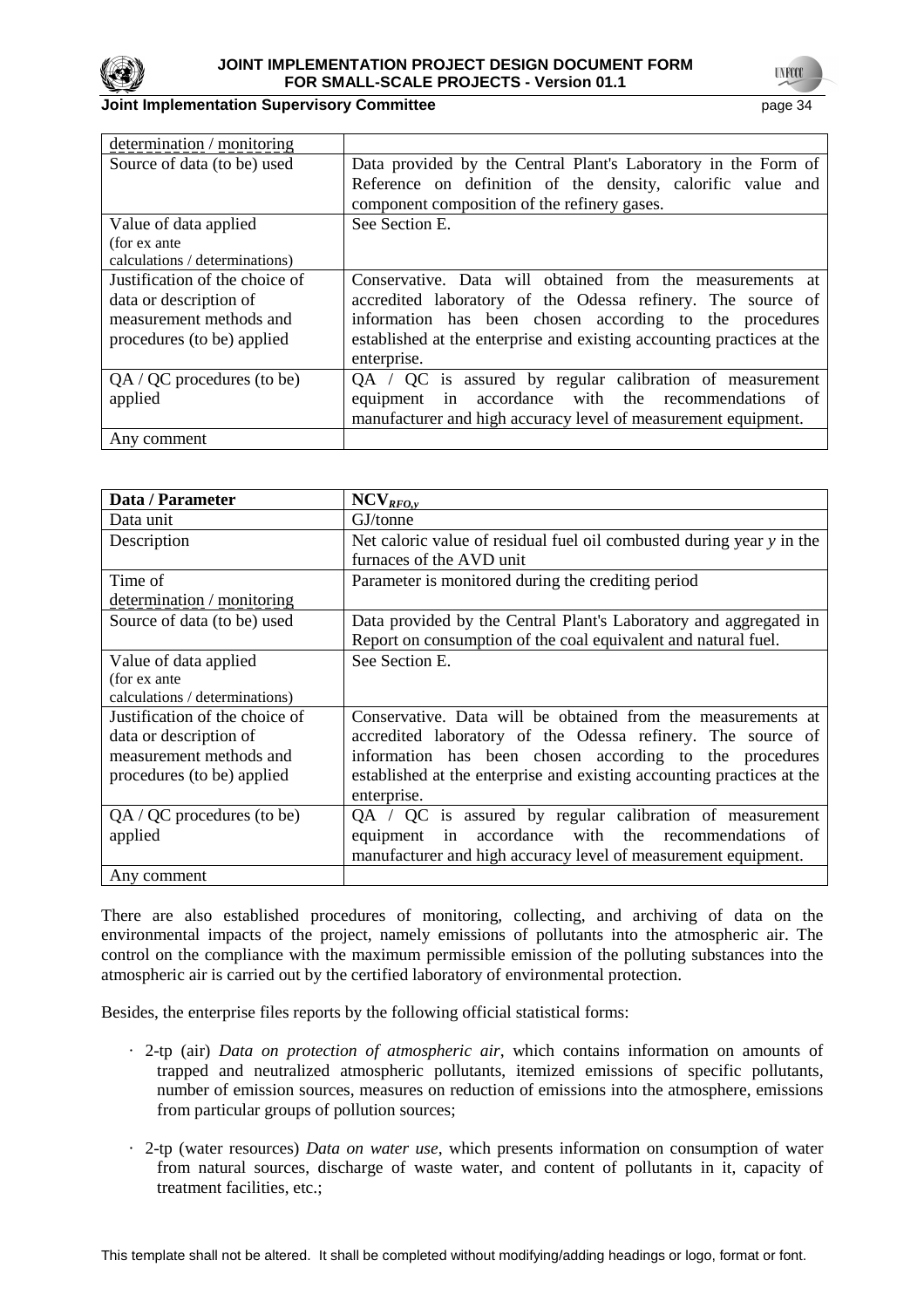

· 2-tp (waste) *Data on formation, use, neutralization, transportation and placement of industrial and household waste*, which presents the annual balance of waste flow, by waste types and hazard classes.

Data are monitored with compliance to Law of Ukraine "On metrology and metrological activities'.

# **D.3. Quality control (QC) and quality assurance (QA) procedures undertaken for data monitored:**

| Data                 | Uncertainty level of | Explain QA/QC procedures planned for these data, or          |
|----------------------|----------------------|--------------------------------------------------------------|
|                      | data (high /         | why such procedures are not necessary.                       |
|                      | median / low)        |                                                              |
| $P_{y}$              | low                  | Devices used: diaphragm FQIR 3501. Accuracy class            |
|                      |                      | $index - 0.5$ . Metering equipment is calibrated once per    |
|                      |                      | year.                                                        |
| $FC_{RG,y}$          | low                  | FQIR4313,4303,304.<br>Devices<br>used:<br>diaphragm          |
|                      |                      | Accuracy class index $-0.5$ . Metering equipment is          |
|                      |                      | calibrated once per year.                                    |
| $FC_{RFO,y}$         | low                  | Devices<br>weight<br>used:<br>basis<br><b>FQIR</b><br>gauges |
|                      |                      | $4321/1,4321/2$ . Accuracy class index - 0.15 of mass.       |
|                      |                      | Metering equipment is calibrated once per 3 years.           |
| $NCV_{RG,y}$         | low                  | Net caloric value is defined at the central plant's          |
|                      |                      | laboratory accredited according to the current law.          |
|                      |                      | Refinery gas net caloric value is determined based on        |
|                      |                      | component composition defined<br>the<br>by<br>the            |
|                      |                      | chromatographic system CVET 800 according to the             |
|                      |                      | standards GOST 10679 and GOST 14920. Metering                |
|                      |                      | equipment is calibrated once per year.                       |
| NCV <sub>RFO,y</sub> | low                  | Net caloric value is defined at the central plant's          |
|                      |                      | laboratory accredited according to the current law.          |
|                      |                      | Calorimeter IKA C 2000 operating in the isotherm             |
|                      |                      | mode measures residual fuel oil high caloric value,          |
|                      |                      | base on which low net caloric value is calculated            |
|                      |                      | according to the Standard GOST 21261-91, 10679-79            |
|                      |                      | and GOST 22667-82.                                           |
| $EF_{CO2, RG}$       | low                  | Refinery gas emission factor is to be calculated based       |
|                      |                      | on the data on refinery gas carbon content defined by        |
|                      |                      | the chromatographic system CVET 800 according to             |
|                      |                      | the standards GOST 10679 and GOST 14920. Metering            |
|                      |                      | equipment is calibrated once per year.                       |

All measurement equipment is calibrated according to national regulations. Besides, quality control and quality assurance procedures for data monitored are assured by the general quality management system (ISO 9001-2008 valid from 30.04.2002) enforced at the enterprise and certified by the independent certification entity. Environmental management system ІSO 14001:2004 is also introduced at the Enterprise from 02.09.2010.

### **D.4. Brief description of the operational and management structure that will be applied in implementing the monitoring plan:**

All necessary data will be collected by existing departments of PJSC "LUKOIL-ODESSA REFINERY" and the reports will be prepared by the Head of CDU-AVD unit according to the monitoring system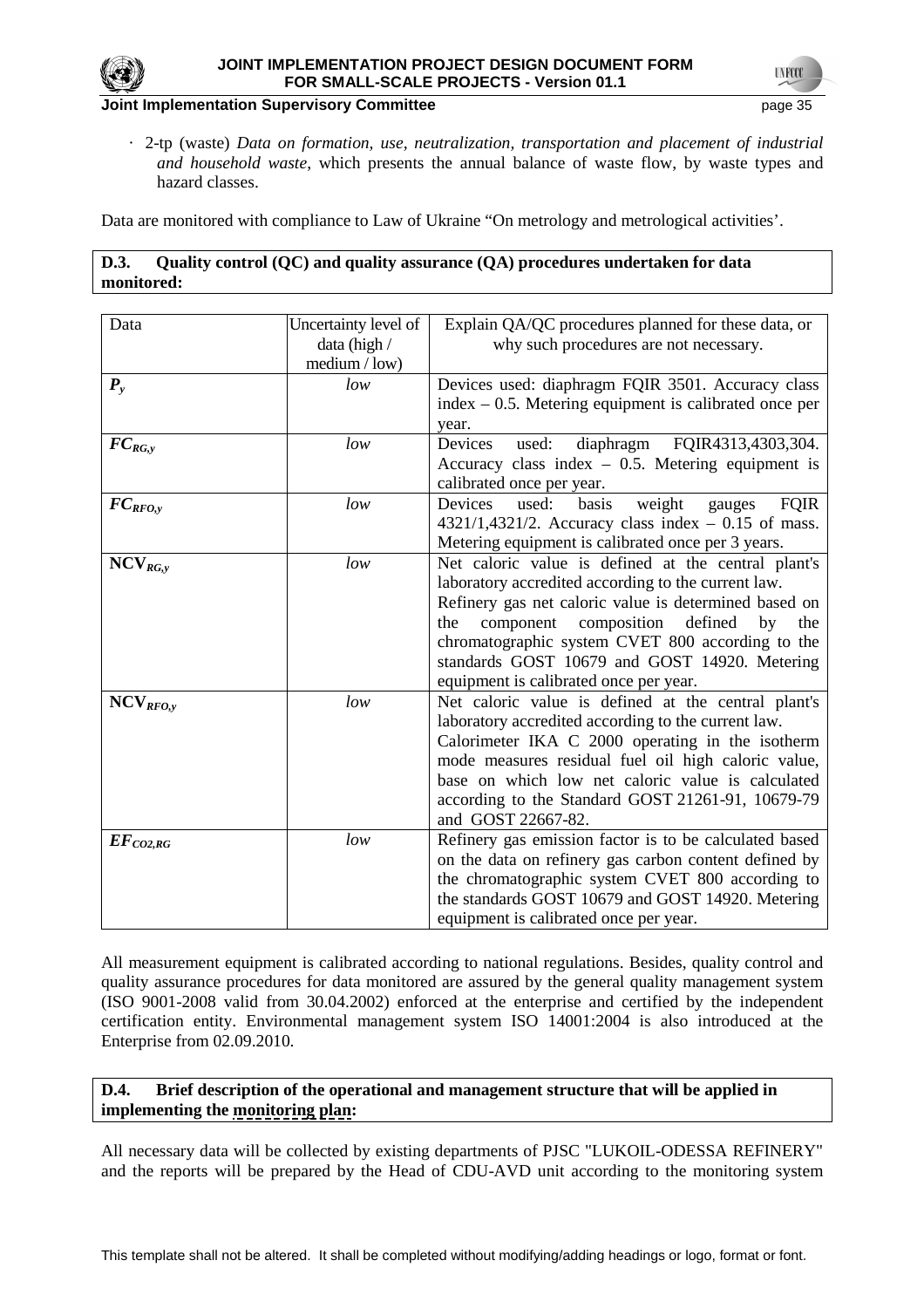

#### **Joint Implementation Supervisory Committee and Committee and Committee and Committee and Committee and Committee and Committee and Committee and Committee and Committee and Committee and Committee and Committee and Commit**

described in Section D.1. Collection of information required for calculations of reductions of greenhouse gases emissions as a result of project implementation will be performed in accordance with procedures established at the enterprise. Data will be stored in operational journals of CDU-AVD unit, and in the relevant electronic databases. The official responsible for monitoring of greenhouse gases emission reductions is the Head of ecology and environmental monitoring department of PJSC "LUKOIL-ODESSA REFINERY". Calculations of greenhouse emission reductions will be prepared by LLC 'KT-Energy', Kyiv.



### **Fig. D-4.1 The scheme of established monitoring system.**

All obtained data is being store in paper form for three years and in electronic control system for at least 2 years after the end of the crediting period or the last transfer of ERUs.

### **D.5. Name of person(s)/entity(ies) establishing the monitoring plan:**

Date: 16/07/2012

The information about the organisation, which has established the monitoring plan and developed project design documentation, is presented below.

LLC 'KT-Energy' (registered in Ukraine) 15 B/22 Biloruska st., Kiev, 04119, Ukraine Tel/Fax. + (38 044) 493 83 32, info@kt-energy.com.ua

Kyryl Tomlyak, Director ktomlyak@kt-energy.com.ua +38 (044) 493 83 32

LLC 'KT-Energy' is not a project participant listed in annex 1.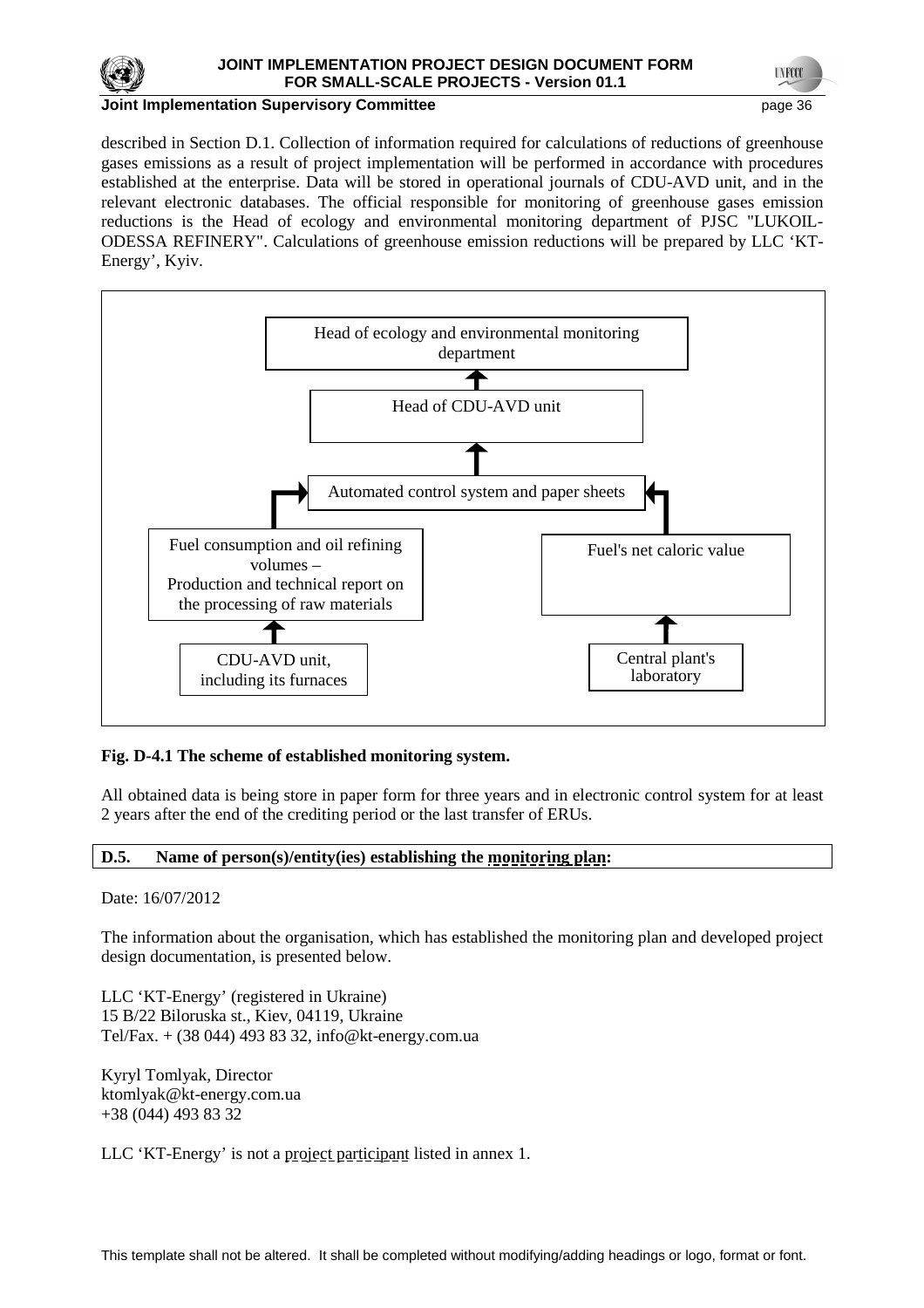

#### **SECTION E. Estimation of greenhouse gas emission reductions**

#### **E.1. Estimated project emissions and formulae used in the estimation:**

The following assumptions were considered during calculation of project emissions:

- shares of fuel consumption, as well as fuel's net caloric value were considered equal in project and baseline scenarios;
- oil refining volumes were considered equal both in project and baseline scenarios;
- for the period of 2008-2010 the actual production data were used; for the years 2011-2012 production volumes were considered to be equal zero, as in 2011 Odessa Refinery did not perform oil refining due to objective reasons related to market conditions and also the oil refining isn't planned for 2012; organic fuel combustion with respect to the AVD unit, baseline greenhouse gases emissions as well as project greenhouse gases emissions for the years 2011-2012 were also set to zero; for the years 2013-2020 production volumes were calculated as an average value for the years 2008-2010.

Project greenhouse gases emissions are connected with organic fuel consumption for primary oil refining at the AVD unit and calculated according to the following formulae:

$$
PE_y = \sum_i (FC_{i,y} \times NCV_{i,y} \times EF_{CO2,i,y} \times OXID_{i,y})
$$
 (5.0)

where,

*PE<sup>y</sup>* – project greenhouse gases emissions in year *y* due to organic fuel combustion at the AVD unit, tonnes  $CO<sub>2</sub>e$ ;

 $FC_{i,y}$  – amount of the organic fuel of the type *i* (refinery gas, residual fuel oil) that was combusted during year *y* in the furnaces of the AVD unit, tonnes, and namely:

 $FC_{RGy}$  – amount of refinery gas that was combusted during year *y* in the furnaces of the AVD unit, tonnes;

*FCRFO,y* – amount of residual fuel oil that was combusted during year *y* in the furnaces of the AVD unit, tonnes;

 $NCV_{iv}$  – net caloric value of the fuel of the type *i* (refinery gas, residual fuel oil) that was combusted during year *y* in the furnaces of the AVD unit, GJ/tonne, and namely:

**NCV***RG,y* – net caloric value of refinery gas combusted during year *y* in the furnaces of the AVD unit, GJ/tonne;

**NCV***RFO,y* – net caloric value of residual fuel oil combusted during year *y* in the furnaces of the AVD unit, GJ/tonne;

 $EF_{CO2}$ *iv* – greenhouse gases emission factors for combustion of fuel type *i* (refinery gas, residual fuel oil), that was combusted in the furnaces of the AVD unit in the year  $y$ , tonnes  $CO<sub>2</sub>e/GJ$ . The following emission factors were used:

 $EF_{CO2,RG,y}$  – greenhouse gases emission factor for refinery gas combustion in year *y*, tonnes CO<sub>2</sub>e/ GJ. The calculations were done using the carbon content factor for ethylene, propylene, butylene, butadiene and other petroleum gases or hydrocarbon gases, except natural gas (refinery gas) for refinery industry according to the National inventory of anthropogenic emissions by sources and removals by sinks of greenhouse gases in Ukraine in 1990-2010 (according to the table П 2.29. on p. 458 for 2008, table П 2.35. on p. 464 for 2009 and table П 2.41. on p. 470 for 2010), that was converted to greenhouse gases emission factor based on the ratio of carbon dioxide and carbon molar masses (according to step 6 on Page 1.8 of the Work book, Module "Energy" of the Revised 1996 IPCC Guidelines for National Greenhouse Gas Inventories).

> $EF_{CO2, RG,2008} = 0.0631$  tonnes  $CO_2/GJ$ ;  $EF_{CO2, RG,2009} = 0.0631$  tonnes  $CO_2 / GI$ ;

> $EF_{CO2, RG, 2010} = 0.0631$  tonnes  $CO_2 / GI$ .

 $EF_{CO2,RFO,y}$  – greenhouse gases emission factor for residual fuel oil combustion in year *y*, tonnes  $CO<sub>2</sub>e/GJ$ . The calculations were done using the carbon content factor for heavy residual fuel oils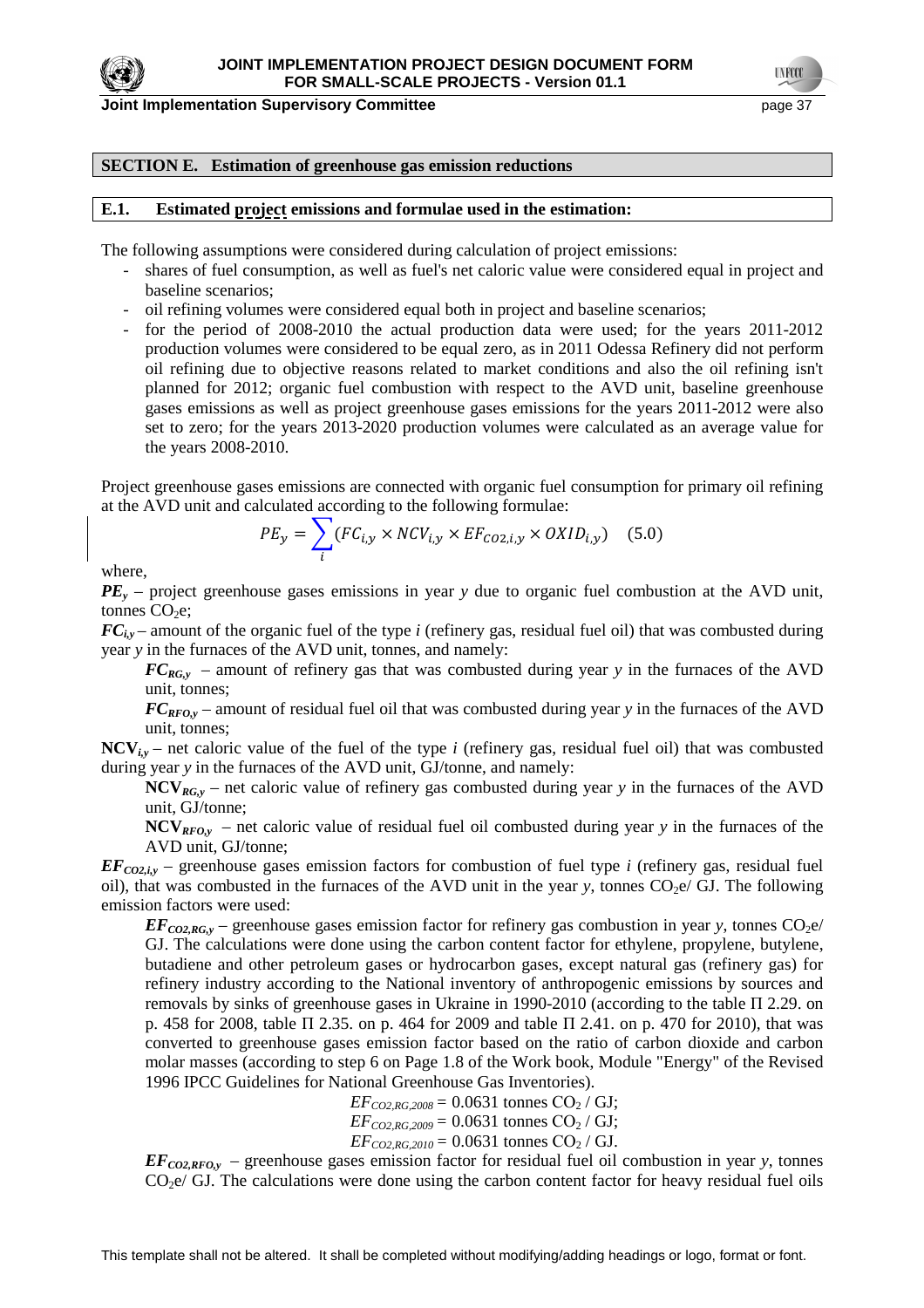

for refinery industry according to the National inventory of anthropogenic emissions by sources and removals by sinks of greenhouse gases in Ukraine in 1990-2010 (according to the table  $\Pi$ 2.29. on p. 458 for 2008, table П 2.35. on p. 464 for 2009 and table П 2.41. on p. 470 for 2010), that was converted to greenhouse gases emission factor based on the ratio of carbon dioxide and carbon molar masses (according to step 6 on Page 1.8 of the Work book, Module "Energy" of the Revised 1996 IPCC Guidelines for National Greenhouse Gas Inventories).

> $EF_{CO2,RFO,2008} = 0.0774$  tonnes CO<sub>2</sub> / GJ;  $EF_{CO2,RFO,2009} = 0.0774$  tonnes CO<sub>2</sub> / GJ;  $EF_{CO2,RFO,2010} = 0.0774$  tonnes  $CO_2 / GI$ .

**OXIDi,y** – carbon oxidation factor for combustion of fuel type *i* (refinery gas, residual fuel oil) in year *y*. The following oxidation factors were used:

**OXIDRG,y** – carbon oxidation factor for combustion of refinery gas in year *y.* 

The calculations were done using the carbon oxidation factor for the combustion of ethylene, propylene, butylene, butadiene and other petroleum gases or hydrocarbon gases, except natural gas (hereinafter – refinery gas) for refinery industry according to the National inventory of anthropogenic emissions by sources and removals by sinks of greenhouse gases in Ukraine in 1990-2010 (according to the table П 2.30. on p. 459 for 2008, table П 2.36. on p. 465 for 2009 and table П 2.42. on p. 471 for 2010).

> $OXID_{RG,2008} - 0.995;$  $OXID_{RG,2009} - 0.995;$  $OXID_{RG,2010} - 0.995.$

 $\text{OXID}_{\text{RFO},y}$  – carbon oxidation factor for combustion of residual fuel oil in year *y*.

The calculations were done using the carbon oxidation factor for the combustion of heavy residual fuel oils for refinery industry according to the National inventory of anthropogenic emissions by sources and removals by sinks of greenhouse gases in Ukraine in 1990-2010 (according to the table П 2.30. on p. 459 for 2008, table П 2.36. on p. 465 for 2009 and table П 2.42. on p. 471 for 2010).

> $OXID_{RFO.2008} - 0.99;$  $OXID_{RFO,2009} - 0.99;$  $OXID_{RFO,2010} - 0.99.$

Project emissions have been estimated on the basis of data that is presented in the table below.

| Year | Refinery gas<br>combustion, tonnes | Residual fuel oil<br>combustion, tonnes | Refinery gas<br>NCV, GJ/tonne | Residual fuel oil<br>NCV, GJ/tonne |
|------|------------------------------------|-----------------------------------------|-------------------------------|------------------------------------|
| 2008 | 12 304                             | 15 202                                  | 46.31                         | 40.45                              |
| 2009 | 14 224                             | 12 632                                  | 45.43                         | 40.45                              |
| 2010 | 11 010                             | 8088                                    | 45.72                         | 40.45                              |
| 2011 |                                    |                                         |                               |                                    |
| 2012 |                                    |                                         |                               |                                    |
| 2013 | 12 5 13                            | 11974                                   | 45.82                         | 40.45                              |
| 2014 | 12 5 13                            | 11974                                   | 45.82                         | 40.45                              |
| 2015 | 12 5 13                            | 11974                                   | 45.82                         | 40.45                              |
| 2016 | 12 5 13                            | 11974                                   | 45.82                         | 40.45                              |
| 2017 | 12 5 13                            | 11974                                   | 45.82                         | 40.45                              |
| 2018 | 12 5 13                            | 11974                                   | 45.82                         | 40.45                              |
| 2019 | 12 5 13                            | 11974                                   | 45.82                         | 40.45                              |
| 2020 | 12 5 13                            | 11974                                   | 45.82                         | 40.45                              |

**Table E.1.-1. Data used for estimation of project emissions**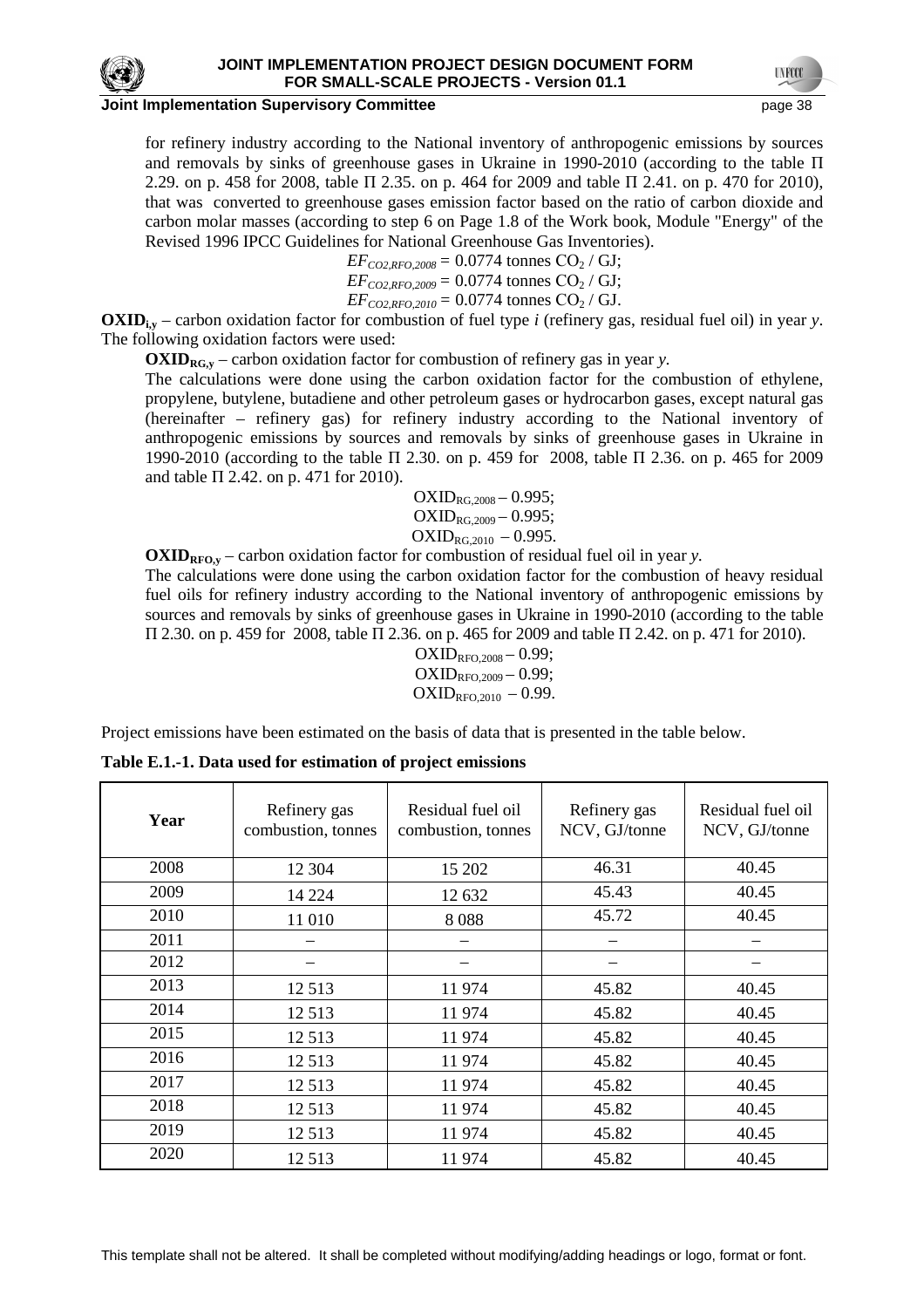

### **Joint Implementation Supervisory Committee** *page 19* **and the page 39 and 39 and 39 and 39 and 39 and 39 and 39 and 39 and 39 and 39 and 39 and 39 and 39 and 39 and 39 and 39 and 39 and 39 and 39 and 39 and 39 and 39 and 3**

Annual data (on fuel consumption and its NCV) for the years 2008-2010 used in the table above have been provided by the enterprise according to the technical reports. The same parameters for the years 2013-2020 were considered equal to the average of 2008-2010.

Estimated project emissions within the project boundary for the period 2008-2020 are presented in table below.

# **Table E.1.-2. Project emissions**

| Year | Project emissions due to<br>refinery gas combustion,<br>tonnes $CO2e$ | Project emissions due to<br>residual fuel oil combustion,<br>tonnes $CO2e$ | Total project emissions,<br>tonnes $CO2e$ |  |
|------|-----------------------------------------------------------------------|----------------------------------------------------------------------------|-------------------------------------------|--|
| 2008 | 35 754                                                                | 47 0 95                                                                    | 82 849                                    |  |
| 2009 | 40 549                                                                | 39 133                                                                     | 79 682                                    |  |
| 2010 | 31 589                                                                | 25 0 56                                                                    | 56 645                                    |  |
| 2011 |                                                                       |                                                                            |                                           |  |
| 2012 |                                                                       |                                                                            |                                           |  |
| 2013 | 35 964                                                                | 37 095                                                                     | 73 059                                    |  |
| 2014 | 35 964                                                                | 37 095                                                                     | 73 059                                    |  |
| 2015 | 35 964                                                                | 37 095                                                                     | 73 059                                    |  |
| 2016 | 35 964                                                                | 37 095                                                                     | 73 059                                    |  |
| 2017 | 35 964                                                                | 37 095                                                                     | 73 059                                    |  |
| 2018 | 35 964                                                                | 37 095                                                                     | 73 059                                    |  |
| 2019 | 35 964                                                                | 37 095                                                                     | 73 059                                    |  |
| 2020 | 35 964                                                                | 37 0 95                                                                    | 73 059                                    |  |

Thus, total project emissions during the period 2008-2012 will be 219 176 tonnes  $CO<sub>2</sub>$ . Total project emissions during the period 2013-2020 will be 584 472 tonnes  $CO<sub>2</sub>$ .

### **E.2. Estimated leakage and formulae used in the estimation, if applicable:**

No leakage is expected during the project activity.

### **E.3. Sum of E.1. and E.2.:**

Due to the fact that no leakage is expected during the project activity the sum of E.1 and E.2 equals E.1.

#### **E.4. Estimated baseline emissions and formulae used in the estimation:**

Baseline greenhouse gases emissions are connected with organic fuel consumption for primary oil refining at the AVD unit:

$$
BE_y = SFC_{BSL} \times P_y \times \sum_{i} (Sh_{i,y} \times EF_{CO2,i,y} \times OXID_{i,y}) \quad (6.0)
$$

where,

*BE<sup>y</sup>* – baseline greenhouse gases emissions in year *y* due to organic fuel combustion at the AVD unit, tonnes  $CO<sub>2</sub>e$ .

*SFC*<sub>BSL</sub> – baseline specific indicator of fuel consumption for oil refining at the AVD unit, GJ/tonne. The parameter was estimated ex-ante according to the formula below based on the data of the fuel consumption and oil refining during four years before the implementation of the modernization measures at AVD unit.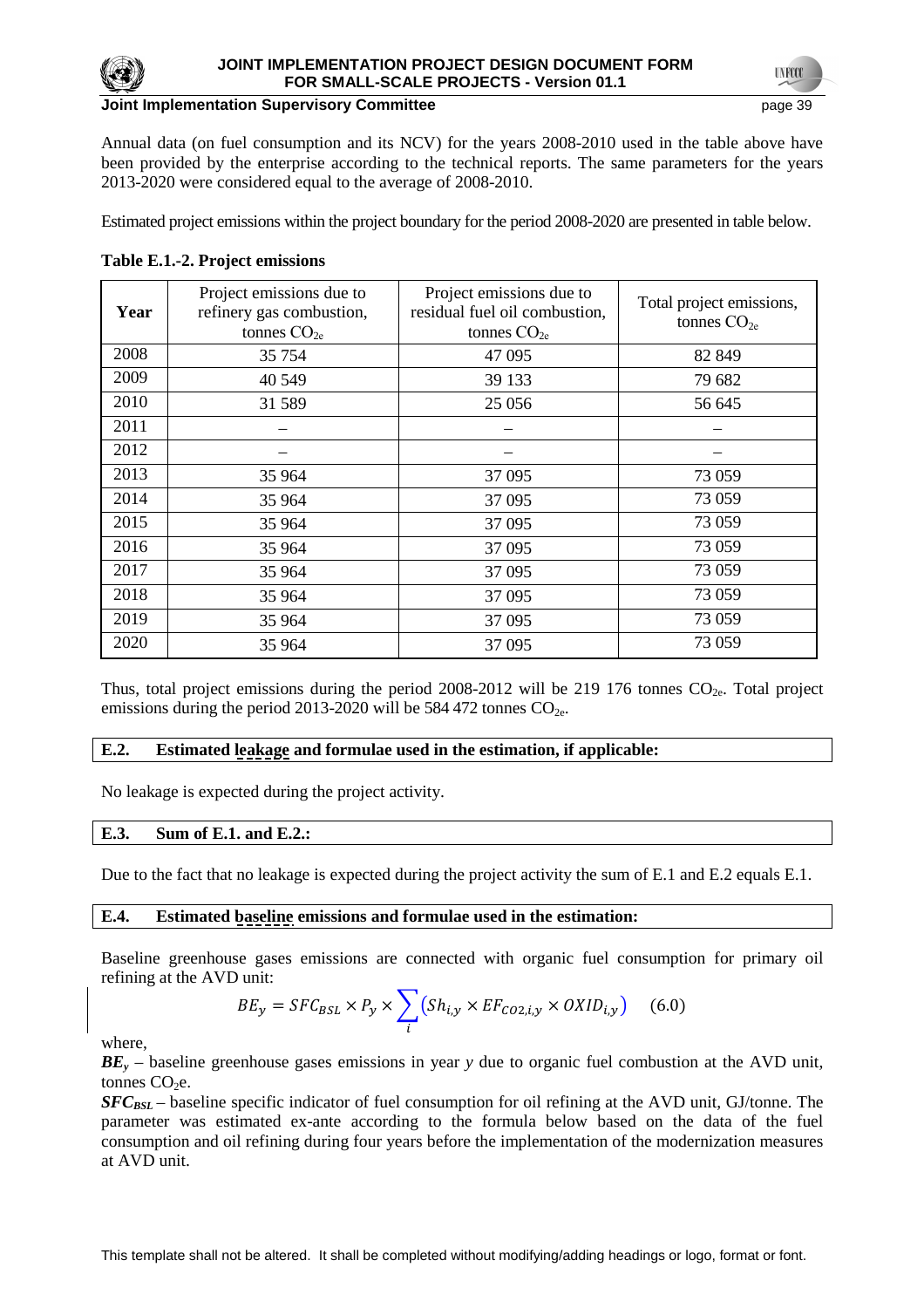

 $P_y$  – oil refining at the AVD unit in year *y*, tonnes. Oil refining volumes are considered to be equal in project and baseline scenarios and will be monitored during the crediting period to calculate emission reduction units.

 $\mathbf{Sh}_{iv}$  – share of fuel type *i* (refinery gas, residual fuel oil) in the total fuel consumption by the furnaces of the AVD unit in the year *y*. Shares of fuel are considered equal in the project and baseline scenarios and are to be monitored during the crediting period to calculate emission reduction units. Activities concerning AVD unit modernization do not affect the ratio of different fuels combustion. Applied shares of the fuel:

 $Sh_{RG,y}$  – share of refinery gas in the total fuel consumption by the furnaces of the AVD unit in the year *y.* 

 $Sh_{RFO,y}$  – share of residual fuel oil in the total fuel consumption by the furnaces of the AVD unit in the year *y.* 

 $EF_{CO2,iy}$  – greenhouse gases emission factors for combustion of fuel type *i* (refinery gas, residual fuel oil), that was combusted in the furnaces of the AVD unit in the year  $y$ , tonnes  $CO<sub>2</sub>e/GJ$ . The following emission factors were used:

 $EF_{CO2,RG}$ , – greenhouse gases emission factor for refinery gas combustion in year *y*, tonnes CO<sub>2</sub>e/ GJ. The calculations were done using the carbon content factor for ethylene, propylene, butylene, butadiene and other petroleum gases or hydrocarbon gases, except natural gas (refinery gas) for refinery industry according to the National inventory of anthropogenic emissions by sources and removals by sinks of greenhouse gases in Ukraine in 1990-2010 (according to the table П 2.29. on p. 458 for 2008, table П 2.35. on p. 464 for 2009 and table П 2.41. on p. 470 for 2010), that was converted to greenhouse gases emission factor based on the ratio of carbon dioxide and carbon molar masses (according to step 6 on Page 1.8 of the Work book, Module "Energy" of the Revised 1996 IPCC Guidelines for National Greenhouse Gas Inventories).

> $EF_{CO2, RG,2008} = 0.0631$  tonnes  $CO_2 / GI$ ;  $EF_{CO2,RG,2009} = 0.0631$  tonnes  $CO_2 / GI$ ;  $EF_{CO2, RG, 2010} = 0.0631$  tonnes  $CO_2 / GI$ .

 $EF_{CO2,RFO_y}$  – greenhouse gases emission factor for residual fuel oil combustion in year y, tonnes  $CO<sub>2</sub>e/GJ$ . The calculations were done using the carbon content factor for heavy residual fuel oils for refinery industry according to the National inventory of anthropogenic emissions by sources and removals by sinks of greenhouse gases in Ukraine in 1990-2010 (according to the table  $\Pi$ 2.29. on p. 458 for 2008, table П 2.35. on p. 464 for 2009 and table П 2.41. on p. 470 for 2010), that was converted to greenhouse gases emission factor based on the ratio of carbon dioxide and carbon molar masses (according to step 6 on Page 1.8 of the Work book, Module "Energy" of the Revised 1996 IPCC Guidelines for National Greenhouse Gas Inventories).

 $EF_{CO2,RFO,2008} = 0.0774$  tonnes  $CO_2 / GI$ ;  $EF_{CO2,RFO,2009} = 0.0774$  tonnes CO<sub>2</sub> / GJ;  $EF_{CO2,RFO,2010} = 0.0774$  tonnes  $CO_2/GJ$ .

**OXIDi,y** – carbon oxidation factor for combustion of fuel type *i* (refinery gas, residual fuel oil) in year *y*. The following oxidation factors were used:

**OXID**<sub>RG,y</sub> – carbon oxidation factor for combustion of refinery gas in year *y*.

The calculations were done using the carbon oxidation factor for the combustion of ethylene, propylene, butylene, butadiene and other petroleum gases or hydrocarbon gases, except natural gas (hereinafter – refinery gas) for refinery industry according to the National inventory of anthropogenic emissions by sources and removals by sinks of greenhouse gases in Ukraine in 1990-2010 (according to the table П 2.30. on p. 459 for 2008, table П 2.36. on p. 465 for 2009 and table  $\Pi$  2.42. on p. 471 for 2010).

> $OXID_{RG,2008} - 0.995;$  $OXID_{RG,2009} - 0.995;$  $OXID_{RG,2010} - 0.995.$

 $OXID_{RFO,y}$  – carbon oxidation factor for combustion of residual fuel oil in year *y*.

The calculations were done using the carbon oxidation factor for the combustion of heavy residual fuel oils for refinery industry according to the National inventory of anthropogenic emissions by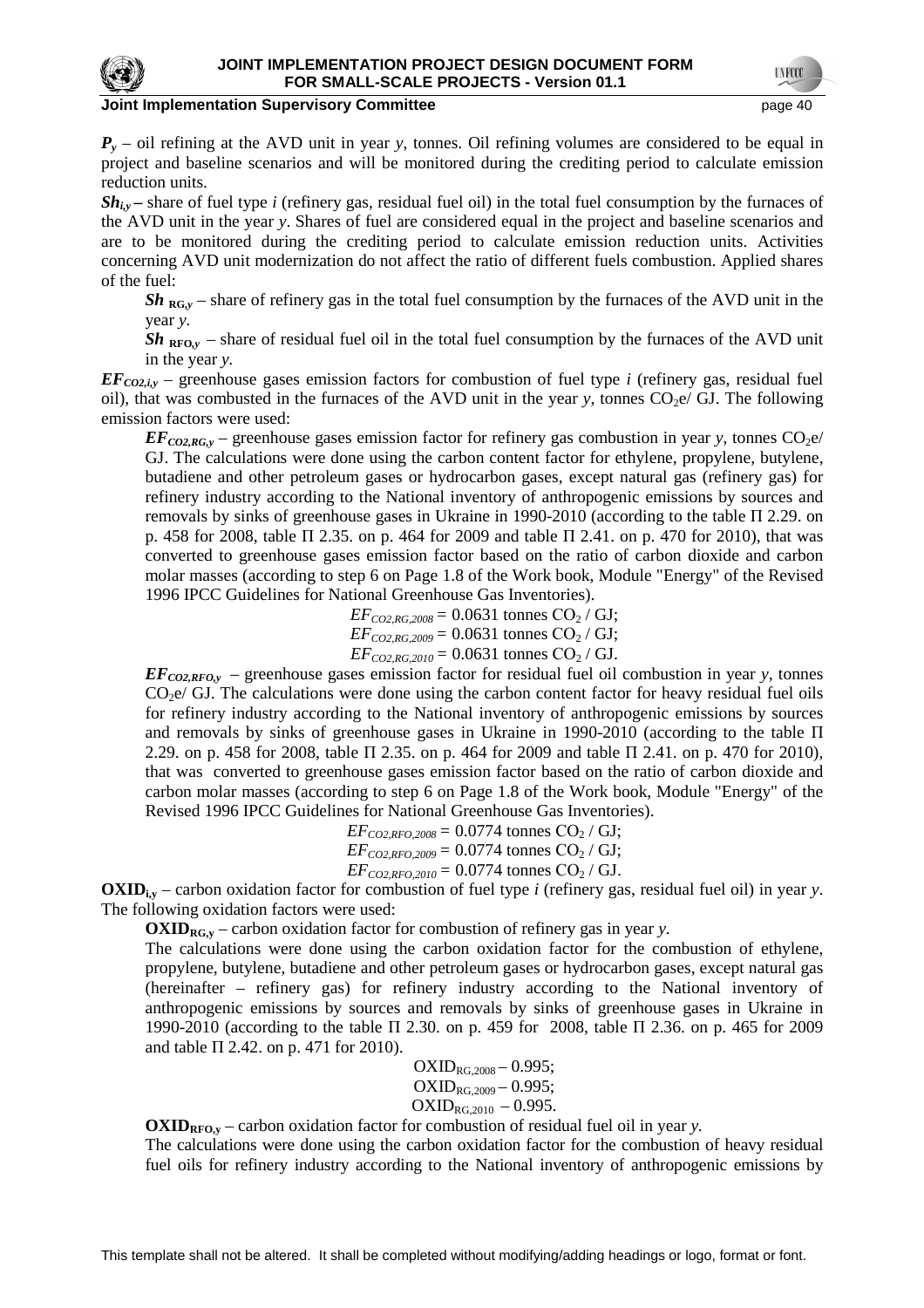

#### **Joint Implementation Supervisory Committee** *page 41* **and the page 41 and the page 41 and the page 41 and the page 41 and the page 41 and the page 41 and the page 41 and the page 41 and the page 41 and the page 41 and the**

sources and removals by sinks of greenhouse gases in Ukraine in 1990-2010 (according to the table П 2.30. on p. 459 for 2008, table П 2.36. on p. 465 for 2009 and table П 2.42. on p. 471 for 2010).

$$
\begin{array}{c} OXID_{\rm RFO,2008} - 0.99; \\ OXID_{\rm RFO,2009} - 0.99; \\ OXID_{\rm RFO,2010} - 0.99. \end{array}
$$

Baseline specific indicator of fuel consumption for oil refining at the AVD unit was estimated on the basis of the actual data on the combustion of all types of fuel in the furnaces of the AVD unit during 4 years before the project implementation (2000-2003). Baseline specific indicator of fuel consumption for oil refining was estimated according to the following formula:

$$
SFC_{BSL} = \left(\sum_{y} \frac{(FC_{RG,y} \times NCV_{RG,y} + FC_{RFO,y} \times NCV_{RFO,y})}{P_y}\right) / 4 \tag{7.0}
$$

where:

 $FC_{RG,y}$  *FC*<sub>*RFO,y*</sub> – organic fuel (refinery gas and residual fuel oil, respectively), that was combusted during year *y* in the furnaces of the AVD unit, tonnes.

*Py***–** oil refined at the AVD unit during year *y*, tonnes.

**NCVRG,y NCVRFO,y** – net caloric value of the fuel – refinery gas and residual fuel oil, respectively – that was combusted during year *y* in the furnaces of the AVD unit, GJ/tonne.

The baseline specific indicator of fuel consumption equals 0.872 GJ/tonne.

Baseline emissions were estimated according to the data that is presented in the table below. Data used in the table (shares of the fuel types combusted at the AVD unit) are calculated based on data of fuel consumption and its NCV presented in section E.1 according to following formulas:

$$
Sh_{RG,y} = \frac{FC_{RG,y} \times NCV_{RG,y}}{(FC_{RG,y} \times NCV_{RG,y} + FC_{RFO,y} \times NCV_{RFO,y})}
$$
(8.0)  

$$
Sh_{RFO,y} = \frac{FC_{RG,y} \times NCV_{RG,y} \times NCV_{RFO,y}}{(FC_{RG,y} \times NCV_{RG,y} + FC_{RFO,y} \times NCV_{RFO,y})}
$$
(9.0)

|  |  |  |  |  |  |  |  | Table E.4.-1. Data used for estimation of baseline emissions |  |  |  |
|--|--|--|--|--|--|--|--|--------------------------------------------------------------|--|--|--|
|--|--|--|--|--|--|--|--|--------------------------------------------------------------|--|--|--|

| Year | Oil refining at AVD unit,<br>tonnes | Share of refinery gas in the<br>total fuel consumption by the<br>furnaces of the AVD unit | Share of residual fuel oil in<br>the total fuel consumption by<br>the furnaces of the AVD unit |
|------|-------------------------------------|-------------------------------------------------------------------------------------------|------------------------------------------------------------------------------------------------|
| 2008 | 2 041 825                           | 0.481                                                                                     | 0.519                                                                                          |
| 2009 | 2 0 5 1 6 3 6                       | 0.558                                                                                     | 0.442                                                                                          |
| 2010 | 1 448 377                           | 0.606                                                                                     | 0.394                                                                                          |
| 2011 |                                     |                                                                                           |                                                                                                |
| 2012 |                                     |                                                                                           |                                                                                                |
| 2013 | 1847279                             | 0.549                                                                                     | 0.451                                                                                          |
| 2014 | 1847279                             | 0.549                                                                                     | 0.451                                                                                          |
| 2015 | 1 847 279                           | 0.549                                                                                     | 0.451                                                                                          |
| 2016 | 1847279                             | 0.549                                                                                     | 0.451                                                                                          |
| 2017 | 1847279                             | 0.549                                                                                     | 0.451                                                                                          |
| 2018 | 1847279                             | 0.549                                                                                     | 0.451                                                                                          |
| 2019 | 1847279                             | 0.549                                                                                     | 0.451                                                                                          |
| 2020 | 1847279                             | 0.549                                                                                     | 0.451                                                                                          |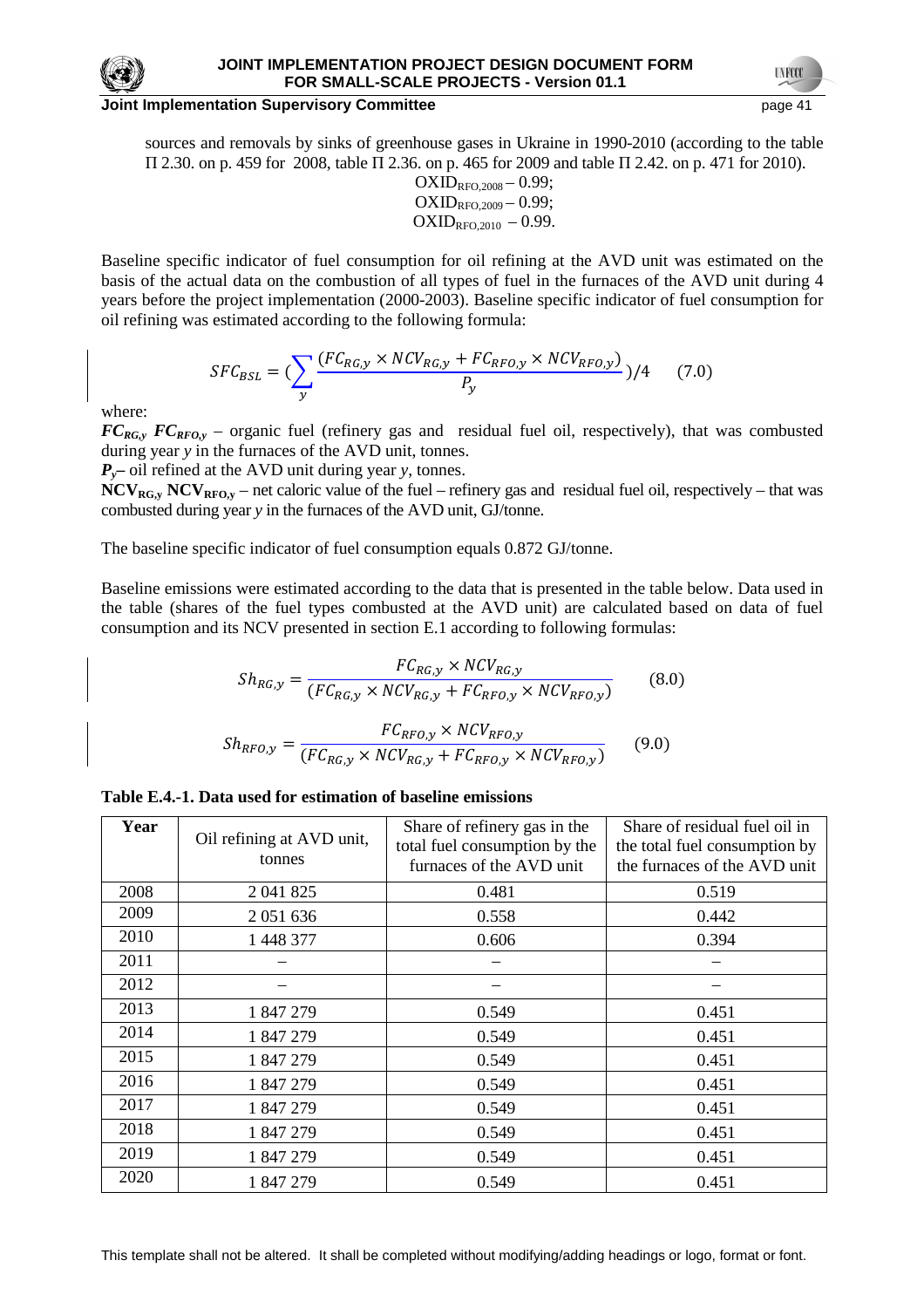

**Joint Implementation Supervisory Committee page 42 page 42 page 42** 

**UNFCC** 

Estimated baseline emissions for the period of 2008-2020 are presented in table below.

| Year | Baseline emissions due to<br>refinery gas combustion,<br>tonnes $CO2e$ | Baseline emissions due to<br>residual fuel oil combustion,<br>tonnes $CO2e$ | Total baseline emissions,<br>tonnes $CO2e$ |
|------|------------------------------------------------------------------------|-----------------------------------------------------------------------------|--------------------------------------------|
| 2008 | 53 736                                                                 | 70 779                                                                      | 124 515                                    |
| 2009 | 62 692                                                                 | 60 503                                                                      | 123 195                                    |
| 2010 | 48 0 36                                                                | 38 102                                                                      | 86 138                                     |
| 2011 |                                                                        |                                                                             |                                            |
| 2012 |                                                                        |                                                                             |                                            |
| 2013 | 54 821                                                                 | 56462                                                                       | 111 283                                    |
| 2014 | 54 821                                                                 | 56462                                                                       | 111 283                                    |
| 2015 | 54 821                                                                 | 56462                                                                       | 111 283                                    |
| 2016 | 54 821                                                                 | 56462                                                                       | 111 283                                    |
| 2017 | 54 821                                                                 | 56 4 62                                                                     | 111 283                                    |
| 2018 | 54 821                                                                 | 56462                                                                       | 111 283                                    |
| 2019 | 54 821                                                                 | 56462                                                                       | 111 283                                    |
| 2020 | 54 821                                                                 | 56462                                                                       | 111 283                                    |

**Table E.4.-2. Baseline emissions**

Thus, total baseline emissions during the period  $2008-2012$  will be 333 848 tonnes  $CO<sub>2e</sub>$ . Total baseline emissions during the period 2013-2020 will be 890 264 tonnes  $CO_{2e}$ .

### **E.5. Difference between E.4. and E.3. representing the emission reductions of the project:**

Reductions of anthropogenic emissions by sources of greenhouse gases (GHGs) generated by joint implementation (JI) projects are estimated/calculated by comparing the quantified anthropogenic emissions by sources within the project boundary in the baseline scenario with those in the project scenario.

#### **Table E.5.-1. Emission reductions**

| Year         | Emission reductions, tonnes $CO2e$ |
|--------------|------------------------------------|
| 2008         | 41 666                             |
| 2009         | 43 5 13                            |
| 2010         | 29 4 93                            |
| 2011         |                                    |
| 2012         |                                    |
| 2013         | 38 224                             |
| 2014         | 38 224                             |
| 2015         | 38 224                             |
| 2016         | 38 224                             |
| 2017         | 38 224                             |
| 2018         | 38 224                             |
| 2019         | 38 224                             |
| 2020         | 38 224                             |
| <b>Total</b> | 420 464                            |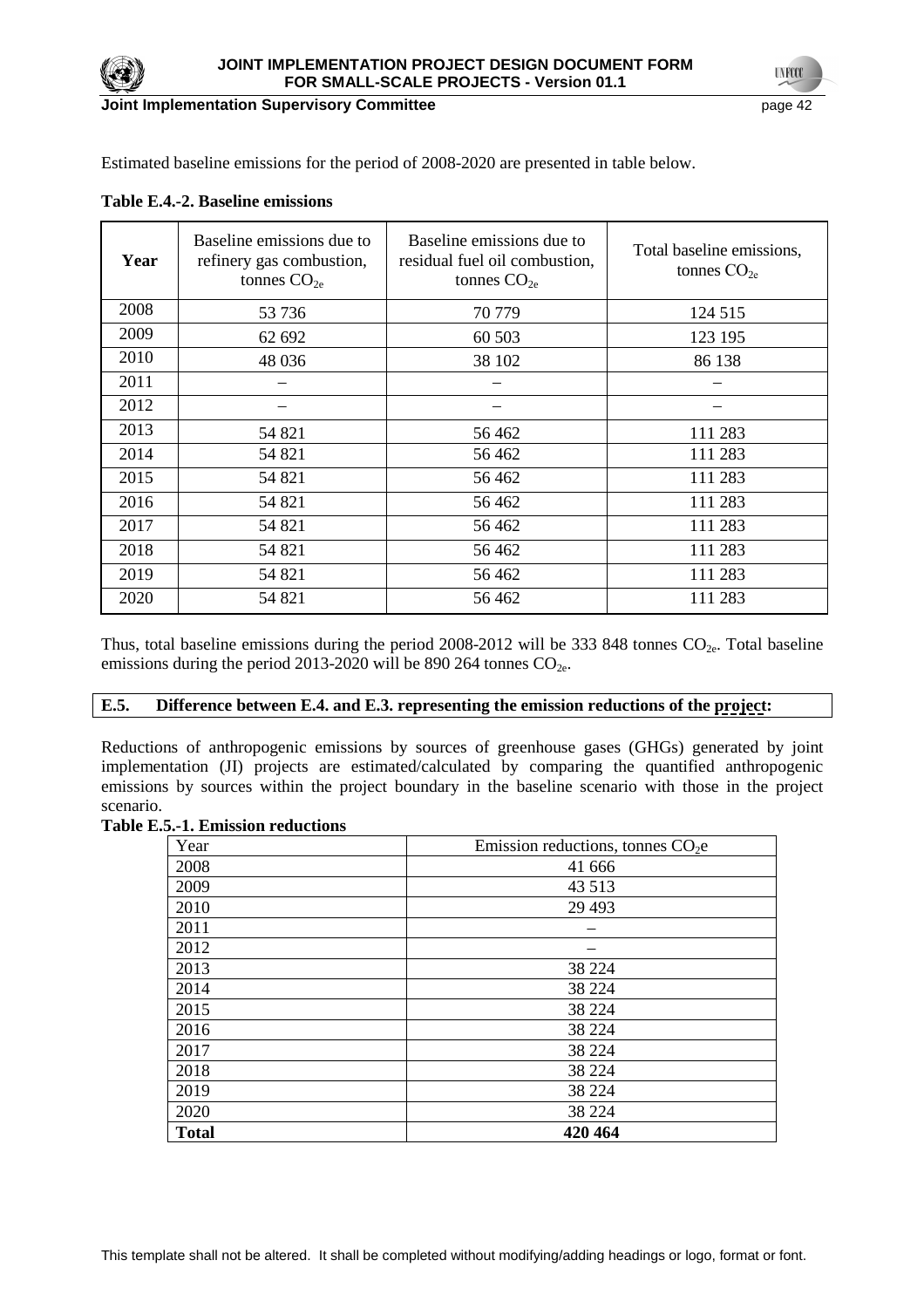

**UNFCCC** 

| E.6.<br>Table providing values obtained when applying formulae above: |                   |                          |                          |                   |  |  |  |
|-----------------------------------------------------------------------|-------------------|--------------------------|--------------------------|-------------------|--|--|--|
|                                                                       |                   |                          |                          |                   |  |  |  |
| Year                                                                  | Estimated         | Estimated                | Estimated                | Estimated         |  |  |  |
|                                                                       | project           | leakage                  | baseline                 | emission          |  |  |  |
|                                                                       | emissions         | (tonnes of               | emissions                | reductions        |  |  |  |
|                                                                       | (tonnes of        | $CO2$ equivalent)        | (tonnes of               | (tonnes of        |  |  |  |
|                                                                       | $CO2$ equivalent) |                          | $CO2$ equivalent)        | $CO2$ equivalent) |  |  |  |
| 2008                                                                  | 82 849            | $\boldsymbol{0}$         | 124 515                  | 41 666            |  |  |  |
| 2009                                                                  | 79 682            | $\overline{0}$           | 123 195                  | 43 513            |  |  |  |
| 2010                                                                  | 56 645            | $\boldsymbol{0}$         | 86 138                   | 29 4 93           |  |  |  |
| 2011                                                                  |                   | $\overline{\phantom{0}}$ |                          |                   |  |  |  |
| 2012                                                                  |                   |                          | $\overline{\phantom{0}}$ |                   |  |  |  |
| Subtotal over the period                                              |                   |                          |                          |                   |  |  |  |
| of 2008-2012 (tonnes of                                               | 219 176           | $\bf{0}$                 | 333 848                  | 114 672           |  |  |  |
| $CO2$ equivalent)                                                     |                   |                          |                          |                   |  |  |  |
| 2013                                                                  | 73 059            | $\boldsymbol{0}$         | 111 283                  | 38 224            |  |  |  |
| 2014                                                                  | 73 059            | $\overline{0}$           | 111 283                  | 38 224            |  |  |  |
| 2015                                                                  | 73 059            | $\overline{0}$           | 111 283                  | 38 224            |  |  |  |
| 2016                                                                  | 73 059            | $\overline{0}$           | 111 283                  | 38 224            |  |  |  |
| 2017                                                                  | 73 059            | $\overline{0}$           | 111 283                  | 38 224            |  |  |  |
| 2018                                                                  | 73 059            | $\overline{0}$           | 111 283                  | 38 224            |  |  |  |
| 2019                                                                  | 73 059            | $\overline{0}$           | 111 283                  | 38 224            |  |  |  |
| 2020                                                                  | 73 059            | $\overline{0}$           | 111 283                  | 38 224            |  |  |  |
| Subtotal over the period                                              |                   |                          |                          |                   |  |  |  |
| of 2013-2020 (tonnes of                                               | 584 472           | $\boldsymbol{0}$         | 890 264                  | 305 792           |  |  |  |
| $CO2$ equivalent)                                                     |                   |                          |                          |                   |  |  |  |
| Total over the period of                                              |                   |                          |                          |                   |  |  |  |
| 2008-2020 (tonnes of                                                  | 803 648           | $\bf{0}$                 | 1 224 112                | 420 464           |  |  |  |
| $CO2$ equivalent)                                                     |                   |                          |                          |                   |  |  |  |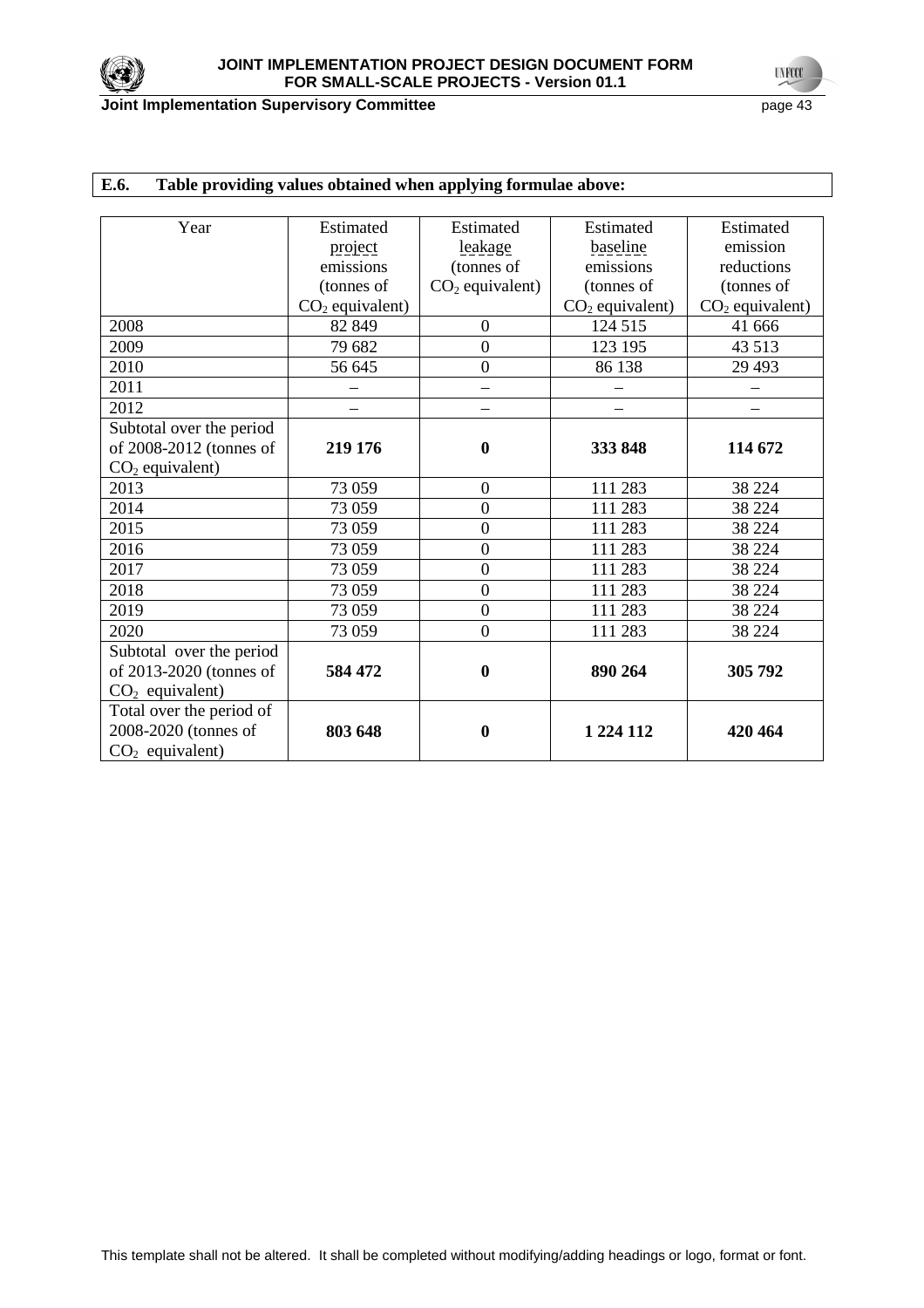

#### **SECTION F. Environmental impacts**

### **F.1. Documentation on the analysis of the environmental impacts of the project, including transboundary impacts, in accordance with procedures as determined by the host Party:**

The project will have positive impact on the environment due to reduction of organic fuel combustion in the furnaces of AVD unit.

The proposed joint implementation project will lead to more efficient utilization of organic fuel for oil refining and lowering atmospheric air pollution.

The sources of harmful emissions to the atmosphere of the AVD unit are chimneys of the furnaces and partly leakages of the technological equipment.

Residual fuel oil, one of the most significant fuel by the primary oil refining is the biggest source of emissions. Owing to the operation of the AVD unit the following polluting substances are emitted in the atmosphere:

- Hydrocarbons limiting C1-C5 (37% of the emitted pollutants);
- Benzene  $(0.04\%)$ ;
- Toluene  $(0.02\%)$ ;
- Xylene  $(0.01\%)$ ;
- Hydrogen sulphide (0.03%);
- Carbon oxide (39%);
- Nitrogen oxides (7%);
- Methane  $(13%)$ ;

 $\overline{a}$ 

- Sulphurous and sulphur anhydride  $(3.6\%)$ ;
- And other solid and gaseous products of incomplete combustion of gases.

Mentioned polluting substances are affecting the ecosystems of the region and human health. Decrease of fuel consumption as a result of operation efficiency improvements at Odessa Refinery will lead to improvements of ecological situation in the region.

The project does not have significant impact on biotic and water mediums as well as any transboundary environmental impact. In general, project realization will have positive environmental impact.

Reduction of greenhouse gases emissions during the period 2008-2012 will reach 114 672 tonnes  $CO<sub>2e</sub>$ and during the period 2008-2020 greenhouse gases emissions will be reduced by 420 464 tonnes of  $CO<sub>2</sub>$ .

Project activity is in consistence with all mandatory laws and regulations. The Odessa Refinery operation is in line with the following regulations: Law of Ukraine 'On atmospheric air protection', Sanitary Regulations and Norms 4946-89 'Sanitary regulations on atmospheric air protection', etc.

The Ministry of Environmental protection of Ukraine has issued an Allowance for emissions of polluting substances into the atmospheric air by stationary sources at 24.06.2009, which will remain valid till 24.06.2014 and foresees amounts and pollutants emitted within the project boundaries.

Environmental impact assessment regarding the modernization of the AVD unit and its furnaces replacement has been prepared by the Company Ecotechnika and approved by LUKOIL responsible bodies on  $05.09.2006^{14}$ .

<sup>&</sup>lt;sup>14</sup> Reconstruction of the CDU-AVD unit. Environmental impact assessment (EIA). Volume 8. Odessa – 2006.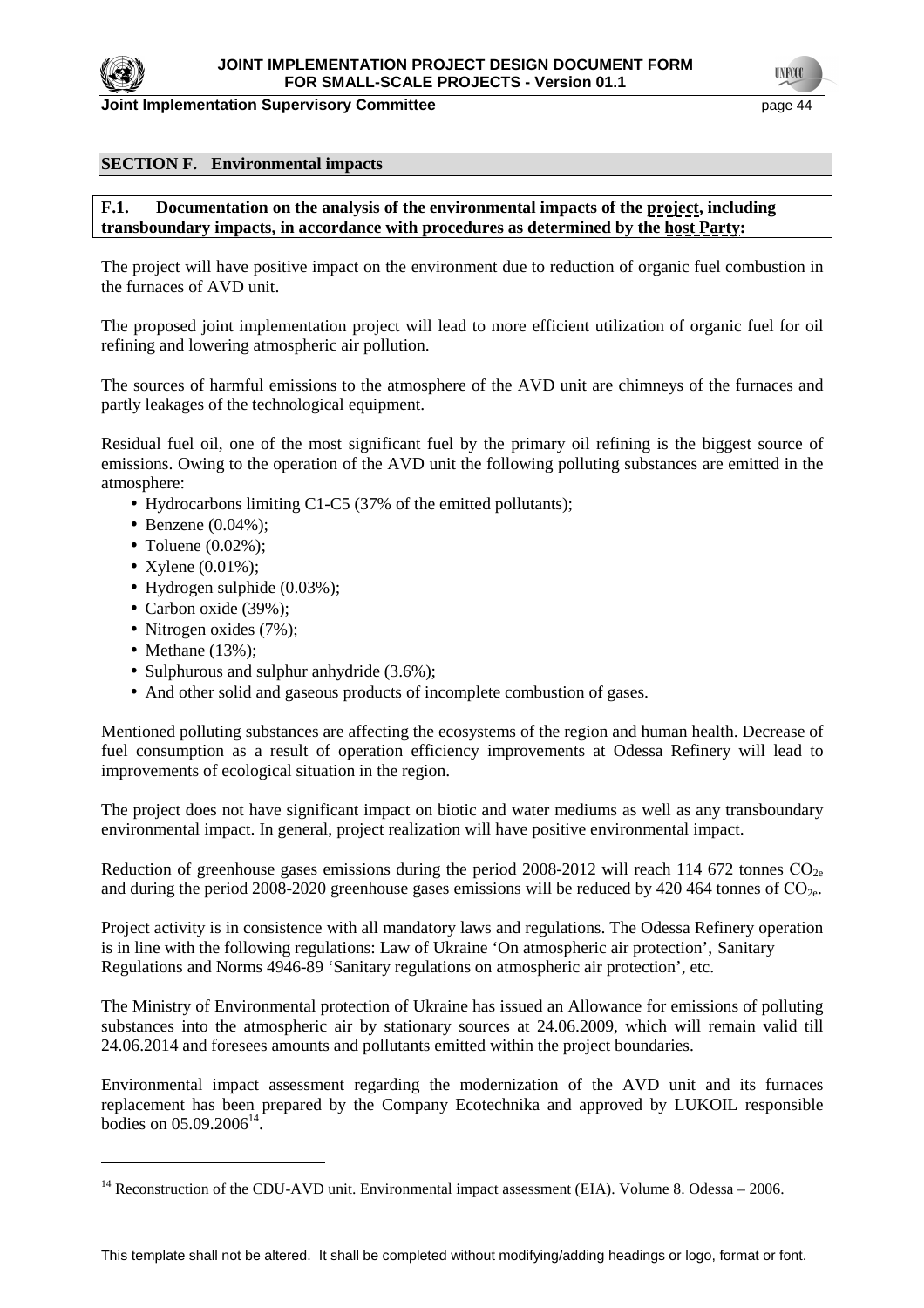

# **Joint Implementation Supervisory Committee** *page 15* **and the page 45 and the page 45 and the page 45 and the page 45 and the page 45 and the page 45 and the page 45 and the page 45 and the page 45 and the page 45 and the**

Statement of environmental effects of the activity has been published in environmental impact assessment of the project (volume 8, pp. 99-111) dated 15.09.2006. Positive conclusion #1815/03-06-09 of the state environmental expertise of the detailed design of the project has been approved by the State environmental administration in Odessa region on 22.05.2007.

There is an environmental management systems ISO 9001:2008 "Quality management system" and ISO 14001:2004 "Environmental management system" introduced at the enterprise. They are certified by independent authority and theirs proper operation is confirmed by the certification body. Thus, the environmental policy and objectives which take into account legal requirements and other requirements as well as information about significant environmental aspects is established and functioning at the enterprise.

**F.2. If environmental impacts are considered significant by the project participants or the host Party, provision of conclusions and all references to supporting documentation of an environmental impact assessment undertaken in accordance with the procedures as required by the host Party:** 

Total environmental impacts of project scenario in comparison with baseline scenario will be positive.

Environmental impacts of the project are controlled within general environmental reporting procedures according to national legislation using the following statistical forms:

- · 2-tp (air) *Data on protection of atmospheric air*, which contains information on amounts of trapped and neutralized atmospheric pollutants, itemized emissions of specific pollutants, number of emission sources, measures on reduction of emissions into the atmosphere, emissions from particular groups of pollution sources;
- · 2-tp (water resources) *Data on water use*, which presents information on consumption of water from natural sources, discharge of waste water, and content of pollutants in it, capacity of treatment facilities, etc.;
- · 2-tp (waste) *Data on formation, use, neutralization, transportation and placement of industrial and household waste*, which presents the annual balance of waste flow, by waste types and hazard classes.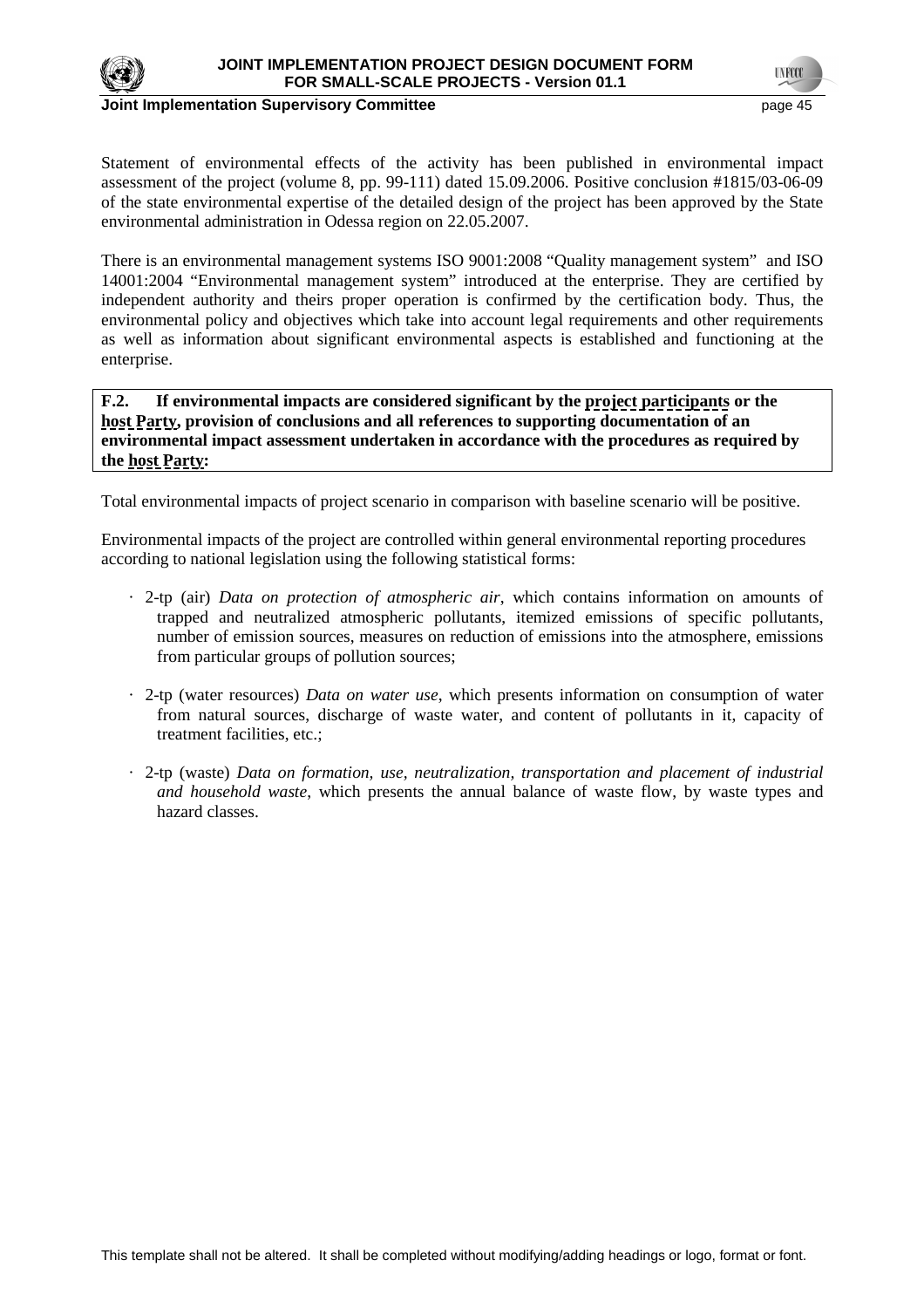

**UNFCC** 

### **SECTION G. Stakeholders' comments**

### **G.1. Information on stakeholders' comments on the project, as appropriate:**

No stakeholder consultation process for the JI projects is required by the Host Party. Stakeholders' comments will be collected during the time of this PDD publication during the determination procedure.

Positive conclusion of the state environmental expertise of the detailed design of the project of the AVD reconstruction has been approved by the State environmental administration in Odessa region on 22.05.2007.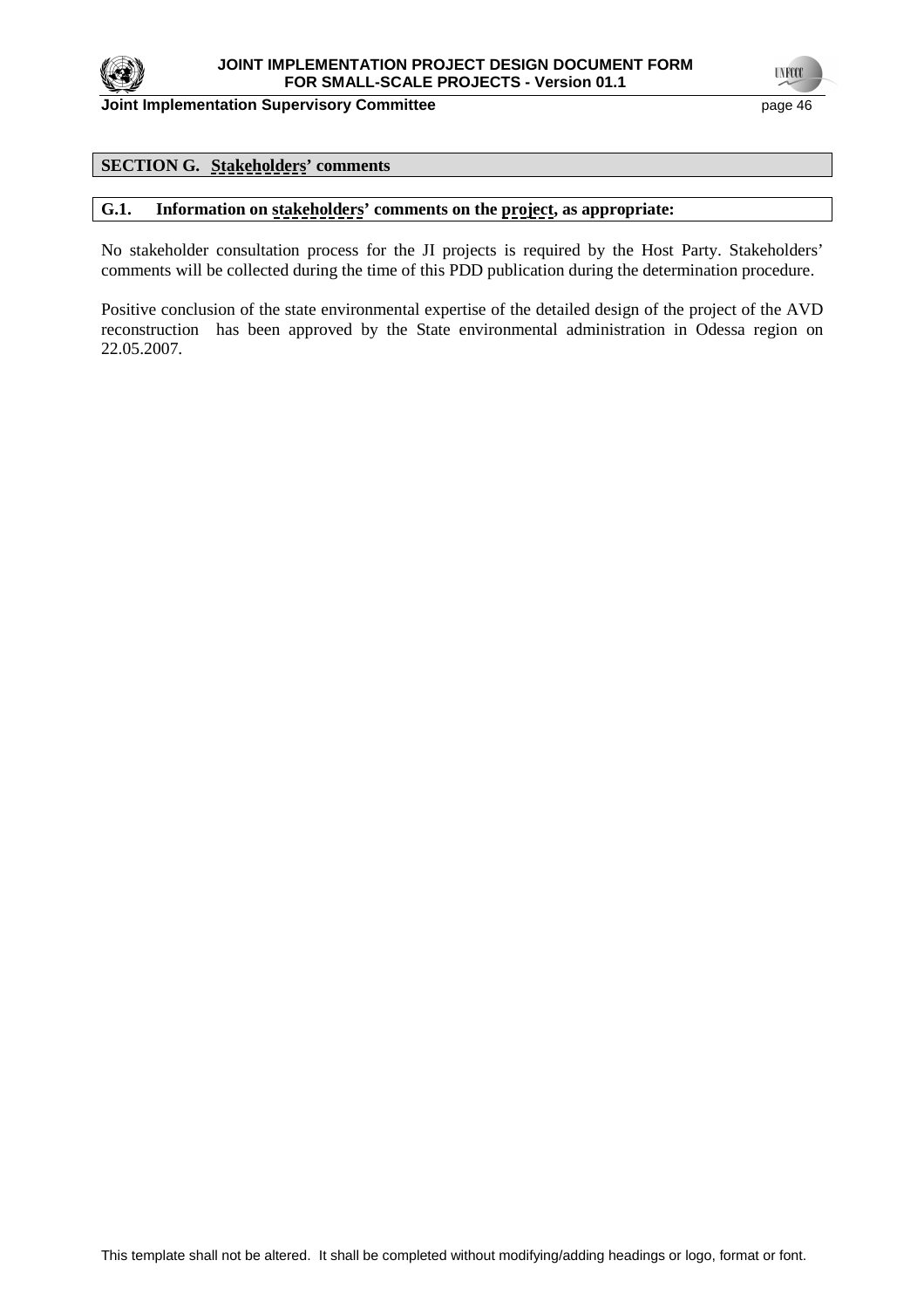

**Joint Implementation Supervisory Committee** page 47

**UNFCC** 

# Annex 1 **CONTACT INFORMATION ON PROJECT PARTICIPANTS**

| Organisation:   | PJSC "LUKOIL-ODESSA REFINERY"                                  |
|-----------------|----------------------------------------------------------------|
| Street/P.O.Box: | Shkodova gora                                                  |
| Building:       | 1/1                                                            |
| City:           | Odessa                                                         |
| State/Region:   | Odessa                                                         |
| Postal code:    | 65041                                                          |
| Country:        | Ukraine                                                        |
| Phone:          | $+38(048)$ 366-003                                             |
| Fax:            | $+38(048)$ 366-205                                             |
| E-mail:         |                                                                |
| URL:            | http://lukoil.ua/ukr/company/onpz                              |
| Represented by: |                                                                |
| Title:          | Head of the Department of Ecology and Environmental Monitoring |
| Salutation:     |                                                                |
| Last name:      | Matvieva                                                       |
| Middle name:    |                                                                |
| First name:     | Ludmila                                                        |
| Department:     |                                                                |
| Phone (direct): | $+38(048)$ 366-118                                             |
| Fax (direct):   | $+38(048)$ 366-205                                             |
| Mobile:         |                                                                |
| Direct e-mail:  | LMatveeva@luk-odnpz.com                                        |

| Organization:      | <b>LITASCO SA</b>          |
|--------------------|----------------------------|
| Street/P.O.Box:    | rue du Conseil General     |
| Building:          | 9                          |
| City:              | Geneva                     |
| State/Region:      |                            |
| Postfix/ZIP:       | 1205                       |
| Country:           | Switzerland                |
| Telephone:         | +41 22 705 20 00           |
| FAX:               | +41 22 705 20 01           |
| E-Mail:            |                            |
| URL:               | http://www.litasco.com/    |
| Represented by:    |                            |
| Title:             | <b>Emissions Trader</b>    |
| Salutation:        | Mr.                        |
| Last Name:         | da Silva                   |
| Middle Name:       |                            |
| <b>First Name:</b> | Nelson                     |
| Department:        |                            |
| Mobile:            |                            |
| Direct FAX:        |                            |
| Direct tel:        | +41 22 705 2411            |
| Personal E-Mail:   | NDASILVA@litasco.ch trader |